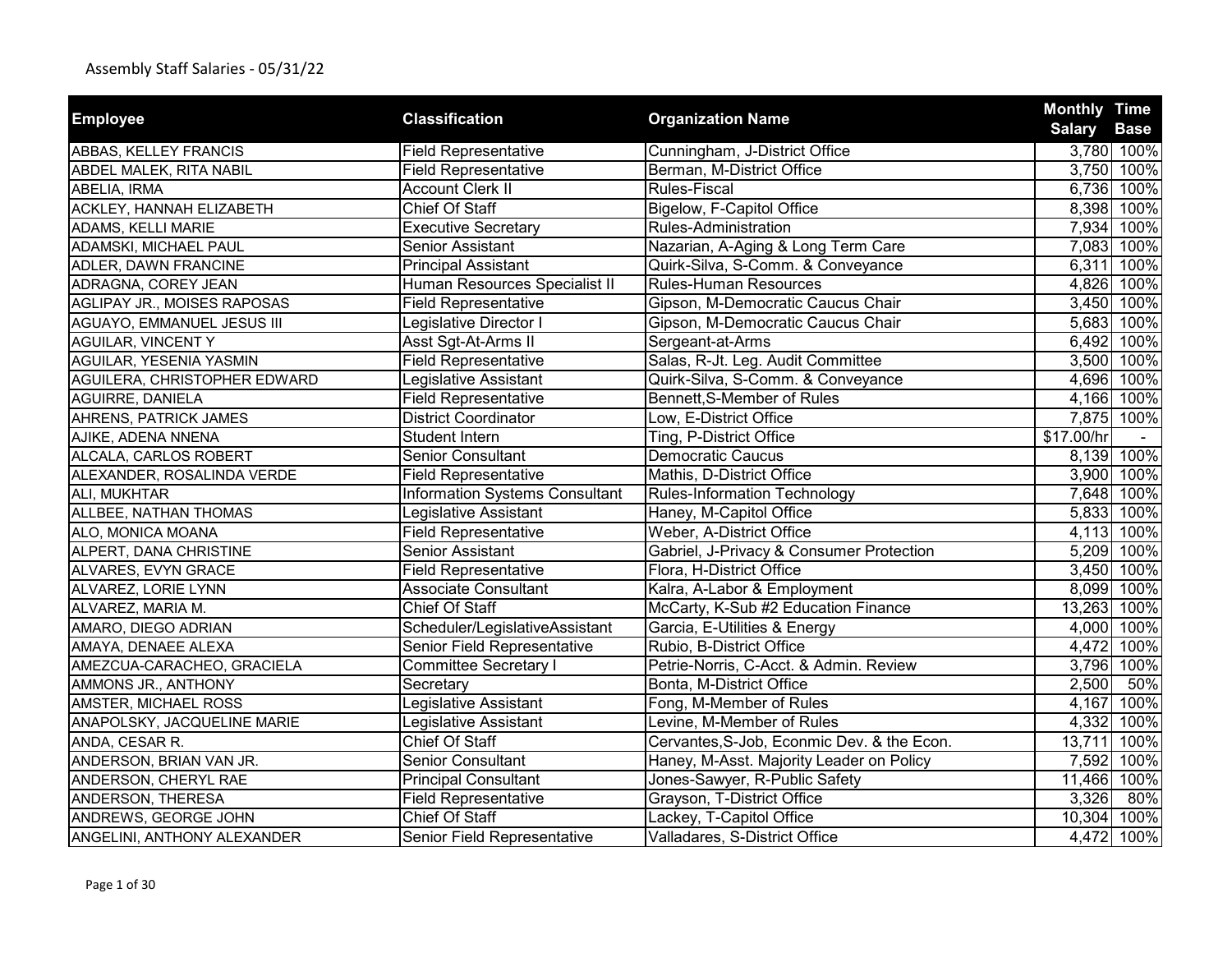|                                    |                                      |                                                    | <b>Monthly Time</b> |             |
|------------------------------------|--------------------------------------|----------------------------------------------------|---------------------|-------------|
| <b>Employee</b>                    | <b>Classification</b>                | <b>Organization Name</b>                           | <b>Salary</b>       | <b>Base</b> |
| ANGUIANO, CHRISTIAN ALFREDO        | <b>Senior Consultant</b>             | <b>Democratic Caucus</b>                           |                     | 7,661 100%  |
| ANGUIANO, CYNTHIA LIZBETH          | <b>Field Representative</b>          | Lackey, T-District Office                          | 1,971               | 57%         |
| APUYA, MELISSA ANN ANICAS          | <b>District Coordinator</b>          | Levine, M-District Office                          |                     | 7,049 100%  |
| ARCE, CARLOS MANUEL                | <b>Field Representative</b>          | Carrillo, W-District Office                        |                     | 3,450 100%  |
| ARGUETA, NATALIE ELIZABETH         | <b>Office Assistant</b>              | Lackey, T-District Office                          |                     | 3,186 100%  |
| ARIAS, ERIC GABRIEL                | <b>Field Representative</b>          | Salas, R-District Office                           |                     | 3,850 100%  |
| ARMSTRONG, DAVID PAUL              | Asst Sgt-At-Arms II                  | Sergeant-at-Arms                                   | \$40.00/hr          |             |
| ARMSTRONG, WILLIE JAMES            | Chief Of Staff                       | Holden, C-Appropriations                           |                     | 13,163 100% |
| AROMIN, THERESA L.                 | <b>Field Representative</b>          | Ramos, J-Military & Veterans Affairs               |                     | 3,500 100%  |
| ARRUDA, RANDALL J.                 | <b>Sgt Chief Deputy</b>              | Sergeant-at-Arms                                   |                     | 10,318 100% |
| ARTEAGA, DAISSY                    | Senior Field Representative          | Reyes, E-District Office                           |                     | 4,683 100%  |
| ARTZ, CARRON LEE                   | <b>Printing Trades Specialist II</b> | Reprographics                                      |                     | 5,559 100%  |
| ARZATE, ESMERALDA                  | Scheduler/LegislativeAssistant       | Muratsuchi, A -Jt. Leg. on Climate Change Policies |                     | 6,798 100%  |
| AUSTIN, DAYSHA DELVONNE            | <b>District Coordinator</b>          | Jones-Sawyer, R-District Office                    |                     | 8,993 100%  |
| AVILA, ESTEFANI ANDREA             | Legislative Assistant                | Bauer-Kahan, R-Water, Parks & Wildlife             |                     | 4,856 100%  |
| AYALA, PATSY                       | Senior Field Representative          | Valladares, S-District Office                      |                     | 4,551 100%  |
| <b>BABCOCK, JUDITH RAWLES</b>      | <b>Principal Consultant</b>          | Wood, J-Health                                     |                     | 9,616 100%  |
| BAHENA, NADYA L.                   | <b>Field Representative</b>          | Garcia, C-District Office                          |                     | 3,500 100%  |
| BAIN, SCOTT C.                     | <b>Principal Consultant</b>          | Wood, J-Health                                     |                     | 14,289 100% |
| BAIRD, ROBERT D.                   | <b>Principal Consultant</b>          | <b>Democratic Caucus</b>                           |                     | 7,268 100%  |
| BALCH, PAMELA L.                   | <b>District Coordinator</b>          | Lackey, T-District Office                          |                     | 6,076 100%  |
| BALDERAS, SULEYMA                  | <b>Field Representative</b>          | Boerner Horvath, T-District Office                 |                     | 3,450 100%  |
| <b>BALK, TAYLOR RAY</b>            | Fac Procrmt Supp Specialist          | Rules-Facilities Management and Procurement        |                     | 4,167 100%  |
| <b>BALLESTEROS, GABRIELA</b>       | <b>Field Representative</b>          | <b>Democratic Caucus</b>                           |                     | 3,675 100%  |
| <b>BALLON, DANIEL R.</b>           | <b>Principal Consultant</b>          | <b>Republican Caucus</b>                           |                     | 9,776 100%  |
| <b>BANAL, ENZO FRANCIS SHEPERD</b> | Student Intern                       | Nazarian, A-District Office                        | \$17.00/hr          |             |
| BARANOWSKI, KYLIE ALEXANDRA        | Legislative Assistant                | Petrie-Norris, C-Acct. & Admin. Review             |                     | 6,250 100%  |
| BARBER, LORI B.                    | <b>Associate Consultant</b>          | Bryan, I-Elections                                 |                     | 7,739 100%  |
| BARON, ALEC W.                     | Senior Field Representative          | Voepel, R-District Office                          |                     | 4,967 100%  |
| <b>BAROWITZ, KATHERINE MARY</b>    | <b>Committee Secretary I</b>         | Holden, C-Appropriations                           |                     | 5,810 100%  |
| BARRAZA, KIMBERLY ANAHI            | Senior Field Representative          | Garcia, E-District Office                          |                     | 6,000 100%  |
| <b>BARRIGA, JESSICA</b>            | <b>Field Representative</b>          | Medina, J-District Office                          | 3,850               | 100%        |
| BARTUCCA, TAYLOR ROSALIE           | Scheduler/LegislativeAssistant       | Waldron, M-Capitol Office                          | 3,986               | 100%        |
| <b>BASAIL, CARLO</b>               | <b>Field Representative</b>          | Lackey, T-District Office                          | 1,725               | 50%         |
| BASGALL, SCOTT P.                  | <b>Special Services II</b>           | Overhead                                           | 4,862               | 100%        |
| <b>BAUM, ERIN SHAW</b>             | Chief Of Staff                       | Stone, M-Judiciary                                 | 10,752              | 100%        |
| <b>BEALL, JENNIFER LYNN</b>        | Chief Of Staff                       | Davies, L-District Office                          | 6,048               | 80%         |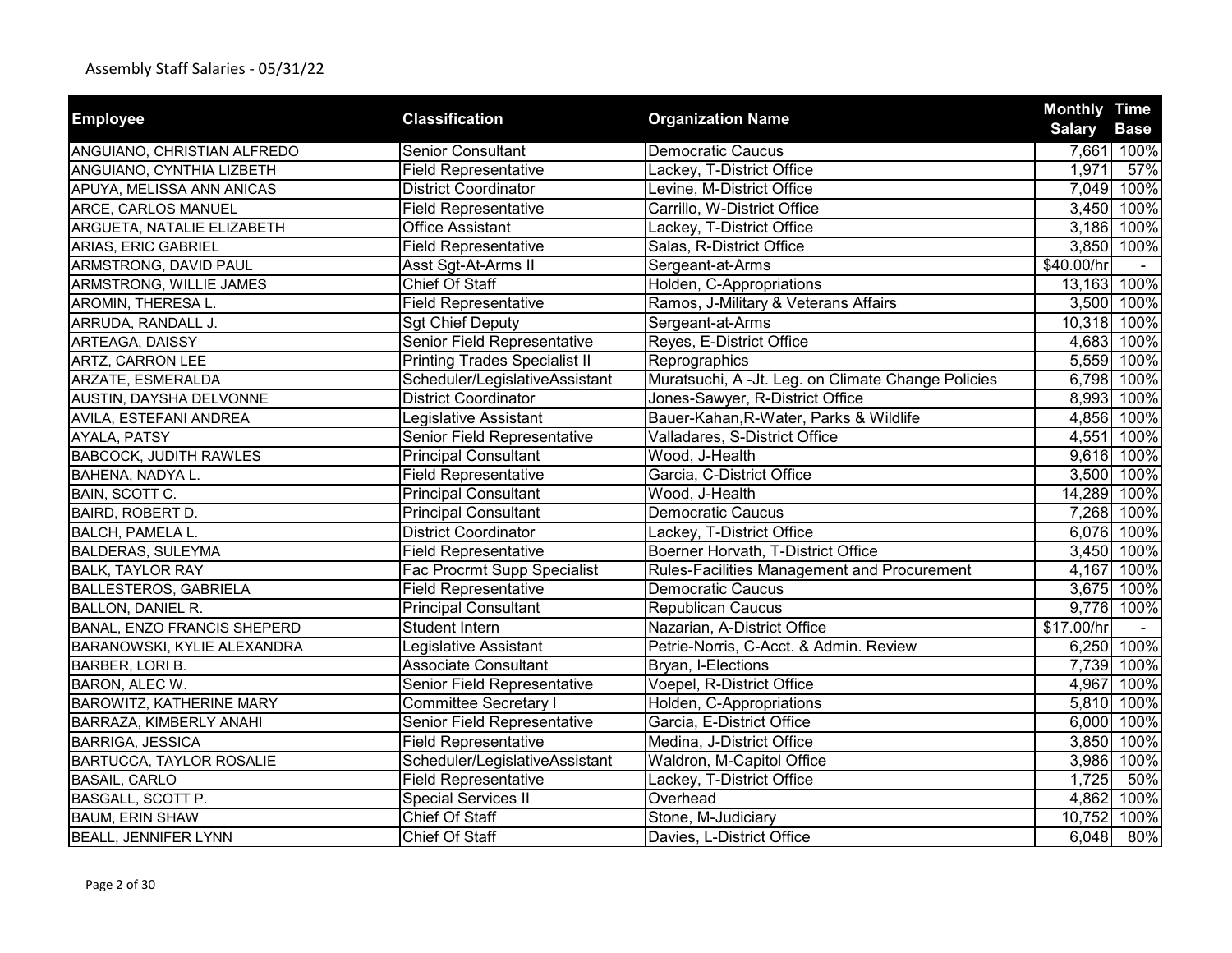| <b>Employee</b>                    | <b>Classification</b>          | <b>Organization Name</b>                 | <b>Monthly Time</b>          |
|------------------------------------|--------------------------------|------------------------------------------|------------------------------|
|                                    |                                |                                          | <b>Salary</b><br><b>Base</b> |
| BEARD, EDWARD CHARLES              | <b>Special Services II</b>     | Sergeant-at-Arms                         | 4,468 100%                   |
| BEAVER, CALEB WADE ALEKSANDR       | <b>Office Assistant</b>        | Ward, C-Asst. Maj. Leader                | 3,334 100%                   |
| BECERRA, CARMEN M.                 | Senior Field Representative    | Rivas, L-District Office                 | 4,695 100%                   |
| BECKER, NICHOLE D.                 | <b>Principal Consultant</b>    | Bryan, I-Elections                       | 9,431 100%                   |
| BECKER, ROBERT E.                  | <b>Chief Consultant</b>        | Republican Caucus                        | 12,212 100%                  |
| BELAIR, MEGAN NICHOLE              | <b>Principal Assistant</b>     | Gray, A-District Office                  | 50%<br>5,732                 |
| BELTRAN BRIZUELA, LESLEY           | Legislative Assistant          | Gabriel, J-Privacy & Consumer Protection | 3,800 100%                   |
| BELTRAN, LAURA ELENA               | Senior Field Representative    | Aguiar-Curry, C-District Office          | 5,623 100%                   |
| <b>BENAMATI, AMAZING GRACE</b>     | Scheduler/LegislativeAssistant | Gallagher, J-Capitol Office              | 4,100 100%                   |
| <b>BENDY, NICHOLAS MAURICE</b>     | <b>Warehouse Assistant</b>     | Rules-Warehouse                          | 3,450 100%                   |
| BENNETT, MARY ALICE                | Senior Field Representative    | Dahle, M-District Office                 | 4,812 100%                   |
| <b>BERKLEY, VALERIE GOLDEN</b>     | <b>District Coordinator</b>    | Gabriel, J-District Office               | 6,250<br>100%                |
| <b>BERRY, EMILY CORINE</b>         | Legislative Director I         | Cooley, K-Chair of Rules                 | 100%<br>8,584                |
| <b>BERTOLINO, MARCELLA MARIE</b>   | Scheduler/LegislativeAssistant | Low, E-Capitol Office                    | 4,167 100%                   |
| <b>BILLINGS, DANIEL PAUL</b>       | <b>Chief Consultant</b>        | Republican Caucus                        | 9,919 100%                   |
| BILYEU, NOAH JAMES                 | Legislative Assistant          | Smith, T-Capitol Office                  | 4,305 100%                   |
| <b>BIRD, JILL LACANLALE</b>        | Asst Sgt-At-Arms II            | Sergeant-at-Arms                         | 6,792 100%                   |
| <b>BJERKE, BRANDON CHRISTOPHER</b> | Legislative Director I         | Irwin, J-Revenue & Taxation              | 8,700 100%                   |
| <b>BLOUNT, MICHAEL NELSON</b>      | Senior Assistant               | Ward, C-Asst. Maj. Leader                | 5,817<br>100%                |
| BOLDEN, MICHAEL A.                 | <b>Chief Consultant</b>        | Cooper, J-PERS                           | 15,896 100%                  |
| BOMAN, ADAM CHRISTOPHER            | Legislative Director I         | Voepel, R-Capitol Office                 | 4,385 100%                   |
| <b>BOMAN, JUSTIN TYLER</b>         | Chief Of Staff                 | Mathis, D-Capitol Office                 | 7,291 100%                   |
| BOOKER, CANDICE N.                 | <b>Assistant Clerk II</b>      | <b>Chief Clerk</b>                       | 5,261<br>100%                |
| <b>BOORANASOMPHOP, NIPPITCH</b>    | <b>Office Assistant</b>        | Maienschein, B-Majority Whip             | 3,186 100%                   |
| <b>BOPARAI, GURNEEL SINGH</b>      | <b>Field Representative</b>    | Villapudua, C-District Office            | 3,450 100%                   |
| <b>BORTH, ERIN ELISE</b>           | Scheduler/LegislativeAssistant | Boerner Horvath, T-Capitol Office        | 3,796 100%                   |
| BOTERO, CLAUDIA L.                 | Press Secretary                | <b>Democratic Caucus</b>                 | 4,667<br>50%                 |
| <b>BOUCHER-DE, MANUELA</b>         | <b>Senior Consultant</b>       | Stone, M-Judiciary                       | 8,584 100%                   |
| <b>BOUDREAU, SARAH ANGELA</b>      | Scheduler/LegislativeAssistant | Kiley, K-Capitol Office                  | 3,796 100%                   |
| <b>BOUDREAUX, CAMILLE ALLENE</b>   | <b>Field Representative</b>    | Cooley, K-District Office                | 4,140 100%                   |
| <b>BOUTROS, GEORGE NAGI</b>        | <b>Field Representative</b>    | Nguyen, J-District Office                | 4,375 100%                   |
| <b>BOVEE, GRIFFIN WESLEY</b>       | Legislative Director I         | Valladares, S-Capitol Office             | 5,049 100%                   |
| BOWER, HUBERT O.                   | Chief Of Staff                 | Mullin, K-Speaker Pro Tempore            | 13,978 100%                  |
| <b>BOWLBY, HARRISON W.</b>         | <b>Associate Consultant</b>    | Irwin, J-Revenue & Taxation              | 6,132<br>100%                |
| BOWMAN, CHLOE ELIZABETH            | Legislative Director I         | Bigelow, F-Capitol Office                | 4,961<br>100%                |
| <b>BOWMAN, DAVID ALBERT</b>        | <b>Principal Clerk II</b>      | <b>Chief Clerk</b>                       | 5,748 100%                   |
| <b>BOYD, KATHARINE ANNE</b>        | Scheduler/LegislativeAssistant | Grayson, T-Banking & Finance             | 5,190 100%                   |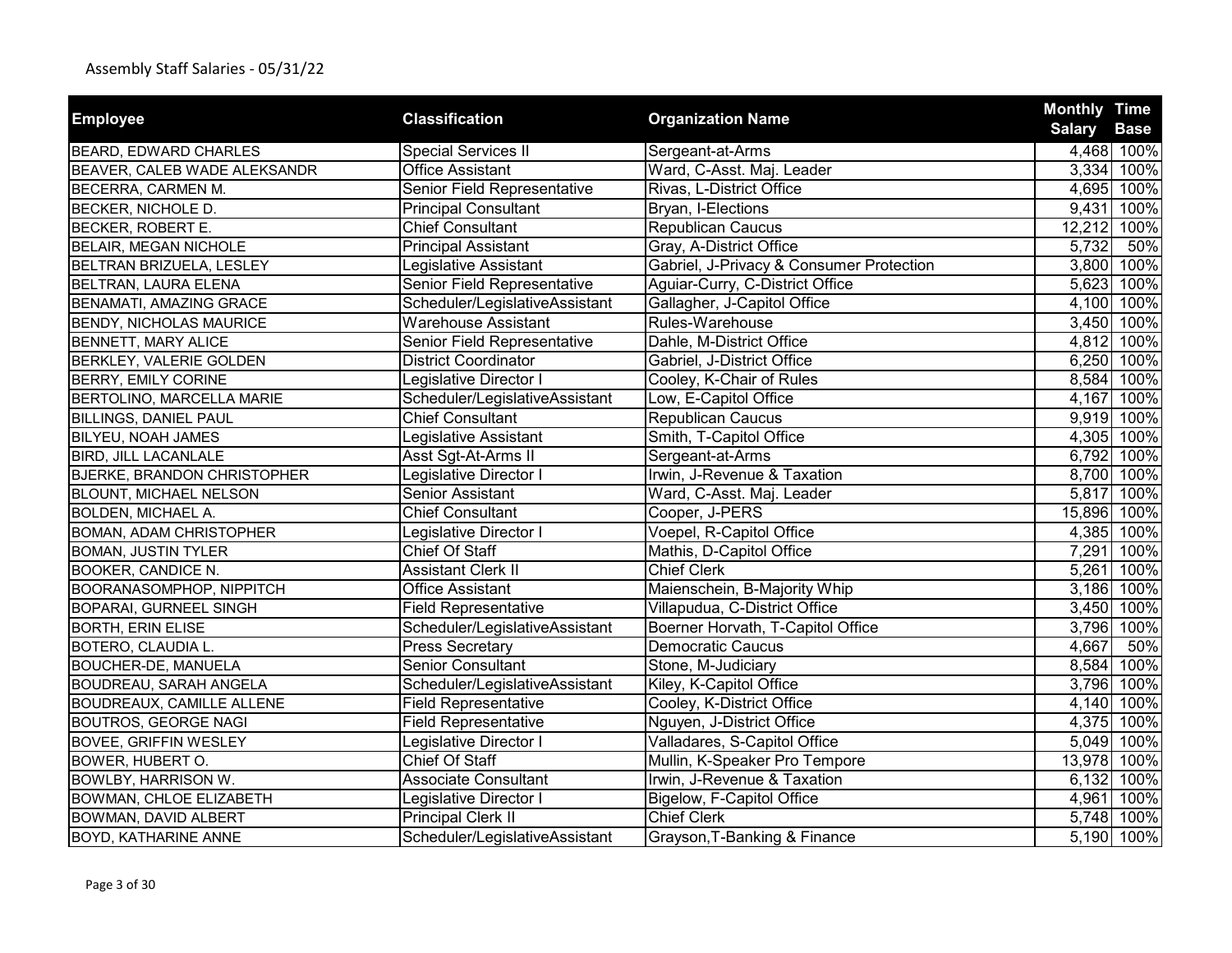|                                    |                                       |                                            | <b>Monthly Time</b> |             |
|------------------------------------|---------------------------------------|--------------------------------------------|---------------------|-------------|
| <b>Employee</b>                    | <b>Classification</b>                 | <b>Organization Name</b>                   | <b>Salary</b>       | <b>Base</b> |
| <b>BRAATEN, WILLIAM PATRICK</b>    | <b>Special Services II</b>            | Sergeant-at-Arms                           |                     | 3,896 100%  |
| <b>BRACHT, FARRA C.</b>            | <b>Chief Consultant</b>               | Friedman, L-Transportation                 |                     | 15,896 100% |
| <b>BRADY, HENRY JAMES</b>          | <b>Associate Consultant</b>           | Aguiar-Curry, C-Local Gov't.               |                     | 8,206 100%  |
| <b>BRAHMS, ERIK DOELLDOUGLAS</b>   | Chief Of Staff                        | Dahle, M-Capitol Office                    |                     | 9,844 100%  |
| <b>BRAITHWAITE, SIMONE NANETTE</b> | Senior Assistant                      | McCarty, K-Sub #2 Education Finance        |                     | 5,417 100%  |
| BRAITMAN, JACQUELINE R.            | Student Intern                        | Nazarian, A-District Office                | \$17.00/hr          |             |
| BRANDT, ALFRED W.                  | Speaker's Legal Counsel               | <b>Democratic Caucus</b>                   |                     | 15,956 100% |
| <b>BRIERTY, VANESSA RAE</b>        | Senior Consultant                     | Ramos, J-Capitol Office                    |                     | 6,250 100%  |
| BRODZINSKY, LAUREL ANNE            | Legislative Director I                | Overhead                                   |                     | 6,815 100%  |
| <b>BROKAW, PAIGE ALLISON</b>       | <b>Senior Consultant</b>              | Rivas, L-Natural Resources                 |                     | 8,500 100%  |
| <b>BROOKS, ELIZA BERTHA JANELL</b> | Legislative Assistant                 | Bonta, M-Asst. Speaker Pro Tempore         |                     | 3,875 100%  |
| <b>BROUSSARD, PATRICE MICHELLE</b> | Scheduler/LegislativeAssistant        | Irwin, J-Revenue & Taxation                | 6,350               | 100%        |
| BROWN, KIMBERLY ANN                | <b>Principal Consultant</b>           | <b>Democratic Caucus</b>                   | 8,372               | 100%        |
| BROWN, ROWENA JEAN                 | Senior Field Representative           | Bonta, M-District Office                   | 2,666               | 50%         |
| <b>BROWN, STACEY KATHLEEN</b>      | Scheduler/Senior Assistant            | Bloom, R-Sub #3 Resources & Transportation |                     | 6,155 100%  |
| <b>BRUNNER, MARIA STEPHANIE</b>    | <b>Field Representative</b>           | Reyes, E-Majority Floor Leader             |                     | 3,500 100%  |
| BRYANT, WENDY JEAN                 | Scheduler/Senior Assistant            | Ramos, J-Military & Veterans Affairs       |                     | 8,400 100%  |
| BUCKLEY, ALISA D.                  | <b>Chief Sergeant-At-Arms</b>         | Sergeant-at-Arms                           |                     | 17,746 100% |
| <b>BULBUK, LESLIE A.</b>           | Senior Field Representative           | Berman, M-District Office                  | 7,222               | 100%        |
| <b>BURKE, KEVIN GORDON</b>         | <b>Television Specialist</b>          | <b>Rules-Television Broadcasting</b>       |                     | 4,253 100%  |
| BURKE, WENDY A.                    | <b>Committee Secretary II</b>         | Bauer-Kahan, R-Water, Parks & Wildlife     |                     | 7,966 100%  |
| <b>BURKIN, CHRISTIAN SCOTT</b>     | Deputy Chief Consultant               | Ramos, J-Military & Veterans Affairs       |                     | 9,255 100%  |
| <b>BURLISON, GARTH C.</b>          | <b>Printing Trades Technician</b>     | Overhead                                   |                     | 8,689 100%  |
| BURNLEY, KHALIAH M.                | <b>Principal Consultant</b>           | Jones-Sawyer, R-Public Safety              |                     | 9,584 100%  |
| <b>BYFIELD, SHETARRAH PATIENCE</b> | <b>District Coordinator</b>           | Bryan, I - District Office                 |                     | 6,125 100%  |
| CACHOLA, MARILYN C.                | Senior Field Representative           | Bauer-Kahan, R-District Office             |                     | 5,250 100%  |
| CALDERON RIOS, MARTIN              | <b>Field Representative</b>           | Calderon, L-District Office                |                     | 3,450 100%  |
| CALDERON, FRANBERT                 | Secretary                             | <b>Democratic Caucus</b>                   |                     | 4,889 100%  |
| CALDERON, KRISTINA MARIE           | Scheduler/LegislativeAssistant        | Villapudua, C-Member of Rules              |                     | 6,581 100%  |
| CALHOUN, ERIKA LYNNE               | Asst Sgt-At-Arms II                   | Sergeant-at-Arms                           |                     | 6,824 100%  |
| CALLISON, JENNY L.                 | <b>Associate Consultant</b>           | Ramos, J-Military & Veterans Affairs       |                     | 5,107 100%  |
| CAMARGO, MICHAEL ANTHONY           | <b>Printing Trades Specialist III</b> | Reprographics                              |                     | 5,780 100%  |
| CAMPBELL, SCOTT ROBERT             | <b>Warehouse Assistant</b>            | Overhead                                   | 4,409               | 100%        |
| CAMPOS, MEGAN ELIZABETH            | <b>Printing Trades Specialist II</b>  | Reprographics                              | 4,664               | 100%        |
| CAPORALE IV, VINCENZO JAMES        | Legislative Assistant                 | Nazarian, A-Aging & Long Term Care         |                     | 4,750 100%  |
| CAPPER, ADAM NICHOLAS              | Legislative Director I                | Gray, A-Capitol Office                     | 7,420               | 100%        |
| CARBAJAL, GERALD TROY              | <b>Field Representative</b>           | Carrillo, W-District Office                |                     | 4,638 100%  |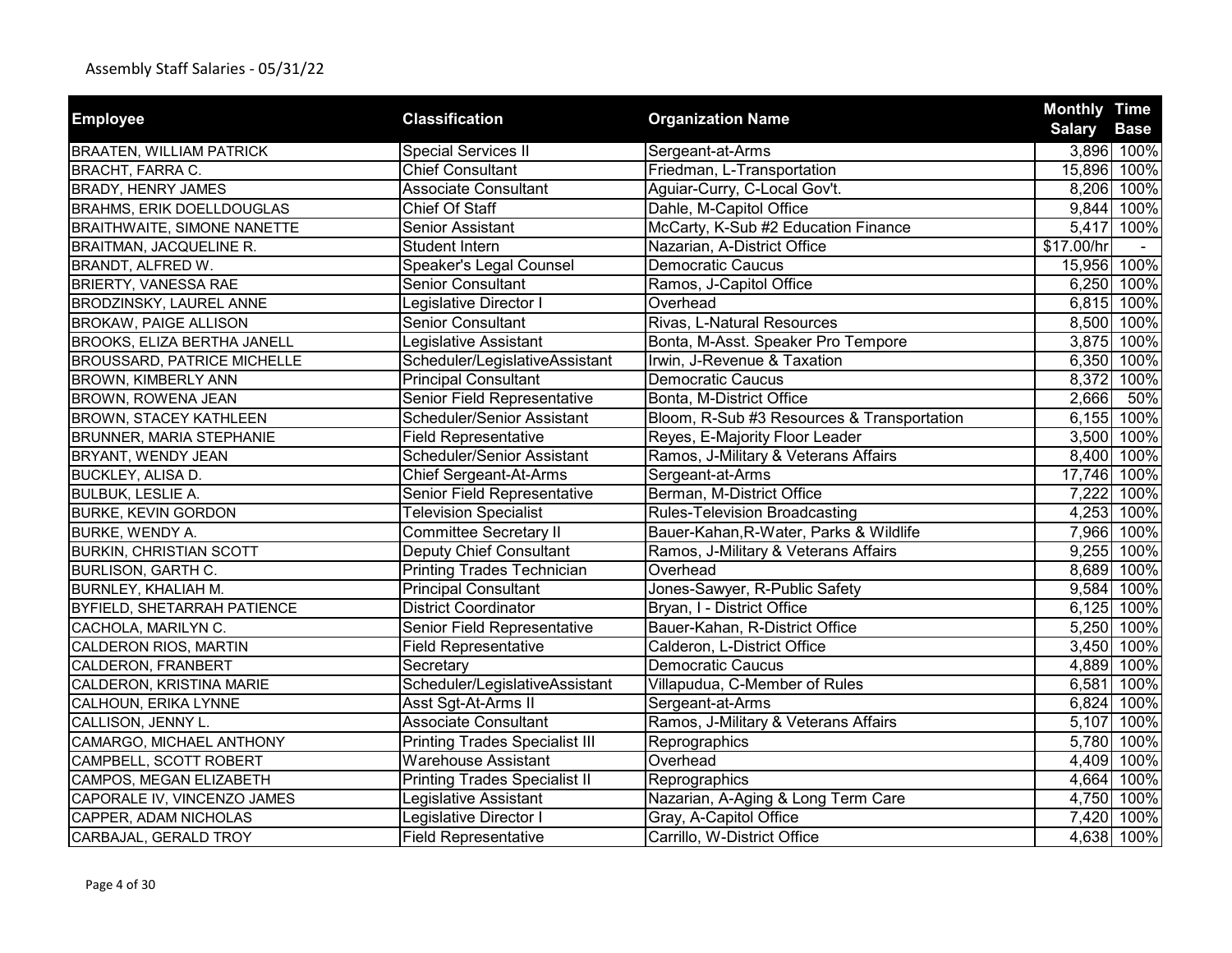| <b>Employee</b>               | <b>Classification</b>                 | <b>Organization Name</b>                            | <b>Monthly Time</b> |             |
|-------------------------------|---------------------------------------|-----------------------------------------------------|---------------------|-------------|
|                               |                                       |                                                     | <b>Salary</b>       | <b>Base</b> |
| CARDENAS, BORIS A.            | <b>Senior Consultant</b>              | <b>Democratic Caucus</b>                            |                     | 8,595 100%  |
| CARDENAS, CAROLINA            | <b>Field Representative</b>           | Cervantes, S-District Office                        |                     | 3,450 100%  |
| CARMONA ISLAS, EDUARDO        | <b>Field Representative</b>           | Quirk-Silva, S-District Office                      |                     | 3,859 100%  |
| CASEY, CHRISTINE ELIZABETH    | Senior Consultant                     | Friedman, L-Transportation                          |                     | 7,833 100%  |
| CASEY, JOHN W.                | <b>Chief Consultant</b>               | <b>Democratic Caucus</b>                            |                     | 18,139 100% |
| CASTANEDA, CLAUDIA IRANSU     | <b>Field Representative</b>           | Rodriguez, F-District Office                        |                     | 3,450 100%  |
| CASTILLA, CARLA YVETTE        | <b>Chief Of Staff</b>                 | Salas, R-Jt. Leg. Audit Committee                   |                     | 10,562 100% |
| CASTILLO, GABRIELA VIANEH     | Legislative Assistant                 | Muratsuchi, A-Capitol Office                        |                     | 4,515 100%  |
| CASTILLO, KELSY CHYLEEN       | Deputy Chief Consultant               | <b>Democratic Caucus</b>                            |                     | 8,500 100%  |
| CASTILLO-KRINGS, ZACHARY TATE | Legislative Director II               | Wicks, B-Housing and Comm. Dev.                     |                     | 8,000 100%  |
| <b>CERVANTES, DINA</b>        | Senior Assistant                      | <b>Democratic Caucus</b>                            |                     | 9,625 100%  |
| CERVANTES, JUAN MANUEL        | <b>Committee Secretary I</b>          | Ting, P-Budget                                      |                     | 3,657 100%  |
| CERVANTES, SUSANA             | Senior Field Representative           | Overhead                                            | 5,500               | 100%        |
| CESARETTI-MONROY, ELLEN MARIE | Senior Consultant                     | Medina, J-Higher Education                          | 7,547               | 100%        |
| CHAN, SUSAN                   | Deputy Chief Consultant               | Muratsuchi, A -Jt. Leg. on Climate Change Policies  |                     | 12,985 100% |
| CHANG, CHARLSIE               | Senior Field Representative           | Lee, A-Member of Rules                              | 6,891               | 100%        |
| CHANG, JENNIFER Y             | Senior Field Representative           | Friedman, L-Transportation                          |                     | 6,250 100%  |
| CHAPMAN, MERRELL LEWIS        | Student Intern                        | Garcia, C-Capitol Office                            | \$17.00/hr          |             |
| CHARLES, ROBERT DANIEL        | Chief Of Staff                        | Boerner Horvath, T-Arts, Entmt, Spts, Tourism, I.M. | 11,220 100%         |             |
| CHEE, VINCENT HUNG CHIH       | Deputy Chief Consultant               | Berman, M-Business & Professions                    |                     | 9,237 100%  |
| CHEEVER, BENJAMIN ALLEN       | Legislative Assistant                 | Villapudua, C-Member of Rules                       |                     | 5,347 100%  |
| CHEKAL-BAIN, MARK JONATHAN    | District Coordinator                  | Ting, P-Budget                                      | 12,273 100%         |             |
| CHEN, LINDSEY C.              | Senior Assistant                      | Stone, M-Judiciary                                  |                     | 5,243 100%  |
| CHEN, MICHAEL YIH-CHUAN       | Legislative Director I                | Ramos, J-Military & Veterans Affairs                |                     | 6,030 100%  |
| CHENERY, ARWEN E.             | Chief Of Staff                        | Bennett, S-Member of Rules                          | 10,904 100%         |             |
| CHENG, BECKY HAN-PIN          | <b>Principal Field Representative</b> | Muratsuchi, A -Jt. Leg. on Climate Change Policies  | 7,917               | 100%        |
| CHERRY, TOSHA MARIE           | <b>Director of Human Resources</b>    | <b>Rules-Human Resources</b>                        |                     | 17,152 100% |
| CHIN, MILDRED J.              | <b>District Coordinator</b>           | Boerner Horvath, T-District Office                  |                     | 7,875 100%  |
| CHOI, EUNHA                   | <b>Field Representative</b>           | Santiago, M-Governmental Organization               | 4,334               | 100%        |
| CHOW, PHYLLIS SUSAN           | Scheduler/Senior Assistant            | Levine, M-Member of Rules                           | \$46.00/hr          |             |
| CHOW, ROXANNE                 | <b>Field Representative</b>           | Daly, T-District Office                             | 3,448               | 50%         |
| CHRISTIAN, KERI LYNN          | <b>Principal Consultant</b>           | <b>Democratic Caucus</b>                            | 8,020               | 100%        |
| CIALINO, KEITH T.             | <b>Senior Consultant</b>              | Bauer-Kahan, R-Water, Parks & Wildlife              | 7,677               | 100%        |
| CLARK, SHARHONDA YASHICA      | <b>Human Resources Consultant</b>     | <b>Rules-Human Resources</b>                        | 9,614               | 100%        |
| CLARKE, CHYNNA GRACE          | <b>Field Representative</b>           | Cervantes, S-District Office                        | 3,450               | 100%        |
| CLAYTON, GABRIELLA LEE        | <b>Office Assistant</b>               | Cunningham, J-Capitol Office                        | 1,821               | 57%         |
| CLOVER, DAWN M.               | Legislative Director II               | Rodriguez, F-Emergency Management                   |                     | 6,891 100%  |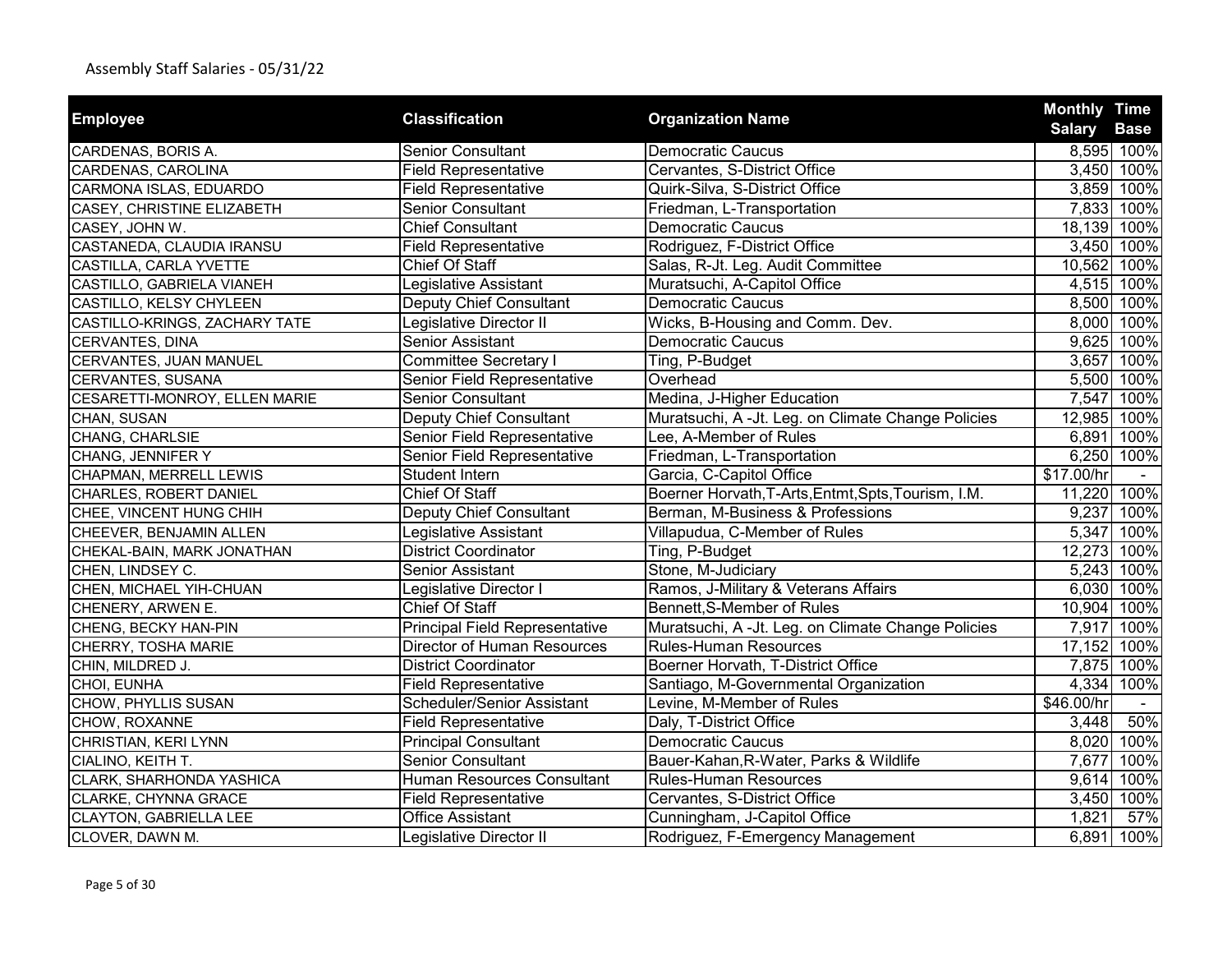| <b>Employee</b>                  | <b>Classification</b>                 | <b>Organization Name</b>               | <b>Monthly Time</b> |             |
|----------------------------------|---------------------------------------|----------------------------------------|---------------------|-------------|
|                                  |                                       |                                        | <b>Salary</b>       | <b>Base</b> |
| COE, JALENE                      | Chief Of Staff                        | Quirk-Silva, S-Comm. & Conveyance      |                     | 9,739 100%  |
| COLLIER, LEIGH ERICA             | <b>Field Representative</b>           | Cunningham, J-District Office          |                     | 3,716 100%  |
| COLLINS, NATASHA ERIN            | <b>Principal Consultant</b>           | Holden, C-Appropriations               | 11,858 100%         |             |
| CONARROE, MARIANNE               | <b>District Coordinator</b>           | Cooley, K-District Office              | 10,187 100%         |             |
| CONDIT, COUPER SHERWOOD          | Senior Field Representative           | Flora, H-District Office               |                     | 4,472 100%  |
| CONLIN, LAWRENCE ALFONSO         | <b>Principal Consultant</b>           | <b>Democratic Caucus</b>               | 12,304 100%         |             |
| CONLON, CLAIRE                   | <b>Chief Of Staff</b>                 | Petrie-Norris, C-Acct. & Admin. Review | 11,974 100%         |             |
| CONNELLY, JOHN WILLIAM           | <b>Principal Consultant</b>           | <b>Democratic Caucus</b>               | 12,893 100%         |             |
| CONNELLY, SEAN PATRICK           | <b>Principal Assistant</b>            | Rodriguez, F-Emergency Management      |                     | 9,562 100%  |
| CONTRERAS, BRENDA                | Legislative Assistant                 | Gipson, M-Democratic Caucus Chair      |                     | 4,732 100%  |
| <b>CONTRERAS, ISMAEL</b>         | Legislative Director I                | McCarty, K-Sub #2 Education Finance    |                     | 6,500 100%  |
| CONTRERAS, RAYMOND GARCIA        | Legislative Assistant                 | Weber, A-Asm. Legislative Ethics       |                     | 4,365 100%  |
| COOK, SIERRA GRACE               | Legislative Assistant                 | McCarty, K-Sub #2 Education Finance    |                     | 5,416 100%  |
| COOKSON, YOLANDA APOLONIA        | <b>Field Representative</b>           | Dahle, M-District Office               |                     | 3,966 100%  |
| COOLBEAR, IAN CHRISTIAN          | Legislative Director I                | Patterson, J-Capitol Office            |                     | 5,200 100%  |
| COOPER, DEBRA A                  | <b>Chief Consultant</b>               | Calderon, L-Human Services             | 10,710 100%         |             |
| COOPER, LEOLA LAVERNE            | Secretary                             | <b>Democratic Caucus</b>               |                     | 4,249 100%  |
| CORDI, JULEAH MARIE              | <b>District Coordinator</b>           | Gallagher, J-District Office           |                     | 6,684 100%  |
| CORNWELL, CAROLINE N.            | <b>Chief Of Staff-Speaker</b>         | Rendon, A-Speaker                      | 21,056 100%         |             |
| CORREIA, LOUIS A.                | Reprographics Manager                 | Reprographics                          | 10,194 100%         |             |
| COTTON, CANDACE ERIN JOY         | Legislative Assistant                 | Bennett, S-Member of Rules             |                     | 5,835 100%  |
| COX, DEBORAH RUSK                | Chief Of Staff                        | Quirk, B-Env. Safety & Toxic Materials |                     | 9,600 100%  |
| CRAFT, CHERYL R.                 | <b>Sgt Chief Deputy</b>               | Sergeant-at-Arms                       |                     | 8,267 100%  |
| CRAVOTTO, JULIANNE MARIE BUCHET  | Legislative Assistant                 | Medina, J-Higher Education             |                     | 5,100 100%  |
| CREASEY, TIFFANI                 | <b>Travel Coordinator</b>             | Rules-Travel                           | 10,009 100%         |             |
| CRUZ, KENNETH RAFAEL             | Legislative Assistant                 | Bryan, I - Capitol Office              |                     | 4,583 100%  |
| CRUZ, ROBERTCHRISTOPHER ABAYA    | Legislative Assistant                 | Levine, M-Capitol Office               |                     | 3,500 100%  |
| CUEVAS, EDMUNDO                  | <b>Chief Of Staff</b>                 | Carrillo, W-#4 State Administration    | 10,952 100%         |             |
| <b>CUEVAS, FABIAN</b>            | <b>Field Representative</b>           | Jones-Sawyer, R-Public Safety          |                     | 3,450 100%  |
| CURLEY, JORDAN CATHERINE         | Chief Of Staff                        | Bauer-Kahan, R-Water, Parks & Wildlife | 10,713 100%         |             |
| CURRAN SANCHEZ, NICOLE CATHERINE | Scheduler/Senior Assistant            | Wood, J-Health                         |                     | 8,226 100%  |
| <b>CURRY, KAITLIN NOEL</b>       | <b>Associate Consultant</b>           | Berman, M-Business & Professions       | 6,250               | 100%        |
| <b>CUTLER, CATHERINE ELLEN</b>   | <b>Principal Field Representative</b> | Bauer-Kahan, R-District Office         | 4,039               | 60%         |
| DACUMOS, ELIZABETH S.            | <b>Principal Assistant</b>            | <b>Democratic Caucus</b>               | 10,537              | 100%        |
| DACUMOS, ERIKA S.                | Scheduler/Senior Assistant            | Arambula, J-#1 Health & Human Services |                     | 6,405 100%  |
| DACUMOS-KHANNA, ERIN LEANORE     | Scheduler/Senior Assistant            | Santiago, M-Governmental Organization  |                     | 6,307 100%  |
| DANIELSON III, JACK GORDON       | Legislative Assistant                 | Lackey, T-Capitol Office               |                     | 3,450 100%  |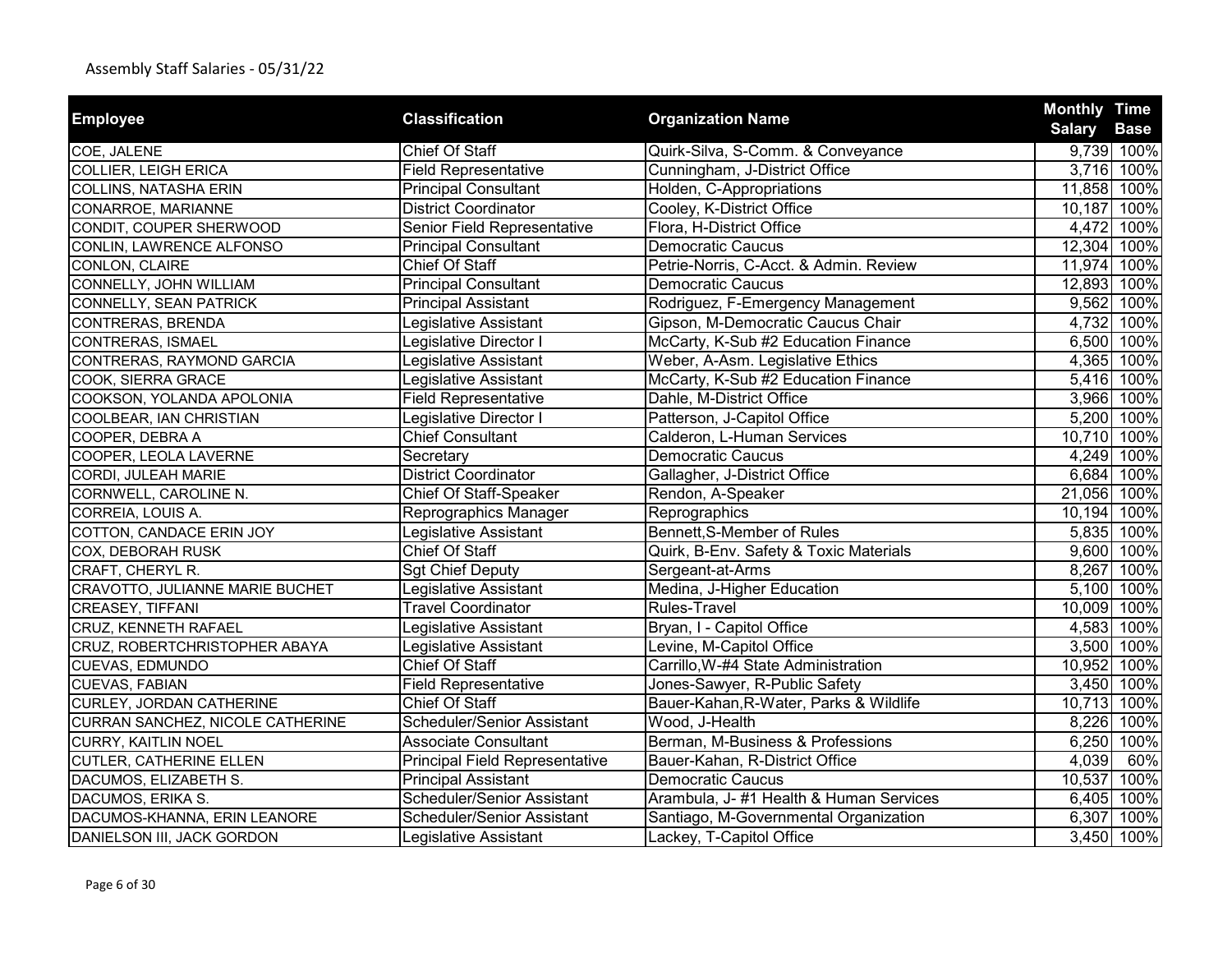|                                 |                                       |                                        | <b>Monthly Time</b> |             |
|---------------------------------|---------------------------------------|----------------------------------------|---------------------|-------------|
| <b>Employee</b>                 | <b>Classification</b>                 | <b>Organization Name</b>               | <b>Salary</b>       | <b>Base</b> |
| DAVIS, ALBERTA JOHNSON          | <b>Senior Consultant</b>              | <b>Democratic Caucus</b>               |                     | 11,963 100% |
| DAVIS, RICHARDSON MORRIS        | Legislative Assistant                 | Gipson, M-Democratic Caucus Chair      |                     | 4,334 100%  |
| DAYTON, MIKE J                  | <b>Chief Consultant</b>               | Rodriguez, F-Emergency Management      |                     | 13,283 100% |
| DE MESA, TALITHA BONSAI PADILLA | <b>Senior Consultant</b>              | <b>Democratic Caucus</b>               |                     | 5,565 100%  |
| DE YOUNG, KYLE F.               | Mail Clerk I                          | Mail Room/Shuttle                      | 3,721               | 100%        |
| DEFAZIO, PHILLIP A.             | <b>Special Services II</b>            | Sergeant-at-Arms                       |                     | 4,600 100%  |
| DELGADO, ELIZABETH              | Committee Secretary II                | Quirk-Silva, S-Comm. & Conveyance      |                     | 5,834 100%  |
| DELGADO, GISSELLE STEPHANIE     | Senior Field Representative           | Santiago, M-Governmental Organization  |                     | 4,834 100%  |
| DELIGHT, JACQUELYN C.           | <b>Principal Assistant</b>            | Arambula, J-#1 Health & Human Services |                     | 8,084 100%  |
| DELL ORTO, JASON ALAN           | Secretary                             | Cooley, K-Capitol Office               |                     | 3,500 100%  |
| DELROSARIO, CATHERINE MARY      | <b>District Coordinator</b>           | Holden, C-Appropriations               |                     | 7,995 100%  |
| DEMAS, DESPINA I.               | <b>Committee Secretary II</b>         | Wicks, B-Housing and Comm. Dev.        | 6,114               | 100%        |
| DER-SARKISSIAN, PAREN SEROP     | Student Intern                        | Nazarian, A-District Office            | \$17.00/hr          |             |
| DETHLEFSON, JEFF C              | Producer/Director                     | <b>Rules-Television Broadcasting</b>   |                     | 7,561 100%  |
| DETMER, AUDREY NICOLE           | <b>Senior Assistant</b>               | Grayson, T-Banking & Finance           |                     | 5,592 100%  |
| DIAZ VASQUEZ, ROLANDO           | Associate Consultant                  | <b>Democratic Caucus</b>               |                     | 4,167 100%  |
| DIAZ, ELVIA                     | <b>Principal Assistant</b>            | <b>Democratic Caucus</b>               | 10,103 100%         |             |
| DICKENSON, JAY MATTHEW          | <b>Chief Consultant</b>               | Holden, C-Appropriations               | 16,835 100%         |             |
| DIETZ, ERIC J.                  | <b>Principal Consultant</b>           | Republican Caucus                      |                     | 9,013 100%  |
| DIKHO YOUNAN, GRACE MONICA      | <b>Chief Of Staff</b>                 | Nazarian, A-Aging & Long Term Care     | 7,291               | 100%        |
| DIKHO, TANIA NATALIE            | Legislative Director I                | Ting, P-Budget                         |                     | 7,438 100%  |
| DILLEY, MICHELLE LYNN           | Scheduler/Senior Assistant            | O'Donnell, P-Education                 |                     | 7,843 100%  |
| DO, MICHELLE HIEN               | <b>Executive Secretary</b>            | Nguyen, J-District Office              |                     | 3,585 100%  |
| DODD, DAVID C.                  | <b>Graphics Artist</b>                | Reprographics                          | 7,221               | 100%        |
| DOMEK, ANDREW GEORGE            | <b>Principal Consultant</b>           | <b>Democratic Caucus</b>               | 9,031               | 100%        |
| DOMINGUEZ, HAYDEE               | Legislative Assistant                 | Bonta, M-Asst. Speaker Pro Tempore     | 5,417               | 100%        |
| DOUCETTE, GRAYSON STUART        | Legislative Assistant                 | Arambula, J-#1 Health & Human Services |                     | 4,813 100%  |
| DOUGLAS, DAMEANE                | <b>Principal Field Representative</b> | Salas, R-Jt. Leg. Audit Committee      |                     | 5,880 100%  |
| DOUTY, EMILY JESSICA            | <b>Student Intern</b>                 | Patterson, J-District Office           | \$17.00/hr          |             |
| DOWTY, DAVID M.                 | Asst Sgt-At-Arms II                   | Sergeant-at-Arms                       | \$40.00/hr          | $\sim$      |
| DREFCINSKI, KYLE J.             | <b>Senior Consultant</b>              | <b>Democratic Caucus</b>               |                     | 6,516 100%  |
| DRESS, PAUL E.                  | <b>Chief Of Staff-Minority Leader</b> | <b>Republican Caucus</b>               |                     | 14,963 100% |
| DUENAS, RUBY                    | <b>District Coordinator</b>           | Calderon, L-District Office            |                     | 6,076 100%  |
| <b>DUENAS, TOMASA</b>           | <b>Chief Of Staff</b>                 | Bonta, M-Asst. Speaker Pro Tempore     | 12,180              | 100%        |
| DUNBAR, MICHAEL A.              | Field Representative                  | Gray, A-District Office                | 2,389               | 50%         |
| DUNN, CASEY LYNN                | <b>Press Secretary</b>                | Republican Caucus                      |                     | 7,334 100%  |
| DUNN, ERIN                      | <b>Field Representative</b>           | Wood, J-District Office                |                     | 5,014 100%  |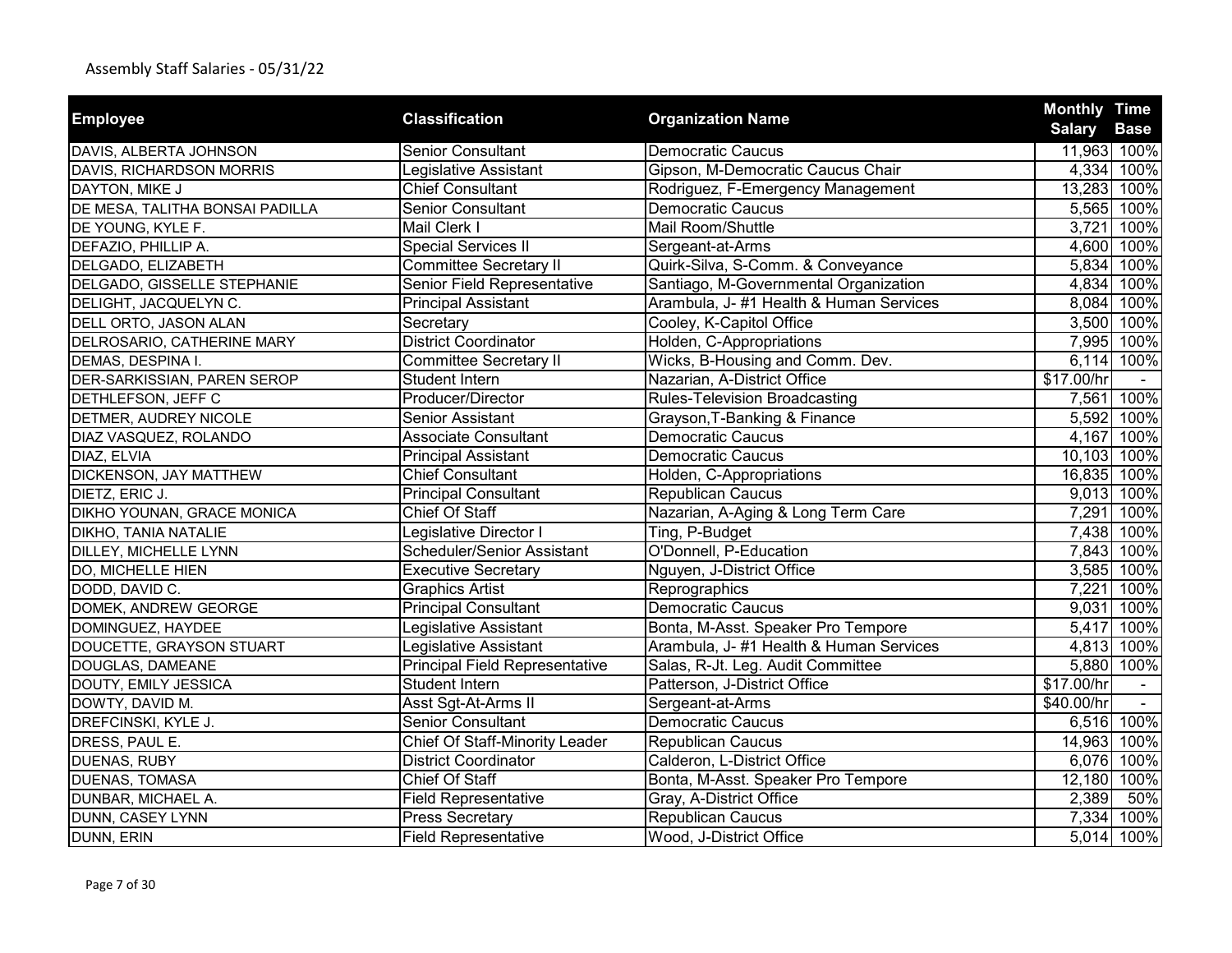| <b>Employee</b>                      | <b>Classification</b>          | <b>Organization Name</b>               | <b>Monthly Time</b><br><b>Salary</b> | <b>Base</b> |
|--------------------------------------|--------------------------------|----------------------------------------|--------------------------------------|-------------|
| DUNN, NICHOLAS AARON                 | <b>Television Specialist</b>   | <b>Rules-Television Broadcasting</b>   |                                      | 4,022 100%  |
| DUONG, JESSICA HELEN                 | Chief Of Staff                 | Ting, P-Budget                         |                                      | 10,610 100% |
| DURAN-FLORES, DOLORES IRENE          | <b>Principal Consultant</b>    | <b>Democratic Caucus</b>               | 11,667 100%                          |             |
| <b>DURGIN, RITA</b>                  | Senior Field Representative    | Aguiar-Curry, C-District Office        |                                      | 4,905 100%  |
| DURSA, DOMINIC W.                    | <b>District Coordinator</b>    | Rivas, R-District Office               |                                      | 6,563 100%  |
| DYAR, MICHAEL EARL GONZALES          | Legislative Assistant          | Salas, R-Jt. Leg. Audit Committee      |                                      | 3,850 100%  |
| EASTRIDGE MURPHY, LAURA              | Secretary                      | Ting, P-District Office                |                                      | 4,813 100%  |
| EBBERT, BRIAN S.                     | <b>Deputy Chief Consultant</b> | Democratic Caucus                      |                                      | 15,367 100% |
| EBBERT, IRENE VILLARRUZ              | <b>Committee Secretary II</b>  | Ting, P-Budget                         |                                      | 8,660 100%  |
| EDAN, HODAN ALI                      | Secretary                      | <b>Democratic Caucus</b>               |                                      | 3,850 100%  |
| EDMOND, JOHN R. JR.                  | <b>Associate Consultant</b>    | <b>Democratic Caucus</b>               |                                      | 5,062 100%  |
| EDWARDS, COLIN JOSEPH                | <b>Senior Consultant</b>       | <b>Republican Caucus</b>               |                                      | 6,380 100%  |
| EGER-SLOBIG, AMARA LUCIA             | Student Intern                 | <b>Chief Clerk</b>                     | 2,579                                | 100%        |
| EIBERT, QUINN MAC INTOSH             | Scheduler/LegislativeAssistant | Mathis, D-Capitol Office               |                                      | 3,796 100%  |
| ELDER, EILEEN KWAN                   | <b>Account Clerk III</b>       | <b>Rules-Fiscal</b>                    | 9,194                                | 100%        |
| ELICK, MEGAN ELIZABETH               | Secretary                      | <b>Republican Caucus</b>               |                                      | 4,106 100%  |
| ELIZALDE HERNANDEZ, JULISSA JEANETTE | <b>Field Representative</b>    | Rivas, L-District Office               |                                      | 3,450 100%  |
| ELSHAKRE, SALMA MOHAMED              | <b>Field Representative</b>    | Petrie-Norris, C-District Office       |                                      | 6,334 100%  |
| ENEA, ELIZABETH COURNEY              | <b>Associate Consultant</b>    | <b>Republican Caucus</b>               |                                      | 5,723 100%  |
| ENGEL, LISA M.                       | <b>Chief Consultant</b>        | Wicks, B-Housing and Comm. Dev.        |                                      | 13,196 100% |
| ERKE, MICHAEL W.                     | <b>Principal Consultant</b>    | Rules-Administration                   |                                      | 10,984 100% |
| ERMOIAN, HARRY M.                    | Chief Of Staff                 | Berman, M-Business & Professions       |                                      | 14,517 100% |
| ESCOBAR, HILDA                       | <b>Principal Assistant</b>     | Rubio, B-Member of Rules               |                                      | 6,069 100%  |
| ESCOBAR-GARCIA, ANGELICA             | Human Resources Specialist I   | Rules-Human Resources                  |                                      | 3,500 100%  |
| ESPINOSA GUERRERO, CARLOS EDEN       | Student Intern                 | Grayson, T-Capitol Office              | \$17.00/hr                           |             |
| ESPINOZA, MARINA E.                  | Legislative Director I         | Reyes, E-Majority Floor Leader         |                                      | 7,500 100%  |
| ESPINOZA, PABLO M.                   | <b>Principal Assistant</b>     | <b>Democratic Caucus</b>               |                                      | 14,154 100% |
| ESTOISTA, RENEE M.                   | <b>Associate Consultant</b>    | <b>Democratic Caucus</b>               |                                      | 8,084 100%  |
| ESTRADA, ANSERMIO JAKE               | <b>District Coordinator</b>    | Ward, C-District Office                |                                      | 6,126 100%  |
| ESTRADA, PIA                         | <b>Committee Secretary II</b>  | Quirk, B-Env. Safety & Toxic Materials |                                      | 6,153 100%  |
| ESTRADA-SANTOS, EDGAR OMAR           | <b>District Coordinator</b>    | Overhead                               | 6,651                                | 100%        |
| EZZELL, SHANNA KATHERINE             | <b>Principal Assistant</b>     | Maienschein, B-Majority Whip           | 7,500                                | 100%        |
| FABIAN, WENDALYN                     | <b>Field Representative</b>    | Wilson, L-Asst. Majority Whip          | 2,583                                | 50%         |
| FARIA, CHRISTINA ELAINE              | <b>District Coordinator</b>    | Kiley, K-District Office               | 6,076                                | 100%        |
| FAROUK, MIRIAM ABDULLA               | Legislative Assistant          | Mullin, K-Speaker Pro Tempore          | 5,915                                | 100%        |
| FELIX PARRA, RENE                    | <b>Office Assistant</b>        | Garcia, E-District Office              |                                      | 3,584 100%  |
| FERGUSON, STEVEN LEE                 | <b>District Coordinator</b>    | Nazarian, A-District Office            |                                      | 7,084 100%  |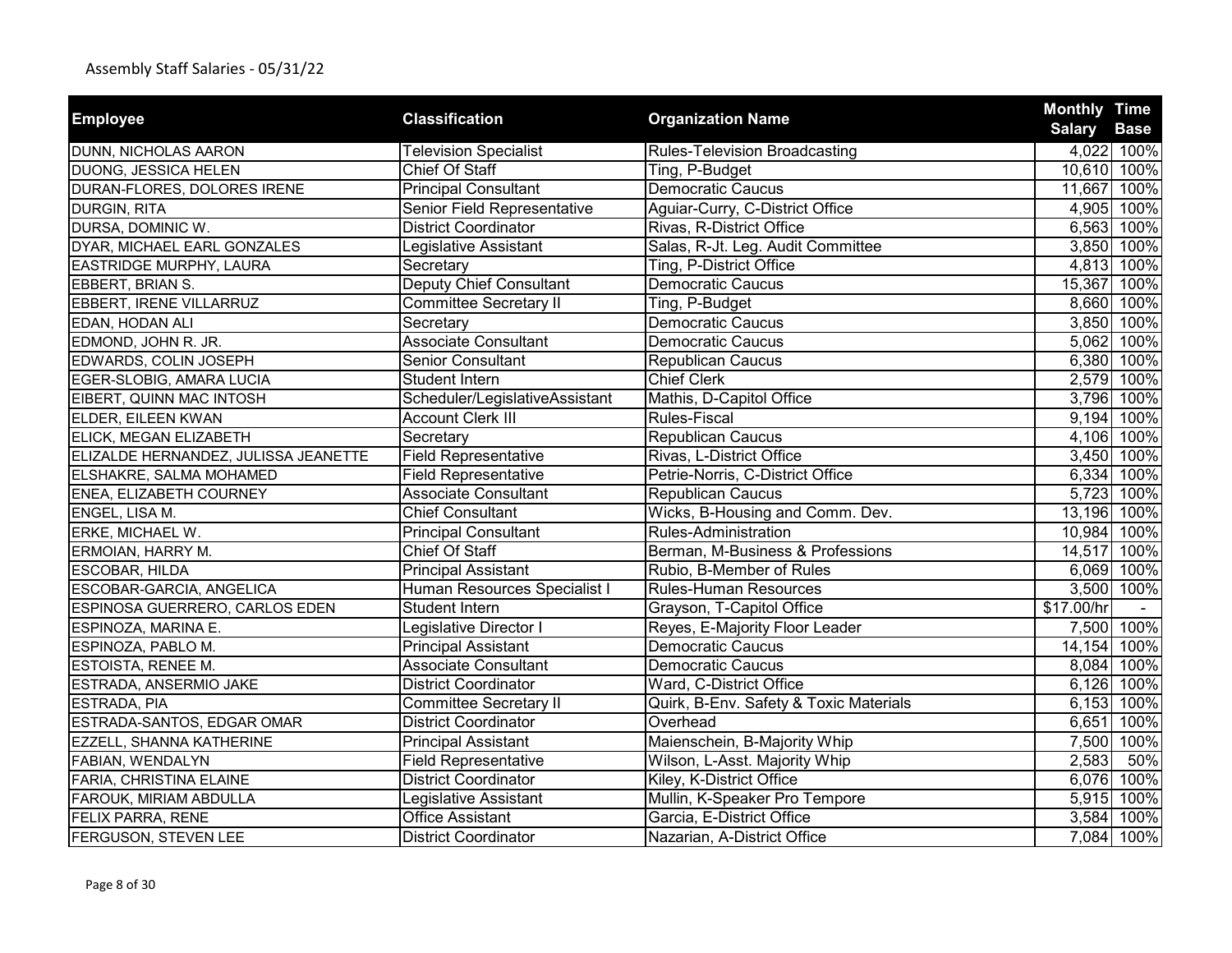| <b>Employee</b>                   | <b>Classification</b>                 | <b>Organization Name</b>            | <b>Monthly Time</b> |
|-----------------------------------|---------------------------------------|-------------------------------------|---------------------|
|                                   |                                       |                                     | <b>Salary Base</b>  |
| FERMIN, JENILEE ZOILA COREAS      | <b>Office Assistant</b>               | Salas, R-Jt. Leg. Audit Committee   | 3,850 100%          |
| FERRERA, JOHN DOMINIC             | Chief Of Staff                        | Aguiar-Curry, C-Local Gov't.        | 100%<br>16,982      |
| FEUSAHRENS, MISTY P.              | <b>Chief Consultant</b>               | <b>Democratic Caucus</b>            | 15,451 100%         |
| FIGUEROA, ANNE DUCLOS             | <b>District Coordinator</b>           | Davies, L-District Office           | 6,076 100%          |
| FINKEL, BRENT T.                  | <b>Principal Consultant</b>           | <b>Republican Caucus</b>            | 8,348 100%          |
| FLEMING, RYAN ALLEN               | <b>Associate Consultant</b>           | Rodriguez, F-Emergency Management   | 6,563 100%          |
| <b>FLETCHER, NICKOLAS VINCENT</b> | <b>Principal Assistant</b>            | Jones-Sawyer, R-Public Safety       | 7,035 100%          |
| <b>FLORES RAMIREZ, TONY</b>       | <b>Field Representative</b>           | Daly, T-District Office             | 4,083 100%          |
| FLORES, ANTONY A.                 | Vehicle Maint Technician              | <b>Rules-Vehicle Maint</b>          | 4,642 100%          |
| FLORES, MIKA PETRUCCI             | <b>District Coordinator</b>           | Bigelow, F-District Office          | 6,259 100%          |
| FLORES, SHANNON KIMBERLY          | Legislative Assistant                 | Reyes, E-Majority Floor Leader      | 3,926 100%          |
| FLORES-ROMERO, ROSIO FABIANA      | Scheduler/LegislativeAssistant        | Garcia, C-Sub #5 Public Safety      | 4,365 100%          |
| FLYNN, LARA ANN                   | <b>Principal Consultant</b>           | Wood, J-Health                      | 13,413 100%         |
| FOLCHI, GINO UMBERTO              | <b>Senior Consultant</b>              | <b>Republican Caucus</b>            | 7,350 100%          |
| FOLWARKOW, DANIEL SCOTT           | Legislative Director I                | Rubio, B-Member of Rules            | 5,000 100%          |
| FONG, ELLIOTT J.                  | X-Ray Technician                      | Sergeant-at-Arms                    | 4,536 100%          |
| FONG, JASEN TATSUO                | <b>Printing Trades Specialist II</b>  | Reprographics                       | 4,224 100%          |
| FONG, KEVIN                       | <b>Field Representative</b>           | Mullin, K-District Office           | 6,119 100%          |
| FONG, MICHAEL F                   | Mail Clerk II                         | Mail Room/Shuttle                   | 4,954 100%          |
| FONG, RENE UDA                    | <b>Information Systems Consultant</b> | <b>Rules-Information Technology</b> | 11,240 100%         |
| FONSECA, JAMES CONNER             | Asst Sgt-At-Arms II                   | Sergeant-at-Arms                    | \$40.00/hr          |
| FORBES, SHEYENNE MARIE            | <b>Senior Consultant</b>              | Ting, P-Budget                      | 8,313 100%          |
| FORBURGER, AARON DAVID            | <b>Field Representative</b>           | Muratsuchi, A-District Office       | 3,675 100%          |
| FOSTER, ELIZABETH H.              | Human Resources Consultant            | <b>Rules-Human Resources</b>        | 11,750 100%         |
| FOX, NICHOLAS ANDREW              | <b>Associate Consultant</b>           | Republican Caucus                   | 5,833 100%          |
| FRANCO, OBED JESUS                | <b>Executive Secretary</b>            | <b>Democratic Caucus</b>            | 5,262 100%          |
| FRANCOVICH, VICTOR                | <b>Chief Consultant</b>               | Rivas, R-Agriculture                | 11,500 100%         |
| FRAWLEY, NANCY LOU                | Senior Field Representative           | Irwin, J-District Office            | 7,000 100%          |
| FREEMAN, DANIELLE RASHAWN         | <b>Associate Consultant</b>           | <b>Democratic Caucus</b>            | 5,095 100%          |
| FREESE, DESTYNI FAYE              | <b>Field Representative</b>           | Jones-Sawyer, R-District Office     | 71%<br>2,500        |
| FRISBY, GINA LYNN MARIE           | <b>Chief Of Staff</b>                 | Low, E-Capitol Office               | 12,020<br>100%      |
| FROST, JASON MICHAEL              | <b>Warehouse Assistant</b>            | Rules-Warehouse                     | 3,450 100%          |
| FUENTES, JOSE DANIEL              | Senior Field Representative           | Seyarto, K-District Office          | 5,138 100%          |
| FUENTES, MARK ANTHONY             | <b>Field Representative</b>           | Gipson, M-District Office           | 4,584<br>100%       |
| GABEL, ERIN K.                    | <b>Principal Consultant</b>           | Ting, P-Budget                      | 13,371<br>100%      |
| GALLAGHER, MATTHEW J.             | Legislative Director I                | Smith, T-Capitol Office             | 5,688 100%          |
| <b>GALLON, ALISHA NICOLE</b>      | <b>District Coordinator</b>           | Patterson, J-District Office        | 6,319 100%          |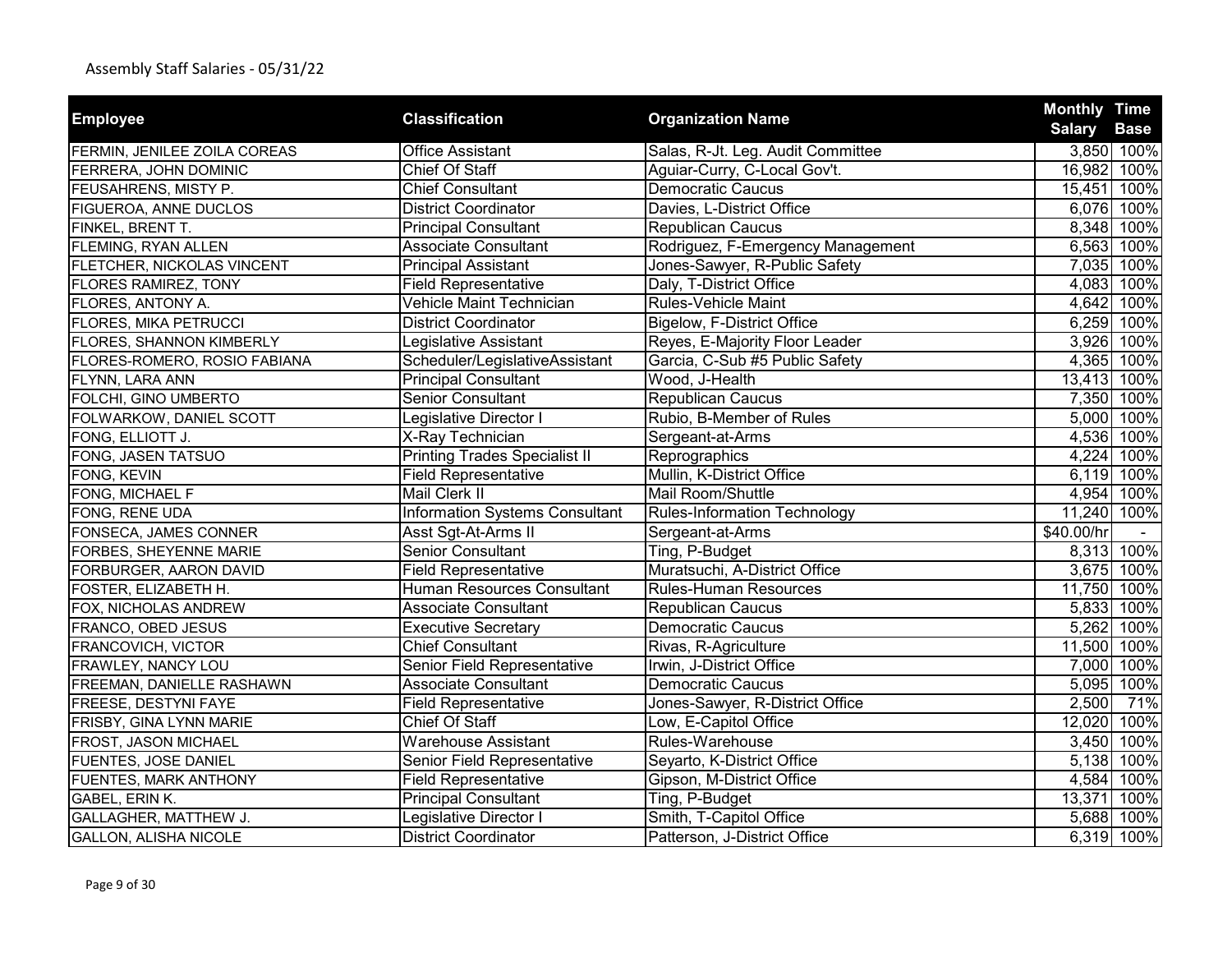| <b>Employee</b>                          | <b>Classification</b>                 | <b>Organization Name</b>                   | <b>Monthly Time</b> |             |
|------------------------------------------|---------------------------------------|--------------------------------------------|---------------------|-------------|
|                                          |                                       |                                            | <b>Salary</b>       | <b>Base</b> |
| <b>GANN, MILI RODRIGUEZ</b>              | Human Resources Consultant            | <b>Rules-Human Resources</b>               |                     | 9,050 100%  |
| <b>GANT, SIMEON MANDEL</b>               | Chief Of Staff                        | Weber, A-Asm. Legislative Ethics           |                     | 10,167 100% |
| <b>GARCIA, ALBERTO</b>                   | <b>Principal Consultant</b>           | <b>Democratic Caucus</b>                   | 10,340 100%         |             |
| GARCIA, BRANDON                          | Legislative Assistant                 | Reyes, E-Majority Floor Leader             |                     | 5,238 100%  |
| GARCIA, DAVID C.                         | <b>Assistant Clerk II</b>             | <b>Chief Clerk</b>                         |                     | 4,612 100%  |
| <b>GARCIA, NATALIA</b>                   | Legislative Assistant                 | Jones-Sawyer, R-Public Safety              |                     | 4,000 100%  |
| GARCIA, RICARDO                          | Senior Field Representative           | Jones-Sawyer, R-District Office            |                     | 8,269 100%  |
| GARCIA-MENDOZA, ARTURO IVAN              | <b>District Coordinator</b>           | Rivas, L-District Office                   |                     | 6,166 100%  |
| <b>GARDUNO, VICTORIA</b>                 | <b>Assistant Clerk I</b>              | <b>Chief Clerk</b>                         |                     | 3,657 100%  |
| <b>GARRETT, TRENT JAMES</b>              | Legislative Assistant                 | Garcia, C-Sub #5 Public Safety             |                     | 3,501 100%  |
| <b>GARRITY, MARY YVONNE</b>              | Legislative Assistant                 | O'Donnell, P-Education                     | \$50.00/hr          |             |
| <b>GARRITY, SEAMUS MULREAN</b>           | <b>Principal Field Representative</b> | Friedman, L-District Office                |                     | 6,229 100%  |
| GARZA, PABLO S.                          | <b>Deputy Chief Consultant</b>        | Bauer-Kahan, R-Water, Parks & Wildlife     | 11,813              | 100%        |
| GAUTHIER, NICOLAS JEROME                 | Principal Assistant                   | Seyarto, K-Capitol Office                  |                     | 5,732 100%  |
| <b>GERSHENZON, LEORA</b>                 | Deputy Chief Consultant               | Stone, M-Judiciary                         |                     | 13,433 100% |
| <b>GERSTLE, STEPHANIE JESSICA LAUREN</b> | Senior Assistant                      | Santiago, M-Governmental Organization      |                     | 5,000 100%  |
| <b>GHOLAR, MATISSE</b>                   | Fac Procrmt Supp Specialist           | Rules-Warehouse                            |                     | 7,931 100%  |
| GILL, MISHAAL NAEEM                      | <b>Senior Assistant</b>               | Overhead                                   |                     | 6,650 100%  |
| GION, JUDY D.                            | <b>Committee Secretary II</b>         | Nazarian, A-Aging & Long Term Care         |                     | 6,525 100%  |
| GIRON, VANESSA                           | <b>Executive Secretary</b>            | Calderon, L-District Office                |                     | 4,738 100%  |
| GIROUX, HARRISON DYLAN                   | <b>Special Service Supervisor</b>     | Sergeant-at-Arms                           |                     | 5,074 100%  |
| GIROUX, TAYLOR UNDINE                    | Chief Of Staff                        | Gray, A-Capitol Office                     |                     | 7,958 100%  |
| <b>GLASL, RACHEL MARIE</b>               | <b>Field Representative</b>           | Cunningham, J-District Office              | 1,972               | 57%         |
| <b>GLASSER, SAM HENRY</b>                | Telecomm Analyst                      | <b>Rules-Information Technology</b>        |                     | 4,399 100%  |
| GOMEZ, CESAR MOISES                      | Chief Of Staff                        | Medina, J-Higher Education                 |                     | 9,625 100%  |
| GOMEZ, HECTOR                            | <b>Principal Consultant</b>           | Overhead                                   |                     | 7,068 100%  |
| GONSALVES, STEPHEN P.                    | X-Ray Technician                      | Sergeant-at-Arms                           |                     | 4,535 100%  |
| GONSALVES, TAYLOR MARIE                  | Legislative Assistant                 | Rodriguez, F-Capitol Office                |                     | 3,917 100%  |
| GONZAGA, RACHEL                          | <b>District Coordinator</b>           | Cervantes, S-Job, Econmic Dev. & the Econ. |                     | 8,050 100%  |
| <b>GONZALEZ, CARLOS</b>                  | Chief Of Staff                        | Garcia, E-Utilities & Energy               |                     | 10,100 100% |
| GONZALEZ, CASSANDRA                      | Senior Field Representative           | Cervantes, S-District Office               |                     | 5,864 100%  |
| GONZALEZ, CYNTHIA MITZI                  | <b>Executive Secretary</b>            | Cooley, K-Chair of Rules                   |                     | 8,175 100%  |
| GONZALEZ, ESTEBAN SAMUEL                 | Senior Assistant                      | Rules-Capitol Institute                    |                     | 5,509 100%  |
| GONZALEZ, GERARDO                        | <b>Associate Consultant</b>           | Democratic Caucus                          | 7,878               | 100%        |
| GONZALEZ, JULIAN                         | Press Aide                            | <b>Democratic Caucus</b>                   |                     | 3,675 100%  |
| GONZALEZ, MARK                           | <b>District Coordinator</b>           | Santiago, M-District Office                |                     | 8,707 100%  |
| GOODMAN, SARAH M.                        | Legislative Assistant                 | Bauer-Kahan, R-Water, Parks & Wildlife     |                     | 3,750 100%  |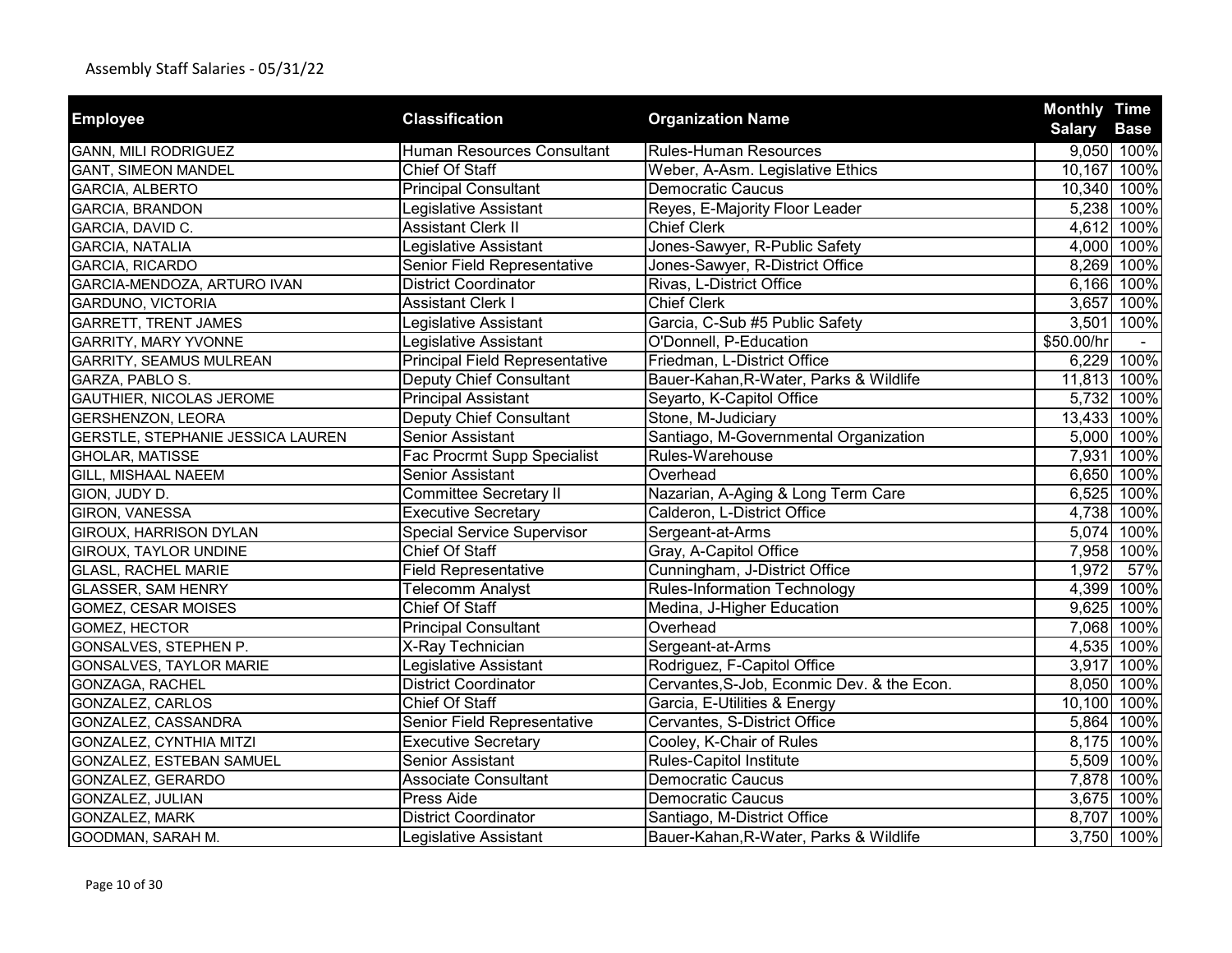|                                   |                                     |                                          | <b>Monthly Time</b> |             |
|-----------------------------------|-------------------------------------|------------------------------------------|---------------------|-------------|
| <b>Employee</b>                   | <b>Classification</b>               | <b>Organization Name</b>                 | <b>Salary</b>       | <b>Base</b> |
| <b>GORDON, LAMONT M.</b>          | Legislative Assistant               | Garcia, C-Sub #5 Public Safety           |                     | 4,365 100%  |
| <b>GRAJEK, VICTORIA LOUISE</b>    | <b>Principal Consultant</b>         | Haney, M-Asst. Majority Leader on Policy | 10,238 100%         |             |
| GRANADINO, RACHEL AURORA          | <b>Field Representative</b>         | Ward, C-District Office                  |                     | 4,167 100%  |
| <b>GRANTHAM, TERRA LYNN</b>       | Scheduler/Senior Assistant          | Gray, A-Capitol Office                   | 9,021               | 100%        |
| GRAVERT, DEBRA M.                 | <b>Chief Admin Officer</b>          | Rules-Administration                     | 21,061 100%         |             |
| <b>GRAY, DYLAN JAMES</b>          | <b>Chief Of Staff</b>               | Flora, H-Capitol Office                  |                     | 9,551 100%  |
| <b>GRAY, KARA JENNIFER</b>        | Deputy Chief Consultant             | <b>Democratic Caucus</b>                 |                     | 8,831 100%  |
| <b>GREEN, ELLEN HOU</b>           | Legislative Director I              | Berman, M-Business & Professions         |                     | 6,962 100%  |
| <b>GREEN, STEVE ALLAN</b>         | <b>Senior Consultant</b>            | <b>Democratic Caucus</b>                 | 10,028 100%         |             |
| <b>GRIFFIN, CAMERON NICHOLAS</b>  | <b>Field Representative</b>         | Rubio, B-District Office                 |                     | 3,938 100%  |
| <b>GRIFFITH, CHRISTIAN F.</b>     | Chief Consultant                    | Ting, P-Budget                           | 19,493 100%         |             |
| <b>GRIGORIAN, ADRIAN</b>          | Student Intern                      | Nazarian, A-District Office              | \$17.00/hr          |             |
| GRIMA, CURTIS A.                  | Chief Of Staff                      | Gallagher, J-District Office             | 12,375              | 90%         |
| <b>GRIS, CHRISTOPHER</b>          | <b>Field Representative</b>         | Ward, C-District Office                  |                     | 4,167 100%  |
| <b>GRISWOLD, PATRICIA NATALIE</b> | <b>Associate Consultant</b>         | Haney, M-Asst. Majority Leader on Policy |                     | 4,919 100%  |
| <b>GRUENBERG, KILEY MARIE</b>     | Student Intern                      | Low, E-API Caucus                        | \$17.00/hr          |             |
| <b>GRYLER, STELLA JOSEPHINE</b>   | <b>Field Representative</b>         | Wicks, B-District Office                 |                     | 4,000 100%  |
| <b>GUERRA, JORGE EDGAR</b>        | <b>Associate Consultant</b>         | <b>Democratic Caucus</b>                 |                     | 5,716 100%  |
| GUILLEN, JENNA ELIZABETH TETER    | <b>Associate Consultant</b>         | Republican Caucus                        | 4,301               | 100%        |
| GUILLEN, RYAN OCTAVIO             | <b>Chief Of Staff</b>               | Kalra, A-Labor & Employment              |                     | 9,052 100%  |
| <b>GUILLEN, SARA GRACE</b>        | <b>Field Representative</b>         | Irwin, J-District Office                 |                     | 3,625 100%  |
| GUINEY, JEROME C.                 | <b>Associate Consultant</b>         | Republican Caucus                        |                     | 4,213 100%  |
| GUNDROS, MICHELE LYNN             | Scheduler/LegislativeAssistant      | Ting, P-Budget                           |                     | 7,167 100%  |
| GUNN, JAMIE DAVID                 | <b>Printing Trades Specialist I</b> | Reprographics                            |                     | 3,647 100%  |
| <b>GUTHRIE, KATIE ELIZABETH</b>   | <b>Committee Secretary I</b>        | Salas, R-Jt. Leg. Audit Committee        |                     | 3,823 100%  |
| GUTIERREZ, CARLOS EDUARDO         | <b>Field Representative</b>         | Cooper, J-District Office                |                     | 3,675 100%  |
| GUTIERREZ, JENNIFER DALLAS        | <b>Associate Consultant</b>         | Republican Caucus                        |                     | 4,000 100%  |
| <b>GUTIERREZ, KAREN E.</b>        | Senior Assistant                    | Sergeant-at-Arms                         |                     | 6,923 100%  |
| <b>GUTIERREZ, MARTHA MERCEDES</b> | <b>Committee Secretary II</b>       | Rivas, L-Natural Resources               |                     | 7,300 100%  |
| GUTIERREZ, MELINDA ELISE          | Scheduler/LegislativeAssistant      | Aguiar-Curry, C-Local Gov't.             | 5,127               | 100%        |
| GUZMAN, JENNIFER LYNN GRACE       | Scheduler/LegislativeAssistant      | Friedman, L-Transportation               |                     | 7,096 100%  |
| <b>GUZMAN, JESSICA CHRISTINE</b>  | <b>Field Representative</b>         | Rivas, L-District Office                 |                     | 3,450 100%  |
| <b>GYORE, ELISE FLYNN</b>         | <b>Chief Consultant</b>             | Petrie-Norris, C-Acct. & Admin. Review   | 13,000 100%         |             |
| GYORKOS, EVAN CARY                | <b>Principal Assistant</b>          | Quirk, B-Env. Safety & Toxic Materials   |                     | 8,333 100%  |
| HAGAMAN, SPENCER CHASE            | Legislative Assistant               | Rivas, R-Agriculture                     |                     | 5,000 100%  |
| HAGAN, KRAMER DOUGLAS             | Scheduler/LegislativeAssistant      | Nguyen, J-Capitol Office                 |                     | 3,796 100%  |
| HALAJIAN, PETER JOHN              | <b>Field Representative</b>         | Mathis, D-District Office                |                     | 3,500 100%  |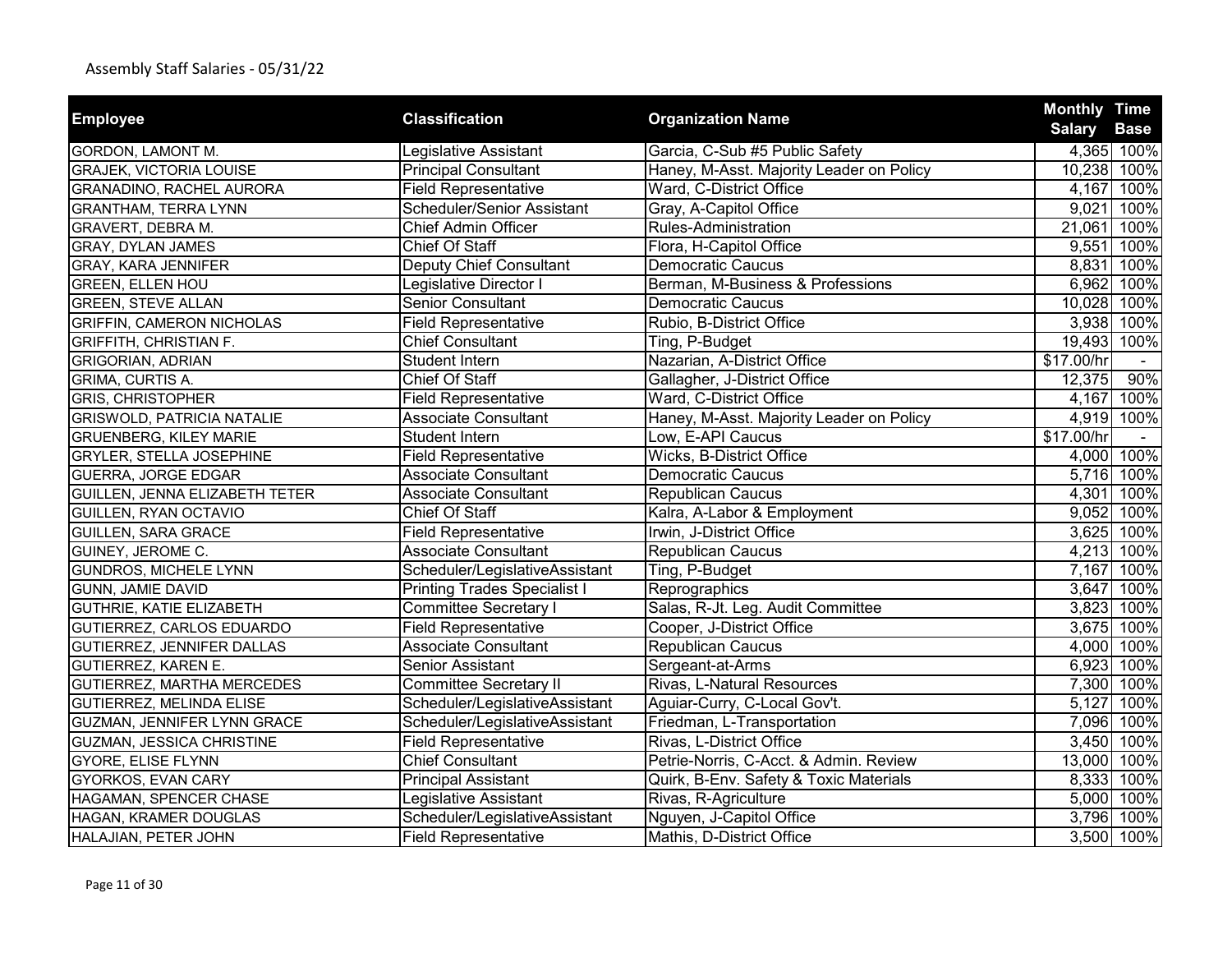| <b>Employee</b>                   | <b>Classification</b>                 | <b>Organization Name</b>                    | <b>Monthly Time</b> |             |
|-----------------------------------|---------------------------------------|---------------------------------------------|---------------------|-------------|
|                                   |                                       |                                             | <b>Salary</b>       | <b>Base</b> |
| HALLAK, ZENA THERESA              | <b>Senior Assistant</b>               | Kalra, A-Labor & Employment                 |                     | 5,760 100%  |
| HAMIDA, RIDA                      | <b>Field Representative</b>           | Garcia, C-District Office                   | 4,375               | 60%         |
| HAMLETT, MATTHEW TERRELL          | <b>Chief Of Staff</b>                 | Reyes, E-Majority Floor Leader              |                     | 13,334 100% |
| HANDLEY, KRISTEN K                | <b>District Coordinator</b>           | Cunningham, J-District Office               |                     | 6,076 100%  |
| HANNA FULLER, ELIZABETH JEAN      | <b>Chief Consultant</b>               | Nazarian, A-Aging & Long Term Care          |                     | 12,718 100% |
| HANNA, ROBERT THOMAS              | <b>Senior Consultant</b>              | <b>Republican Caucus</b>                    |                     | 7,182 100%  |
| HARDY, JENNIFER DAWN              | <b>Senior Consultant</b>              | <b>Democratic Caucus</b>                    |                     | 5,468 100%  |
| HARNIK, ERICA ROSE                | Legislative Assistant                 | Mayes, C-Capitol Office                     |                     | 5,182 100%  |
| HARRIS, BRENDA T.                 | <b>Executive Secretary</b>            | <b>Democratic Caucus</b>                    |                     | 6,917 100%  |
| HARRIS, VICTORIA LYNN             | Senior Assistant                      | Quirk-Silva, S-Capitol Office               | 6,667               | 100%        |
| HARVILL, MAI L.                   | Scheduler/LegislativeAssistant        | Smith, T-Capitol Office                     | 4,200               | 100%        |
| HASHEMYAN, OMAR SAYED             | Legislative Assistant                 | Medina, J-Higher Education                  | 4,285               | 100%        |
| HAUBEN, ROBERT MIKE               | <b>Principal Consultant</b>           | <b>Democratic Caucus</b>                    | 9,161               | 100%        |
| HAUPTFELD, RIKARD FRANTISEK       | <b>Field Representative</b>           | Maienschein, B-District Office              | 4,425               | 100%        |
| HAYES, MONICA LYNN                | Scheduler/LegislativeAssistant        | Quirk, B-Capitol Office                     | 6,288               | 100%        |
| HAZEL, MATHEW J.                  | <b>Information Systems Consultant</b> | <b>Rules-Information Technology</b>         |                     | 13,595 100% |
| HECKMANN, KASSIDY MARIE           | Legislative Director I                | Quirk, B-Env. Safety & Toxic Materials      |                     | 5,040 100%  |
| HELLER, RYAN RICHARD              | <b>Field Representative</b>           | Gray, A-District Office                     |                     | 5,565 100%  |
| HENESTROZA ANGUIANO, MONICA ITZEL | <b>Principal Consultant</b>           | <b>Democratic Caucus</b>                    | 13,187              | 100%        |
| HERBSTMAN, SCOTT N.               | <b>Chief Consultant</b>               | Haney, M-Asst. Majority Leader on Policy    | 11,584              | 100%        |
| HEREDIA GUTIERREZ, AYESA Y.       | <b>Office Assistant</b>               | Bryan, I - District Office                  | 3,333               | 100%        |
| HERNANDEZ, EVANGELINA JA'NE       | <b>Principal Consultant</b>           | Overhead                                    |                     | 8,212 100%  |
| HERNANDEZ, FERNANDO AGUILAR       | <b>Field Representative</b>           | Boerner Horvath, T-District Office          |                     | 3,450 100%  |
| HERNANDEZ, GUILLERMO DE LA TORRE  | <b>Field Representative</b>           | Garcia, E-Utilities & Energy                |                     | 3,450 100%  |
| HERNANDEZ, JAIME LUIS             | <b>Property Controller</b>            | Sergeant-at-Arms                            | 4,529               | 100%        |
| HERNANDEZ, JILLENA ANN MEILA      | <b>Chief Of Staff</b>                 | Cooley, K-Chair of Rules                    | 16,424              | 100%        |
| HERRERA GUERRERO, YARENI          | <b>Associate Consultant</b>           | Republican Caucus                           |                     | 4,250 100%  |
| HICKAMBOTTOM, ANN M.              | <b>Field Representative</b>           | Holden, C-District Office                   | 3,804               | 100%        |
| HIGHLAND, SUSAN L.                | <b>Committee Secretary II</b>         | Irwin, J-Revenue & Taxation                 |                     | 8,195 100%  |
| HINTZ, ANDREW J.                  | <b>Principal Consultant</b>           | Democratic Caucus                           |                     | 9,742 100%  |
| HINTZ, ERIC LIDO                  | Legislative Assistant                 | Bigelow, F-Capitol Office                   | 3,550               | 100%        |
| HO, IRENE KANG-YI                 | <b>Principal Consultant</b>           | Holden, C-Appropriations                    | 11,375              | 100%        |
| HOANG, JOEY EMILY                 | <b>Senior Consultant</b>              | <b>Democratic Caucus</b>                    | 5,776               | 100%        |
| HOLLINGSWORTH, GEANIE E.          | Fac Procrmt Supp Officer              | Rules-Facilities Management and Procurement | 11,709              | 100%        |
| HOLMES, CLAYTON J.                | Legislative Assistant                 | Voepel, R-Capitol Office                    | 3,450               | 100%        |
| HOLMES, MIKI DAWN                 | <b>Field Representative</b>           | Ward, C-Asst. Maj. Leader                   | 3,750               | 100%        |
| HOOVER, JOSHUA RYAN               | Chief Of Staff                        | Kiley, K-Capitol Office                     |                     | 8,429 100%  |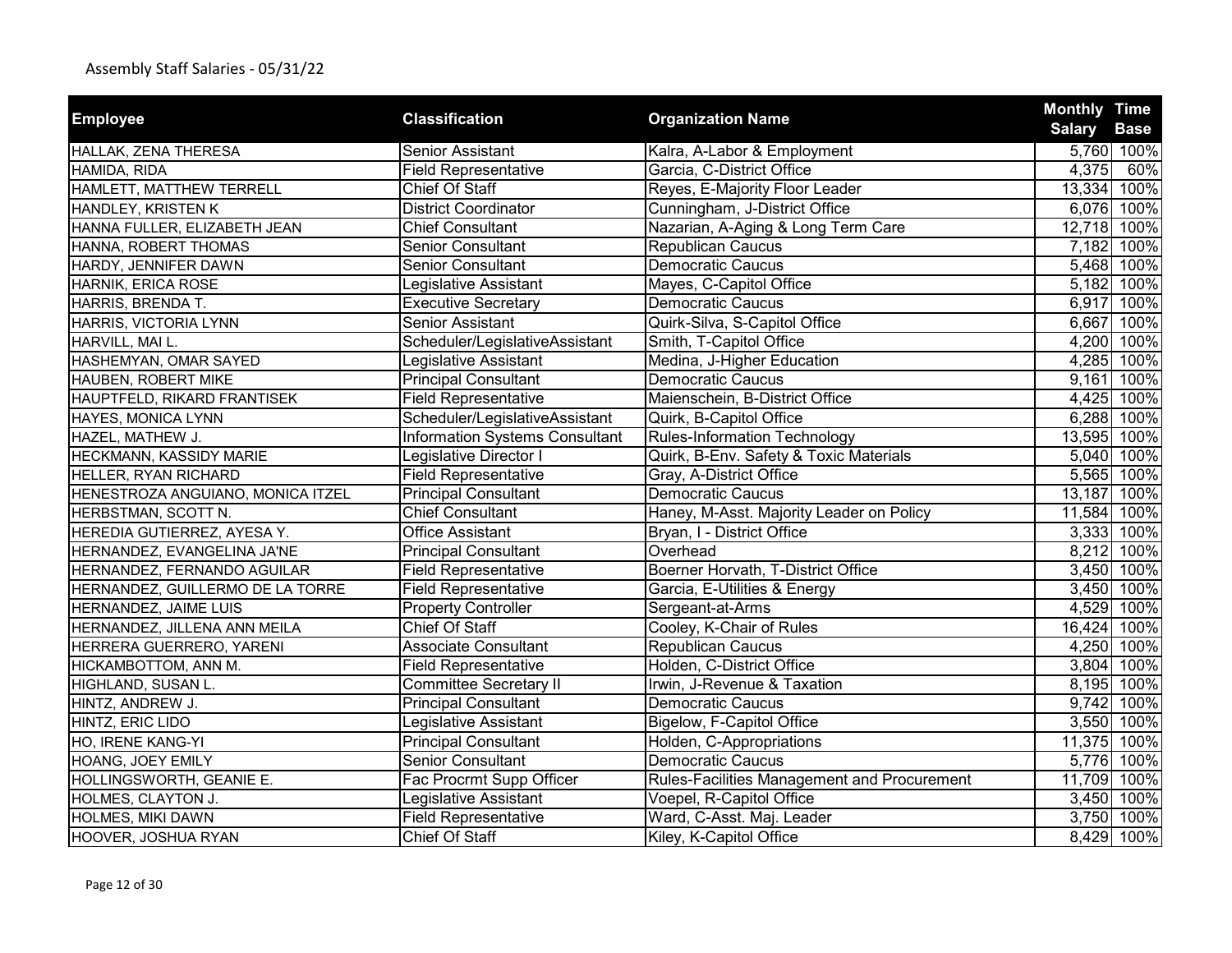| <b>Employee</b>                   | <b>Classification</b>          | <b>Organization Name</b>                 | <b>Monthly Time</b> |                           |
|-----------------------------------|--------------------------------|------------------------------------------|---------------------|---------------------------|
|                                   | Legislative Director I         | Wood, J-Health                           | <b>Salary</b>       | <b>Base</b><br>6,250 100% |
| HOPKINS, ANNABELLE MARIE          | <b>Principal Consultant</b>    | <b>Democratic Caucus</b>                 |                     | 8,000 100%                |
| HOPKINS, CHASE LAWRENCE           | <b>Field Representative</b>    | Bauer-Kahan, R-District Office           |                     | 3,750 100%                |
| HORIIKE, ALISA MANA               |                                |                                          |                     |                           |
| HORIUCHI, KIMBERLY ANN            | <b>Principal Consultant</b>    | Holden, C-Appropriations                 |                     | 13,312 100%               |
| HORTON, MILES DAKOTA              | Legislative Director I         | Rivas, R-Agriculture                     |                     | 7,876 100%                |
| HORVAT, CHELYSSA INA              | Senior Field Representative    | Kiley, K-District Office                 |                     | 4,472 100%                |
| HOXWORTH, ELIZABETH F.            | Legislative Director I         | Gabriel, J-Privacy & Consumer Protection |                     | 7,084 100%                |
| HUANG, SI LIN                     | <b>Field Representative</b>    | Bonta, M-District Office                 |                     | 4,583 100%                |
| HUDDLESON, ERIN DIANN             | <b>Office Assistant</b>        | Gallagher, J-District Office             |                     | 3,500 100%                |
| HUI, NAOMI CHUN-YIN               | Senior Field Representative    | Ting, P-District Office                  | 7,084               | 100%                      |
| HUTCHINGS, KARA LYNN              | Scheduler/LegislativeAssistant | Davies, L-Capitol Office                 |                     | 4,800 100%                |
| HUYNH, PETER                      | <b>Executive Secretary</b>     | Rules-Administration                     | 4,048               | 100%                      |
| HUYNH, SAMANTHA                   | Legislative Assistant          | Wicks, B-Housing and Comm. Dev.          |                     | 4,813 100%                |
| <b>IBARRA, VICTOR</b>             | <b>District Coordinator</b>    | Gipson, M-Democratic Caucus Chair        |                     | 6,076 100%                |
| <b>IRONSIDE, ANDREW MAGNUSSEN</b> | <b>Associate Consultant</b>    | Jones-Sawyer, R-Public Safety            |                     | 7,709 100%                |
| ISAACS, ALICIA CHRISTINA          | Chief Of Staff                 | Gabriel, J-Privacy & Consumer Protection |                     | 12,741 100%               |
| <b>IVIE, ERIN JOY</b>             | Senior Field Representative    | Wicks, B-District Office                 |                     | 7,437 100%                |
| JACKSON, MYESHA M.                | <b>Principal Consultant</b>    | <b>Democratic Caucus</b>                 | 15,862              | 100%                      |
| JACOB, KERRY FRANCES              | Senior Assistant               | Muratsuchi, A-District Office            | 5,016               | 69%                       |
| JANSSEN, JESSICA MARLENE          | <b>District Coordinator</b>    | Fong, V-District Office                  |                     | 6,076 100%                |
| JAUG, JARIA NAOMI                 | <b>Field Representative</b>    | Lee, A-District Office                   |                     | 3,450 100%                |
| JAUREGUI, ISMAEL                  | Student Intern                 | Nguyen, J-District Office                | \$17.00/hr          |                           |
| JIMENEZ, LILIANA                  | <b>Field Representative</b>    | Quirk-Silva, S-District Office           |                     | 3,859 100%                |
| JIMENEZ, MARIA ESTELA             | District Coordinator           | Garcia, E-Utilities & Energy             |                     | 6,750 100%                |
| JIMENEZ, STEVEN ERIC              | Legislative Assistant          | Rivas, R-Capitol Office                  |                     | 5,000 100%                |
| JOE, KEARA LAKENDRA               | Scheduler/Senior Assistant     | Gipson, M-District Office                |                     | 5,805 100%                |
| JOHL, JASPREET K.                 | Chief Of Staff                 | Santiago, M-Governmental Organization    |                     | 11,085 100%               |
| JOHNSON, ERIC M.                  | <b>Chief Consultant</b>        | Santiago, M-Governmental Organization    |                     | 13,518 100%               |
| JOHNSON, JAHSHYA ESSENCE          | Secretary                      | Cooley, K-Chair of Rules                 |                     | 3,250 100%                |
| JOHNSON, KATHLEEN ROSE OMALLEY    | <b>Chief Consultant</b>        | Overhead                                 | 13,771              | 100%                      |
| JOHNSON, KENDRA LYNNE             | Legislative Director I         | Waldron, M-Capitol Office                |                     | 4,800 100%                |
| JONES, DOMONIQUE DEMETRIA         | Legislative Director I         | Overhead                                 |                     | 7,500 100%                |
| JONES, ETHAN T.                   | <b>Chief Consultant</b>        | Bryan, I-Elections                       |                     | 13,196 100%               |
| JONES, HERMAN D. II               | <b>Field Representative</b>    | Bryan, I - District Office               | 4,167               | 100%                      |
| JONES, KAREN LINDSAY              | Legislative Director I         | Arambula, J-#1 Health & Human Services   |                     | 7,550 100%                |
| JORGENS, MATTHEW BROOK            | <b>Field Representative</b>    | Lee, A-District Office                   |                     | 4,558 100%                |
| JOSEPH, CLAUDIA ANGELA            | Senior Field Representative    | Weber, A-District Office                 |                     | 5,000 100%                |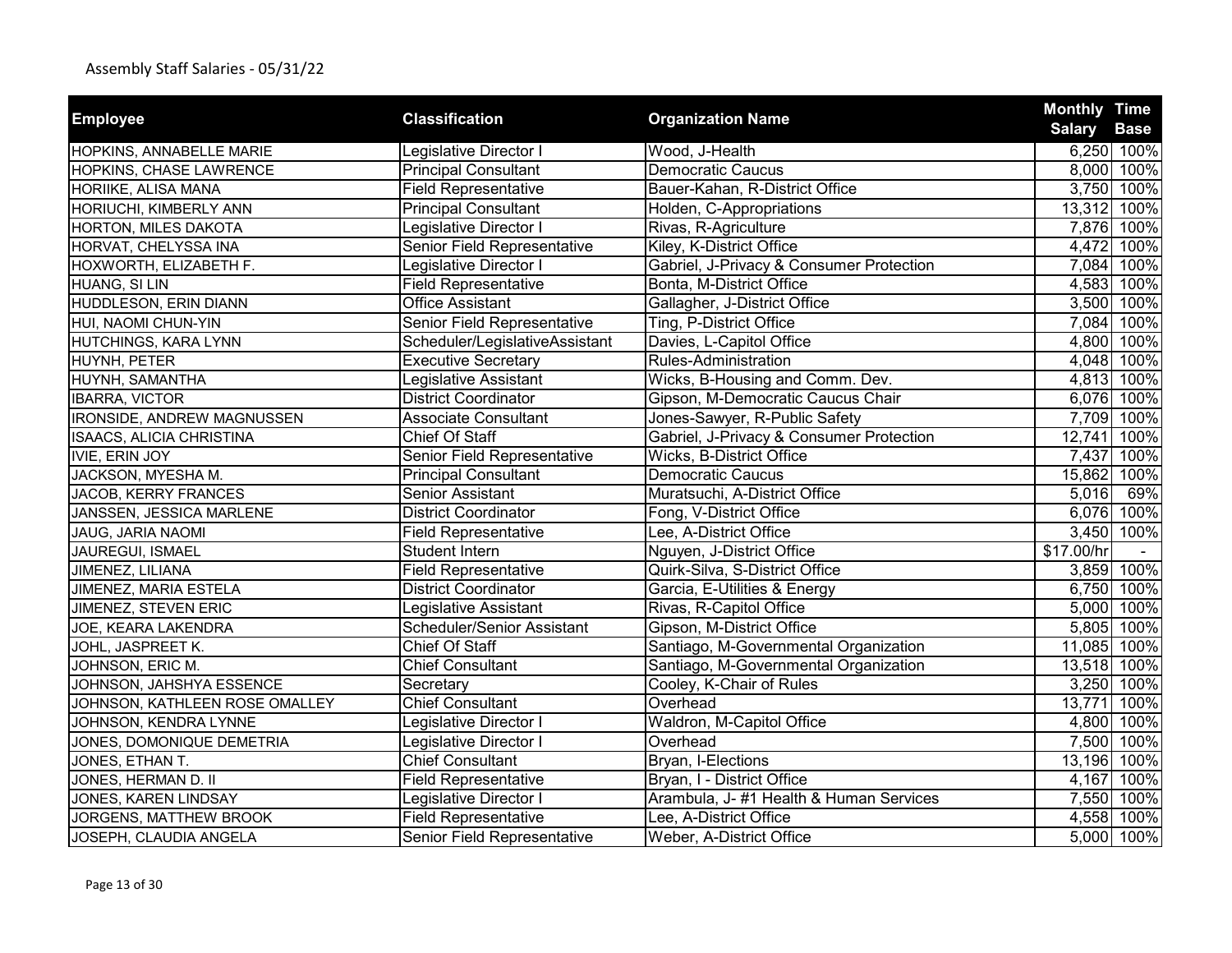|                                |                                |                                          | <b>Monthly Time</b> |             |
|--------------------------------|--------------------------------|------------------------------------------|---------------------|-------------|
| <b>Employee</b>                | <b>Classification</b>          | <b>Organization Name</b>                 | <b>Salary</b>       | <b>Base</b> |
| JUNTUNEN, WYATT REUBEN         | Scheduler/LegislativeAssistant | Seyarto, K-Capitol Office                |                     | 3,796 100%  |
| JUSTIN, JOSEPH D.              | Chief Of Staff                 | Mayes, C-Capitol Office                  | 14,330 100%         |             |
| KAEMS, MARY-LUCILLE            | <b>Deputy Chief Consultant</b> | <b>Democratic Caucus</b>                 | 14,856 100%         |             |
| KAUFLER, MELISSA AMY           | <b>Field Representative</b>    | Bloom, R-District Office                 |                     | 5,253 100%  |
| KAUR, PARVEEN                  | <b>Student Intern</b>          | Lee, A-District Office                   | \$17.00/hr          |             |
| <b>KEARNS, TIMOTHY JAMES</b>   | <b>Field Representative</b>    | Davies, L-District Office                | 2,169               | 63%         |
| <b>KEESHEN, KATELYN NICOLE</b> | <b>Field Representative</b>    | Bauer-Kahan, R-Water, Parks & Wildlife   | 4,007               | 100%        |
| KEHOE, DONALD ANDREW           | <b>Associate Consultant</b>    | <b>Democratic Caucus</b>                 |                     | 8,233 100%  |
| <b>KELILE, TSEGA MESFIN</b>    | <b>Associate Consultant</b>    | <b>Republican Caucus</b>                 | 4,891               | 100%        |
| KELLEY, CHELSEA LIA            | <b>Principal Consultant</b>    | O'Donnell, P-Education                   | 7,547               | 60%         |
| KELLY-DUNTON, ROBIN DELLARAY   | <b>Field Representative</b>    | McCarty, K-Sub #2 Education Finance      | 4,387               | 100%        |
| KENNEDY, SUSAN ELIZABETH       | Legislative Assistant          | Mullin, K-Capitol Office                 | \$30.00/hr          |             |
| KHACHADOUR, CHRISTOPHER JOHN   | <b>Field Representative</b>    | Friedman, L-District Office              | 3,750               | 100%        |
| KHANNA, AMIT                   | Asst Sgt-At-Arms II            | Sergeant-at-Arms                         |                     | 7,185 100%  |
| KHATRI, KARISHMA HEMANT        | Senior Field Representative    | Quirk, B-District Office                 | 5,617               | 100%        |
| KHUU, LUCY KHANH               | <b>Field Representative</b>    | Low, E-District Office                   |                     | 4,200 100%  |
| KIM, ALLEGRA N.                | <b>Principal Consultant</b>    | Holden, C-Appropriations                 | 11,000 100%         |             |
| KIM, JENNIFER EUN-YOUNG        | <b>Principal Consultant</b>    | Ting, P-Budget                           | 12,286 100%         |             |
| KIM, NAMHYEE                   | <b>Field Representative</b>    | Choi, S-District Office                  |                     | 3,588 100%  |
| KIM, SOPHIA KWONG              | <b>Chief Of Staff</b>          | Fong, M-Member of Rules                  | 15,250 100%         |             |
| KIMBROUGH, HEIDI J.            | <b>Account Clerk III</b>       | Rules-Fiscal                             | 5,487               | 83%         |
| KING, CHERI MARIE              | <b>Senior Consultant</b>       | <b>Democratic Caucus</b>                 | 11,019 100%         |             |
| KING, ISIAH ASHE               | Legislative Assistant          | Friedman, L-Transportation               |                     | 4,976 100%  |
| KING, JULIA G.                 | <b>Chief Consultant</b>        | <b>Republican Caucus</b>                 | 10,777              | 100%        |
| KINGSLEY, JULIA                | Senior Consultant              | Friedman, L-Transportation               |                     | 7,350 100%  |
| KIRKLAND, MARSHALL HOADLEY     | <b>Committee Secretary I</b>   | Wood, J-Health                           |                     | 5,358 100%  |
| KISHUN, SHESHNEEL MONISH       | <b>Account Clerk I</b>         | <b>Rules-Fiscal</b>                      |                     | 3,850 100%  |
| <b>KLEIN, LANDON MARSHALL</b>  | <b>Senior Consultant</b>       | Gabriel, J-Privacy & Consumer Protection |                     | 7,772 100%  |
| KNOBEL, JOHN PARKER            | Legislative Director I         | Mayes, C-Capitol Office                  |                     | 6,515 100%  |
| KNOX, TIMOTHY IAN              | Scheduler/LegislativeAssistant | Lee, A-Member of Rules                   |                     | 3,796 100%  |
| KNUDSEN, ROBERT LUCIAN         | Senior Field Representative    | Maienschein, B-District Office           |                     | 5,899 100%  |
| KOLITSOS, KATIE ANNE DOKKEN    | <b>Chief Consultant</b>        | <b>Democratic Caucus</b>                 | 13,033 100%         |             |
| KOLPITCKE, KIRSTIN E.          | <b>Principal Consultant</b>    | Republican Caucus                        |                     | 8,466 100%  |
| KORADDI, NIKITA BIPIN          | <b>Principal Consultant</b>    | Holden, C-Appropriations                 | 10,834              | 100%        |
| KROGER, VIRGINIA R.            | <b>Office Assistant</b>        | Mullin, K-Speaker Pro Tempore            | 3,774               | 100%        |
| <b>KRUMPEN, TRACY MARIE</b>    | <b>District Coordinator</b>    | Aguiar-Curry, C-District Office          | 7,675               | 100%        |
| KUMAGAI, SHAWN N.              | <b>District Coordinator</b>    | Bauer-Kahan, R-District Office           | 4,020               | 57%         |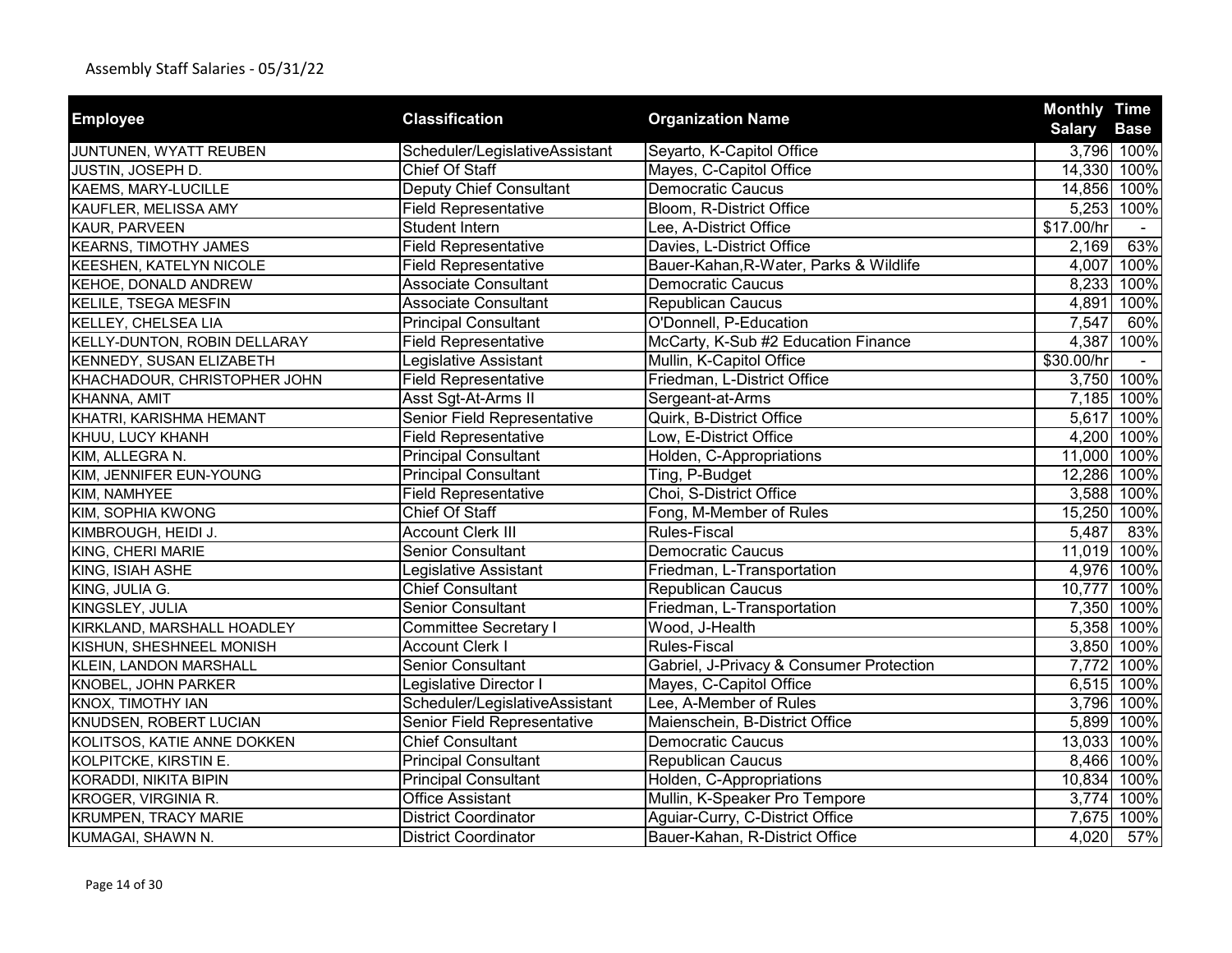| <b>Employee</b>                 | <b>Classification</b>             | <b>Organization Name</b>            | <b>Monthly Time</b> |                           |
|---------------------------------|-----------------------------------|-------------------------------------|---------------------|---------------------------|
| KUNG, ANITA                     | <b>Scheduler/Senior Assistant</b> | Carrillo, W-#4 State Administration | <b>Salary</b>       | <b>Base</b><br>5,250 100% |
| KUNZ, JOHN NICLAI               | <b>Field Representative</b>       | Rodriguez, F-District Office        | 3,450               | 100%                      |
| KURPIES, JOSHUA J.              | <b>District Coordinator</b>       | Bloom, R-District Office            |                     | 8,775 100%                |
| KUSTIC, ALLISON SIERRA          | Legislative Assistant             | Rodriguez, F-Emergency Management   |                     | 3,800 100%                |
| LABAR, ASHLEY RACHELLE          | Chief Of Staff                    | Garcia, C-Sub #5 Public Safety      |                     | 10,941 100%               |
| LALL, SAROJINI                  | <b>District Coordinator</b>       | Friedman, L-District Office         |                     | 8,445 100%                |
| LAM, FION K                     | <b>Field Representative</b>       | Fong, M-District Office             |                     | 4,167 100%                |
|                                 |                                   |                                     |                     |                           |
| LANCHESTER, MARISA R            | Committee Secretary II            | Aguiar-Curry, C-Local Gov't.        |                     | 7,606 100%                |
| LANDA GUZMAN, ADRIAN            | <b>Field Representative</b>       | <b>Democratic Caucus</b>            | 5,601               | 100%                      |
| LANDA, ISRAEL                   | Legislative Director I            | Villapudua, C-Member of Rules       |                     | 8,820 100%                |
| LANDA, SULEMA YOLANDA           | <b>Senior Consultant</b>          | Garcia, C-Womens Caucus             |                     | 6,878 100%                |
| LANDEROS REILLY, TAHIZA         | <b>Principal Assistant</b>        | Rivas, L-Natural Resources          |                     | 8,784 100%                |
| LANDEROS, SARAH MARIE           | Scheduler/LegislativeAssistant    | Maienschein, B-Majority Whip        |                     | 3,833 100%                |
| LANE, MEGAN SUZANNE             | <b>Chief Consultant</b>           | Kalra, A-Labor & Employment         |                     | 14,074 100%               |
| LANGTRY, JESSICA MAUREEN        | <b>Principal Consultant</b>       | Calderon, L-Human Services          |                     | 7,962 100%                |
| LARSON, KARLTON RAY             | Legislative Assistant             | Mullin, K-Speaker Pro Tempore       |                     | 5,502 100%                |
| LASALLE, ISABELLE WEST          | Senior Assistant                  | Berman, M-Business & Professions    |                     | 4,915 100%                |
| LATINO, VINCENT JACOB           | <b>Mail Clerk II</b>              | Mail Room/Shuttle                   |                     | 4,510 100%                |
| LAUGHLIN, JASON FRAZIER         | <b>Field Representative</b>       | Flora, H-District Office            |                     | 3,623 100%                |
| LAWRENCE, JESSICA ALLYSON       | Scheduler/LegislativeAssistant    | McCarty, K-Sub #2 Education Finance |                     | 4,594 100%                |
| LAWRENCE, RONALD G.             | <b>Chief Of Staff</b>             | Rodriguez, F-Emergency Management   |                     | 12,066 100%               |
| LE, PATRICK MANH                | <b>Senior Consultant</b>          | Ting, P-Budget                      |                     | 8,313 100%                |
| LEACH, AMY A.                   | Principal Clerk II                | <b>Chief Clerk</b>                  |                     | 10,467 100%               |
| LEE, AGNES S.                   | <b>Chief Consultant</b>           | Democratic Caucus                   |                     | 17,376 100%               |
| LEE, ALES BRIANN                | Legislative Assistant             | Wicks, B-Housing and Comm. Dev.     |                     | 3,938 100%                |
| LEE, ANGELA MAIKOU              | <b>Assistant Clerk I</b>          | <b>Chief Clerk</b>                  |                     | 3,500 100%                |
| LEE, MARTIN TZE TJENG           | <b>Assistant Fiscal Officer</b>   | Rules-Fiscal                        |                     | 9,535 100%                |
| <b>LEGAULT, TRAVIS THOMAS</b>   | Legislative Assistant             | Carrillo, W-#4 State Administration |                     | 3,719 100%                |
| LEIDGEN, CAROLINE E.            | <b>Field Representative</b>       | Grayson, T-District Office          |                     | 3,450 100%                |
| LEMUS DURAN, MARIA REINA        | <b>District Coordinator</b>       | Arambula, J-District Office         |                     | 7,876 100%                |
| LEON SANDOBAL, JOSE GUADALUPE   | Secretary                         | <b>Democratic Caucus</b>            |                     | 3,850 100%                |
| LESOVSKY, DILLON MICHAEL        | <b>Chief Of Staff</b>             | Smith, T-District Office            |                     | 10,063 100%               |
| LEVIN, DONALD W.                | <b>Principal Consultant</b>       | Republican Caucus                   |                     | 12,940 100%               |
| LEVY, GENEVIEVE LACROIX DEIGNAN | <b>District Coordinator</b>       | McCarty, K-District Office          | 8,182               | 100%                      |
| LEWIS, SHAWN CHRISTOPHER        | Chief Of Staff                    | Choi, S-Capitol Office              |                     | 8,715 100%                |
| LEWIS, WILLIAM C.               | <b>Chief Consultant</b>           | Republican Caucus                   | 10,387              | 100%                      |
| LIE, MARGARET WEN-MEI           | Legislative Assistant             | Irwin, J-Revenue & Taxation         |                     | 3,675 100%                |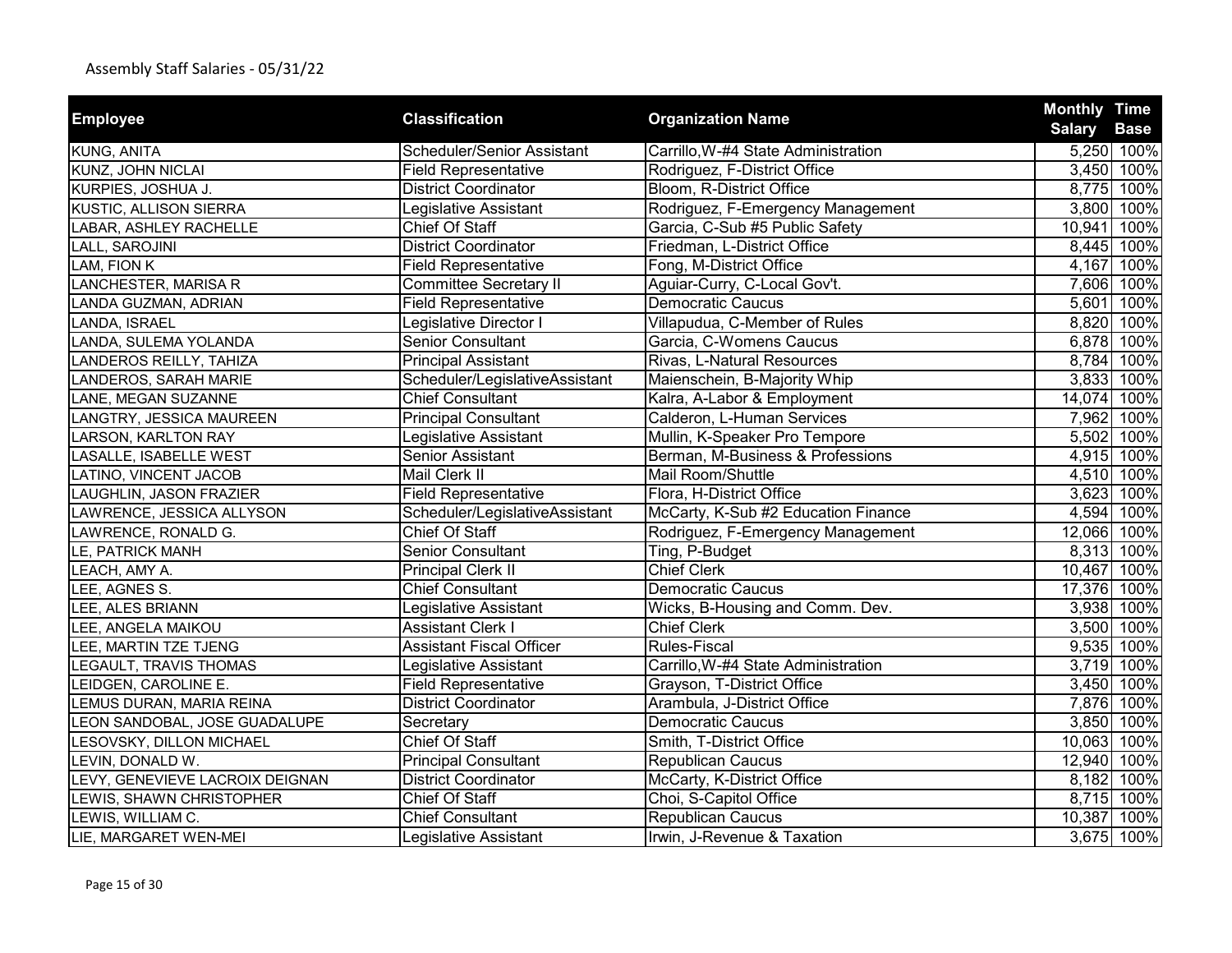| <b>Employee</b>               | <b>Classification</b>                | <b>Organization Name</b>                   | <b>Monthly Time</b>          |
|-------------------------------|--------------------------------------|--------------------------------------------|------------------------------|
|                               |                                      |                                            | <b>Salary</b><br><b>Base</b> |
| LIEBERMAN, TANYA M.           | <b>Chief Consultant</b>              | O'Donnell, P-Education                     | 13,673 100%                  |
| LIEDTKE, NICHOLAS DAVID       | <b>Principal Consultant</b>          | Stone, M-Judiciary                         | 9,724 100%                   |
| LIM, ALLISON YI-HUI           | Chief Of Staff                       | Lee, A-Member of Rules                     | 11,376 100%                  |
| LIMON, MARILYN                | Legislative Director I               | Santiago, M-Governmental Organization      | 7,000 100%                   |
| LINGBLOOM, LAWRENCE           | <b>Chief Consultant</b>              | Rivas, L-Natural Resources                 | 13,665 100%                  |
| LIPPER, PATRICIA MARIE        | Legislative Assistant                | Bloom, R-Sub #3 Resources & Transportation | 4,554<br>100%                |
| LIU, MARIE SUMING             | <b>Chief Consultant</b>              | <b>Democratic Caucus</b>                   | 13,971<br>100%               |
| LO, HENRY                     | <b>Senior Consultant</b>             | <b>Democratic Caucus</b>                   | 6,742<br>100%                |
| LOFORTI, BRANDI LYNN          | <b>Office Assistant</b>              | Flora, H-District Office                   | 1,821<br>57%                 |
| LOOK, DEBRA ANN               | <b>Principal Consultant</b>          | O'Donnell, P-Education                     | 100%<br>9,967                |
| LOPEZ, ADRIANA ELIZABETH      | Scheduler/Senior Assistant           | Ward, C-District Office                    | 100%<br>6,201                |
| OPEZ, ALONDRA                 | <b>Field Representative</b>          | Friedman, L-Transportation                 | 4,174<br>100%                |
| OPEZ, ANNEL MONSSERAT         | Legislative Assistant                | Rivas, L-Natural Resources                 | 5,333<br>100%                |
| LOPEZ, DEBORAH KLEIN          | <b>Field Representative</b>          | Gabriel, J-District Office                 | 4,778 100%                   |
| OPEZ, GEORGINA                | <b>Special Services II</b>           | Sergeant-at-Arms                           | 100%<br>3,896                |
| LOPEZ, LIA A.                 | Deputy Admin Officer                 | <b>Rules-Administration</b>                | 100%<br>18,844               |
| LOPEZ, MARIA L.               | <b>Senior Assistant</b>              | Ramos, J-Military & Veterans Affairs       | 5,313<br>100%                |
| LOPEZ, NESTOR FERNANDO        | Legislative Assistant                | Cooley, K-Chair of Rules                   | 4,848 100%                   |
| LOPEZ, THEODORE PATRICK       | <b>Field Representative</b>          | Petrie-Norris, C-District Office           | 3,450 100%                   |
| LOPEZ, VERONICA               | <b>Field Representative</b>          | Rubio, B-District Office                   | 100%<br>3,661                |
| LOPEZ-BAUTISTA, ALEXIS DANIEL | <b>Field Representative</b>          | Medina, J-District Office                  | 100%<br>3,450                |
| LORENZANO, RAUL ANGEL         | <b>Field Representative</b>          | Garcia, C-Sub #5 Public Safety             | 3,450<br>100%                |
| LOUDON, CHARLES F.P           | Legislative Assistant                | Ward, C-Asst. Maj. Leader                  | 100%<br>4,167                |
| LOW, YEN LYNN                 | <b>Office Assistant</b>              | Low, E-District Office                     | 3,938<br>100%                |
| LOZANO, STEWART SEBASTIAN     | Senior Field Representative          | Bloom, R-Sub #3 Resources & Transportation | 100%<br>4,592                |
| LUBAMERSKY, JOAN MARIE        | <b>Field Representative</b>          | Levine, M-District Office                  | 3,011<br>50%                 |
| LUCHTEL, ELLA MITRA           | <b>Office Assistant</b>              | Levine, M-District Office                  | 3,208<br>100%                |
| LUCIANO, JUAN LUIS DEL PILAR  | <b>Chief Of Staff</b>                | Waldron, M-Capitol Office                  | 7,500 100%                   |
| LUCIEN, MICHAEL CHARLES JR.   | <b>Chief Of Staff</b>                | Jones-Sawyer, R-Public Safety              | 12,500 100%                  |
| LUQUIN, RAMON JR.             | Senior Field Representative          | Calderon, L-District Office                | 4,472<br>100%                |
| LY, JAMMY                     | <b>Printing Trades Specialist II</b> | Reprographics                              | 4,792 100%                   |
| LYNN, NORA CHARLENE           | Legislative Director II              | Aguiar-Curry, C-Local Gov't.               | 9,738<br>100%                |
| LYONS, MATTHEW T.             | Senior Field Representative          | Holden, C-District Office                  | 100%<br>7,625                |
| LYTLE, JENNIFER R             | Human Resources Specialist III       | <b>Rules-Human Resources</b>               | 8,918<br>100%                |
| MACDONALD, JAMES GORDON       | <b>Principal Consultant</b>          | Aguiar-Curry, C-Local Gov't.               | 8,520<br>100%                |
| MACDONNELL, MICHELLE LYNN     | <b>Principal Consultant</b>          | <b>Democratic Caucus</b>                   | 9,366<br>100%                |
| MACDOUGALL, KRISTY LYNN       | Chief Of Staff                       | Seyarto, K-District Office                 | 8,820 100%                   |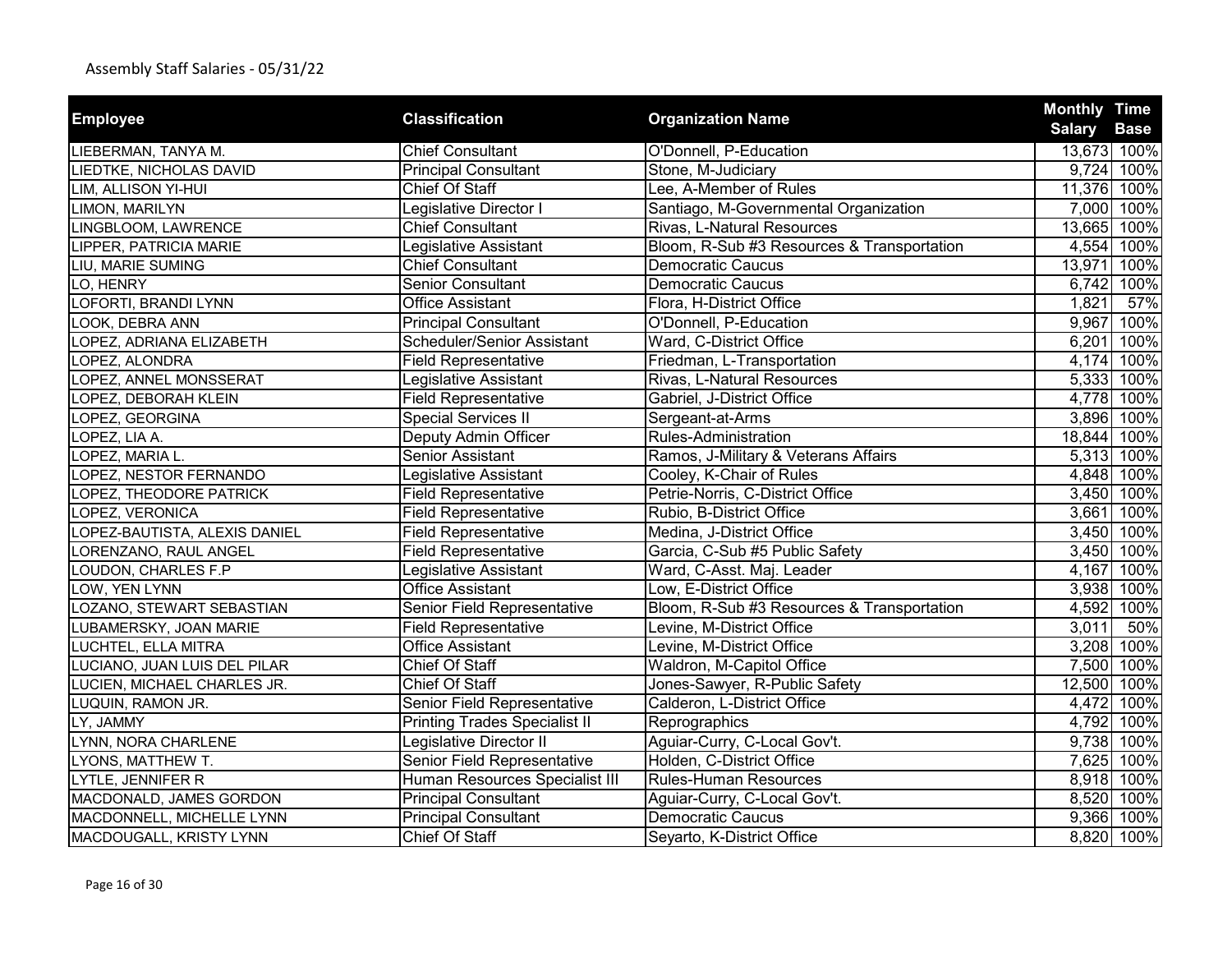| <b>Employee</b>                | <b>Classification</b>          | <b>Organization Name</b>                            | <b>Monthly Time</b> |             |
|--------------------------------|--------------------------------|-----------------------------------------------------|---------------------|-------------|
|                                |                                |                                                     | <b>Salary</b>       | <b>Base</b> |
| MACHADO, LOURDES               | <b>Senior Assistant</b>        | Rules-Administration                                |                     | 8,663 100%  |
| MACIAS, JENNY YVONNE           | <b>Field Representative</b>    | Rodriguez, F-Emergency Management                   | 3,750               | 100%        |
| MACIAS, LAUREN ELIZABETH       | <b>Associate Consultant</b>    | <b>Democratic Caucus</b>                            |                     | 5,469 100%  |
| MACMILLAN, ELIZABETH DAWN      | <b>Principal Consultant</b>    | Rivas, L-Natural Resources                          | 9,642               | 100%        |
| MAIDA, MARY KRISTINE MURHAF    | Scheduler/LegislativeAssistant | Lackey, T-Capitol Office                            | 1,898               | 50%         |
| MALIGAT, KARL FRIEDRICH SANTOS | <b>Office Assistant</b>        | Maienschein, B-District Office                      | 2,731               | 86%         |
| MALONE, CONNOR PATRICK         | Senior Assistant               | Boerner Horvath, T-Arts, Entmt, Spts, Tourism, I.M. | 4,583               | 100%        |
| MALONE, JAMES CHRISTOPHER      | Scheduler/LegislativeAssistant | Chen, P-Capitol Office                              |                     | 4,353 100%  |
| MALOVA, LINA VUGUTSA           | Senior Assistant               | Garcia, E-Utilities & Energy                        |                     | 5,583 100%  |
| MALY, KATARINA                 | <b>Committee Secretary II</b>  | Gabriel, J-Privacy & Consumer Protection            | 7,085               | 100%        |
| MANAS, ALEC MATTHEW            | <b>Field Representative</b>    | Stone, M-District Office                            | 5,071               | 100%        |
| MANNOR, NATHANIEL JOEL         | <b>Field Representative</b>    | Voepel, R-District Office                           | 3,450               | 100%        |
| MANRIQUEZ, SALVADOR            | <b>Field Representative</b>    | Rivas, L-District Office                            | 3,450               | 100%        |
| MANSOURIAN, SOHRAB             | Chief Info Systems Officer     | <b>Rules-Information Technology</b>                 |                     | 19,550 100% |
| MANTARRO MOORE, LISA           | <b>District Coordinator</b>    | Gray, A-District Office                             | 8,777               | 100%        |
| MANZANILLA, ALEXIS XOCHITL     | <b>Associate Consultant</b>    | <b>Democratic Caucus</b>                            |                     | 5,000 100%  |
| MAPILE, KRISTENE S.            | <b>Principal Consultant</b>    | Wood, J-Health                                      |                     | 13,413 100% |
| MAPP, ANGELA                   | <b>Chief Consultant</b>        | Aguiar-Curry, C-Local Gov't.                        | 12,692              | 100%        |
| MARGOLIS, ANDREA L.            | <b>Principal Consultant</b>    | Ting, P-Budget                                      | 12,286 100%         |             |
| MARIANO, JEROME                | <b>Field Representative</b>    | Medina, J-District Office                           | 2,571               | 69%         |
| MARKOVICH, MICHAEL COLIN       | Scheduler/LegislativeAssistant | Cervantes, S-District Office                        |                     | 4,889 100%  |
| MARTIN, ANGELA TERRIE          | <b>Field Representative</b>    | Gray, A-District Office                             | 4,637               | 100%        |
| <b>MARTIN, MARK JOSEPH</b>     | <b>Principal Consultant</b>    | Ting, P-Budget                                      | 12,286              | 100%        |
| <b>MARTIN, SARAH NICOLE</b>    | <b>Field Representative</b>    | Gabriel, J-District Office                          |                     | 3,800 100%  |
| MARTIN, TAYLOR REANNE          | <b>Assistant Clerk I</b>       | Chief Clerk                                         |                     | 3,500 100%  |
| MARTINEZ, BRYAN MARTY          | <b>Field Representative</b>    | Gipson, M-Democratic Caucus Chair                   |                     | 4,465 100%  |
| MARTINEZ, JOSE SAUL            | Senior Field Representative    | Choi, S-District Office                             |                     | 4,864 100%  |
| MARTINEZ, VATANA NENH          | <b>Executive Secretary</b>     | Medina, J-Higher Education                          |                     | 7,942 100%  |
| MARTY, PAUL J.                 | <b>Warehouse Assistant</b>     | Rules-Warehouse                                     |                     | 4,485 100%  |
| MASKARINO, PAULETTE CACERES    | <b>Field Representative</b>    | Chen, P-District Office                             | 3,821               | 100%        |
| MATA, CELIA HAYDEE             | Legislative Director II        | Boerner Horvath, T-Arts, Entmt, Spts, Tourism, I.M. |                     | 9,479 100%  |
| MATEO, CHRIS M.                | <b>Senior Consultant</b>       | <b>Democratic Caucus</b>                            | 6,390               | 100%        |
| MATHEW, NITHIN BENNY           | <b>Principal Consultant</b>    | Republican Caucus                                   | 9,722               | 80%         |
| MATHIS, EMMALYNN ANNE          | <b>Senior Consultant</b>       | Calderon, L-Human Services                          | 6,300               | 100%        |
| MATLOSZ, FELICIA R.C.          | <b>Field Representative</b>    | Arambula, J-District Office                         | 5,835               | 100%        |
| MATOBA, TAYLOR YOKO            | <b>Student Intern</b>          | Ting, P-District Office                             | \$17.00/hr          |             |
| MATTHEWS, ANDREW CORNELIUS     | Asst Sgt-At-Arms II            | Sergeant-at-Arms                                    |                     | 4,971 100%  |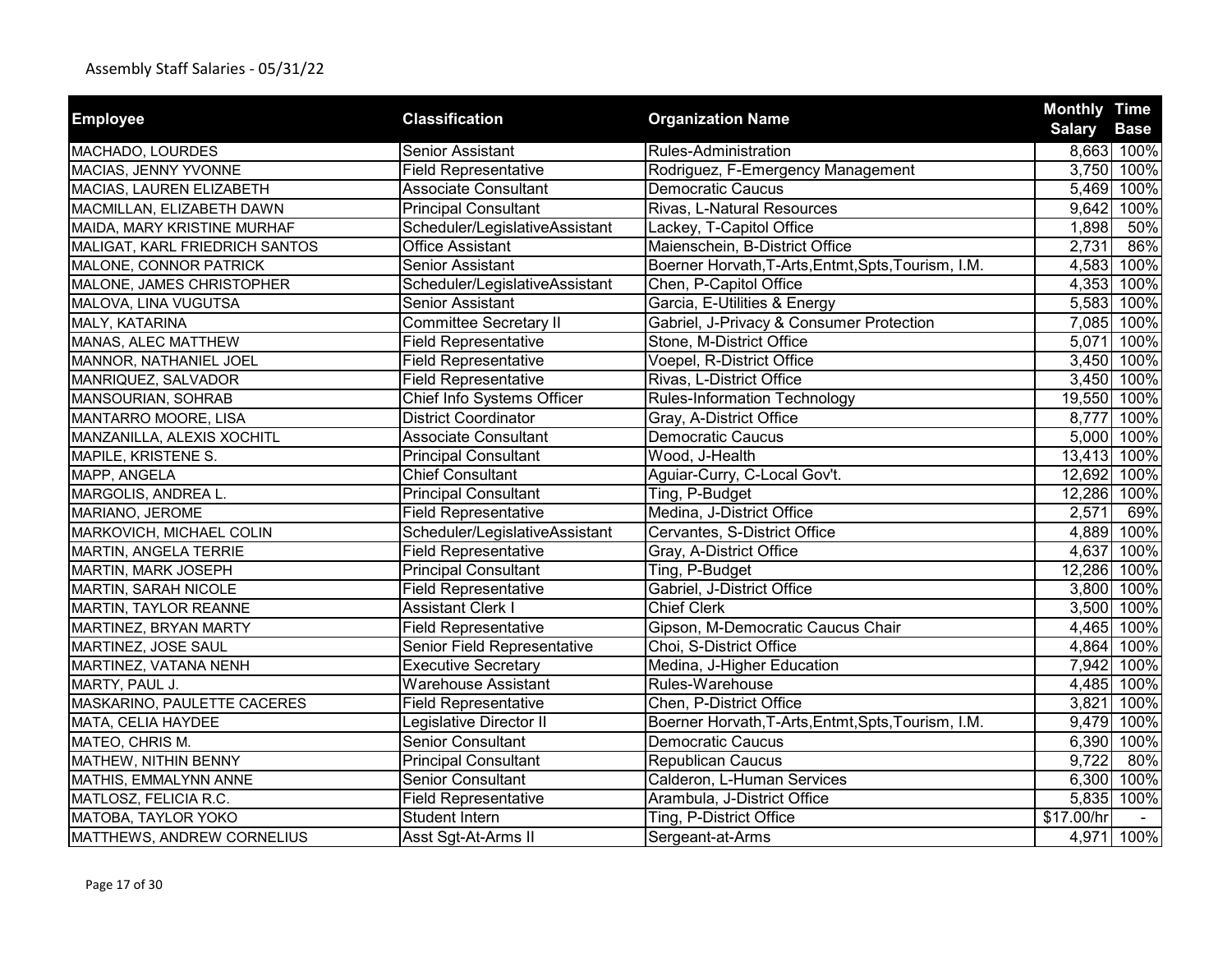| <b>Employee</b>               | <b>Classification</b>           | <b>Organization Name</b>                            | <b>Monthly Time</b>          |
|-------------------------------|---------------------------------|-----------------------------------------------------|------------------------------|
|                               |                                 |                                                     | <b>Salary</b><br><b>Base</b> |
| MATTOCH, MICHAEL STEPHEN      | <b>Principal Assistant</b>      | Overhead                                            | 10,000 100%                  |
| MAUNG, KATIE M.               | <b>Field Representative</b>     | Dahle, M-District Office                            | 100%<br>4,167                |
| MAY, CHARLES H.               | <b>Principal Clerk II</b>       | <b>Chief Clerk</b>                                  | 100%<br>6,041                |
| MCCARTHY, BRADY PATRICK       | Legislative Director I          | Bloom, R-Sub #3 Resources & Transportation          | 6,579<br>100%                |
| MCCARTY, MAUREEN ANNE         | <b>District Coordinator</b>     | Stone, M-District Office                            | 11,448 100%                  |
| MCCREARY, AUTUMN MICHELLE     | Legislative Director I          | Bryan, I-Elections                                  | 6,738<br>100%                |
| MCCRYSTAL, MARY KATHRYN       | <b>Associate Consultant</b>     | <b>Democratic Caucus</b>                            | 5,469<br>100%                |
| MCDONELL, GLENN BRINSON       | <b>Field Representative</b>     | Boerner Horvath, T-Arts, Entmt, Spts, Tourism, I.M. | 3,450<br>100%                |
| MCELROY, AMY JERI             | Legislative Assistant           | Overhead                                            | 5,834<br>100%                |
| MCGEE, PATTI MARIA            | <b>Senior Consultant</b>        | Holden, C-Black Caucus                              | 8,750<br>100%                |
| MCINTYRE, JULIUS RAYMON       | Deputy Chief Consultant         | <b>Democratic Caucus</b>                            | 10,163<br>100%               |
| MCKAY, PATRICIA BERNADETTE    | <b>Chief Consultant</b>         | <b>Republican Caucus</b>                            | 9,512<br>100%                |
| MCKINLEY, SHANNON L.          | Chief Of Staff                  | Wicks, B-Housing and Comm. Dev.                     | 100%<br>11,594               |
| MCKINNEY, SHANNON L.          | Senior Consultant               | Quirk, B-Env. Safety & Toxic Materials              | 50%<br>5,121                 |
| MCRHO, TAYLOR MICHELE         | Student Intern                  | <b>Democratic Caucus</b>                            | \$17.00/hr                   |
| MEDINA ORELLANA, ISIS NOHELIA | Senior Field Representative     | Ramos, J-District Office                            | 100%<br>4,472                |
| MEDINA, JOSE LUIS             | Legislative Assistant           | Rivas, L-Natural Resources                          | 3,450<br>100%                |
| <b>MEEKS, MICHAEL HUNG</b>    | Asst Sgt-At-Arms II             | Sergeant-at-Arms                                    | 5,900<br>100%                |
| MEGANATHAN, INDIRAJITH        | <b>Principal Consultant</b>     | Stone, M-Judiciary                                  | 11,094<br>100%               |
| MELKONIAN, GREGORY AVEDIS     | Senior Consultant               | <b>Republican Caucus</b>                            | 6,458<br>100%                |
| MELLO, KRISTIN NICOLE         | <b>Field Representative</b>     | Gray, A-District Office                             | 3,968<br>100%                |
| MELODY, TAYLOR ROBERT         | Legislative Director I          | Davies, L-Capitol Office                            | 5,977<br>100%                |
| MENDEZ VARGAS, JULIO C.       | <b>Associate Consultant</b>     | Rivas, R -Latino Caucus                             | 4,375<br>100%                |
| MENDOZA, ALDA NUVIA           | Senior Consultant               | <b>Democratic Caucus</b>                            | 5,469<br>100%                |
| MENDOZA, DIEGO EMILIO         | <b>Assistant Clerk I</b>        | <b>Chief Clerk</b>                                  | 100%<br>3,500                |
| MENDOZA, KARLA J.             | <b>Committee Secretary II</b>   | Santiago, M-Governmental Organization               | 7,299<br>100%                |
| MERRILEES, ALISON Y.          | <b>Chief Consultant</b>         | Stone, M-Judiciary                                  | 14,293<br>100%               |
| MESA, ABIGAIL RIVAMONTE       | <b>Chief Of Staff</b>           | Haney, M-Capitol Office                             | 11,667<br>100%               |
| METROPULOS, JAMES P.          | Legislative Director I          | Friedman, L-Transportation                          | 8,506 100%                   |
| MEZA CUELLAR, MARIA ISABEL    | <b>Field Representative</b>     | Rivas, R-District Office                            | 3,675<br>100%                |
| MEZZOUR, IDRISS H.            | Scheduler/LegislativeAssistant  | Cooper, J-PERS                                      | 4,176<br>100%                |
| MIKALONIS, MAXIMILLIAN DANIEL | Legislative Director I          | Bonta, M-Asst. Speaker Pro Tempore                  | 7,500<br>100%                |
| MILLER, DAVID WOLFE           | <b>Principal Assistant</b>      | Daly, T- Insurance                                  | 9,248<br>100%                |
| MILLER, PHYLLIS YVONNE        | <b>Assistant Fiscal Officer</b> | <b>Rules-Fiscal</b>                                 | 12,524<br>100%               |
| MILLS, CHARMAINE ALBANO       | Legislative Director I          | Levine, M-Member of Rules                           | 5,000<br>100%                |
| MINEGHINO, BRIAN JOSEPH       | <b>Principal Consultant</b>     | <b>Democratic Caucus</b>                            | 7,979<br>100%                |
| MIRANDA, KIMBERLY RUBY        | <b>Field Representative</b>     | Garcia, E-District Office                           | 4,025 100%                   |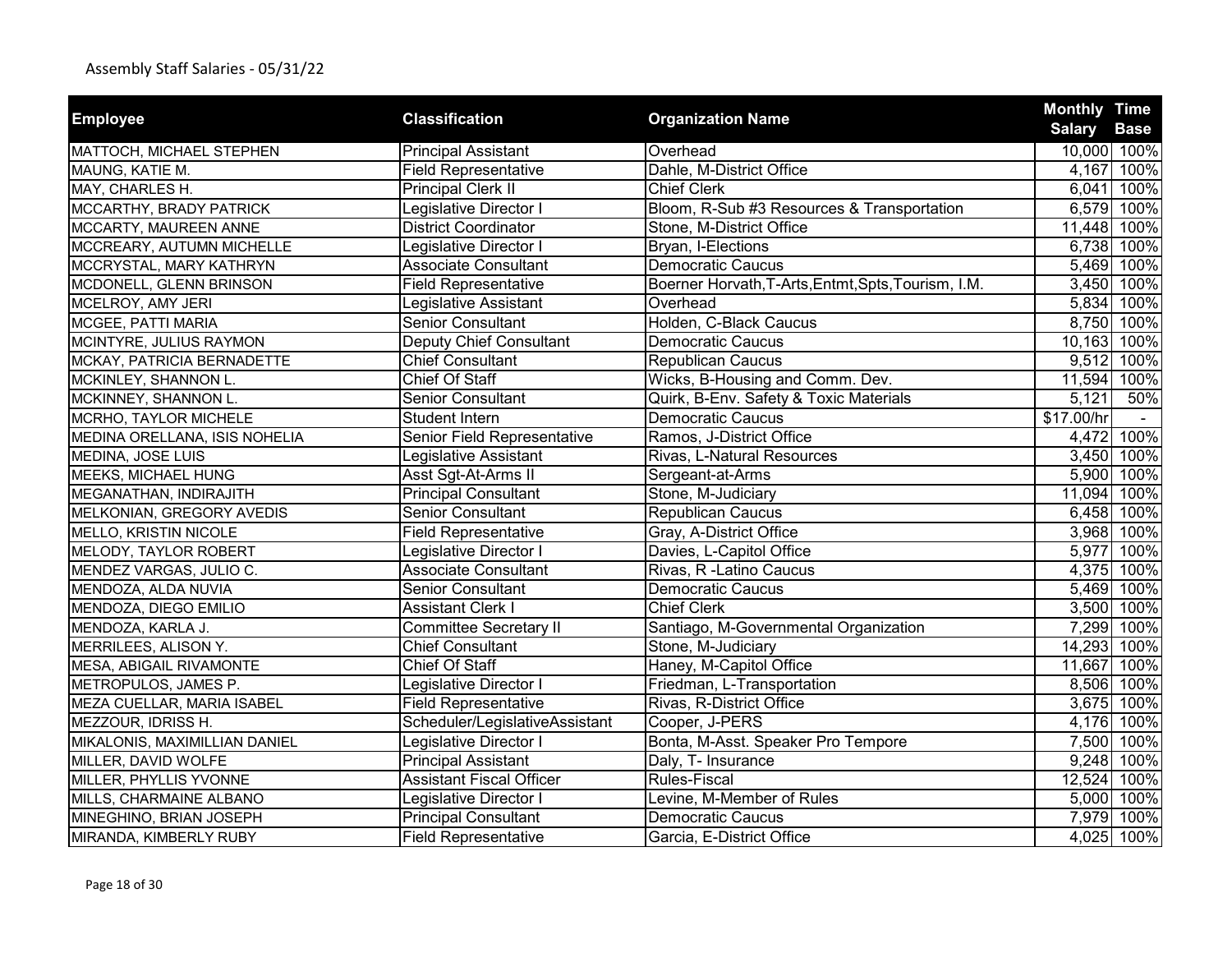| <b>Employee</b>             | <b>Classification</b>             |                                             | <b>Monthly Time</b> |             |
|-----------------------------|-----------------------------------|---------------------------------------------|---------------------|-------------|
|                             |                                   | <b>Organization Name</b>                    | <b>Salary</b>       | <b>Base</b> |
| MIRMAN, NCHOLAS RYAN        | <b>Chief Of Staff</b>             | Cunningham, J-Capitol Office                |                     | 10,416 100% |
| MISHRA, VISHAL              | <b>Field Representative</b>       | Cooper, J-District Office                   |                     | 3,675 100%  |
| MITCHELL, AUDRA MARIE       | Human Resources Specialist I      | <b>Rules-Human Resources</b>                |                     | 3,500 100%  |
| MITCHELL, LYNDSAY MICHELE   | <b>Senior Consultant</b>          | <b>Republican Caucus</b>                    |                     | 8,025 100%  |
| MKHLIAN, STEPHANIE          | Senior Field Representative       | Holden, C-Appropriations                    |                     | 5,750 100%  |
| MOATES, KERIDA MAE          | Legislative Director I            | Kiley, K-Capitol Office                     |                     | 4,306 100%  |
| MODENA, JANA L.             | Senior Field Representative       | Grayson, T-District Office                  |                     | 4,992 100%  |
| MONTCHAL, MARIA ELIZABETH   | Legislative Assistant             | Lee, A-Member of Rules                      |                     | 5,000 100%  |
| MONTES, ALICE JACQUELINE    | Legislative Assistant             | Aguiar-Curry, C-Local Gov't.                |                     | 4,350 100%  |
| MONTGOMERY, MATTHEW A.      | Chief Of Staff                    | Rivas, L-Natural Resources                  |                     | 11,678 100% |
| MONTIEL, VERONICA           | <b>Executive Secretary</b>        | Rules-Facilities Management and Procurement |                     | 5,567 100%  |
| MONTOYA, NICOLE SUZANNE     | Scheduler/Senior Assistant        | Reyes, E-Majority Floor Leader              |                     | 6,675 100%  |
| MORALES CALDERON, DIANA L.  | <b>District Coordinator</b>       | <b>Democratic Caucus</b>                    |                     | 7,765 100%  |
| MORALES, MARIA DEL PILAR    | Legislative Assistant             | Ting, P-Budget                              |                     | 4,167 100%  |
| MORANTE, CINDY MICHELLE     | <b>Committee Secretary II</b>     | Stone, M-Judiciary                          |                     | 7,370 100%  |
| MORELOS, GENEVIEVE N.       | <b>Principal Consultant</b>       | Ting, P-Budget                              |                     | 12,286 100% |
| MORENO, AARON J.            | <b>Chief Of Staff</b>             | Grayson, T-Capitol Office                   |                     | 9,167 100%  |
| MORENO, DANIEL CHRISTOPHER  | Secretary                         | Patterson, J-District Office                |                     | 3,500 100%  |
| MORLEY, KEVIN J.            | <b>Principal Assistant</b>        | Rules-Capitol Institute                     |                     | 11,860 100% |
| MORRIS, JOSHAWA N.          | <b>Warehouse Assistant</b>        | Rules-Warehouse                             | 4,691               | 100%        |
| MORRISON, TIFFANY A         | <b>Committee Secretary II</b>     | Daly, T- Insurance                          |                     | 8,106 100%  |
| MOUAVANGSOU, CHONGTOUA ROSS | Senior Field Representative       | Arambula, J-District Office                 |                     | 5,540 100%  |
| MUDGE, CATHY A.             | <b>Principal Assistant</b>        | Wood, J-Health                              | 8,610               | 100%        |
| MUHAMMAD, TARIQ BASHIR      | <b>Chief Consultant</b>           | <b>Republican Caucus</b>                    |                     | 11,194 100% |
| MULLIGAN, KEVIN DANIEL      | <b>Field Representative</b>       | Holden, C-District Office                   | 2,050               | 51%         |
| MUNOZ, MIRIAM ERICA         | <b>Field Representative</b>       | Smith, T-District Office                    |                     | 3,450 100%  |
| MURPHEY, JENNY L.           | <b>Principal Consultant</b>       | <b>Democratic Caucus</b>                    |                     | 11,337 100% |
| MURRAY, MEEGEN MICHELLE     | Legislative Director II           | Mullin, K-Speaker Pro Tempore               |                     | 8,545 100%  |
| MUSVOSVI, ALMA MUTSA        | Legislative Assistant             | McCarty, K-Sub #2 Education Finance         |                     | 4,834 100%  |
| NACARIO, TASHI JOHN         | <b>Assistant Clerk II</b>         | <b>Chief Clerk</b>                          |                     | 4,376 100%  |
| NAFEA, SAMA O               | <b>Field Representative</b>       | Chen, P-District Office                     |                     | 3,700 100%  |
| NAIDU, SUBBA JR             | <b>Deputy Chief Consultant</b>    | <b>Democratic Caucus</b>                    |                     | 13,000 100% |
| NAKAGAWA, SANDRA K.         | Senior Consultant                 | Wicks, B-Housing and Comm. Dev.             |                     | 7,876 100%  |
| NAM, GI JUNG                | <b>Principal Consultant</b>       | Irwin, J-Revenue & Taxation                 |                     | 10,304 100% |
| NANCARROW, VANESSA BENICIA  | <b>Committee Secretary II</b>     | Garcia, E-Utilities & Energy                |                     | 7,315 100%  |
| NAVID, ALI REZA             | Chief Of Staff                    | Chen, P-District Office                     |                     | 10,013 100% |
| NEELY, RONALD EUGENE        | <b>Special Service Supervisor</b> | Sergeant-at-Arms                            |                     | 4,606 100%  |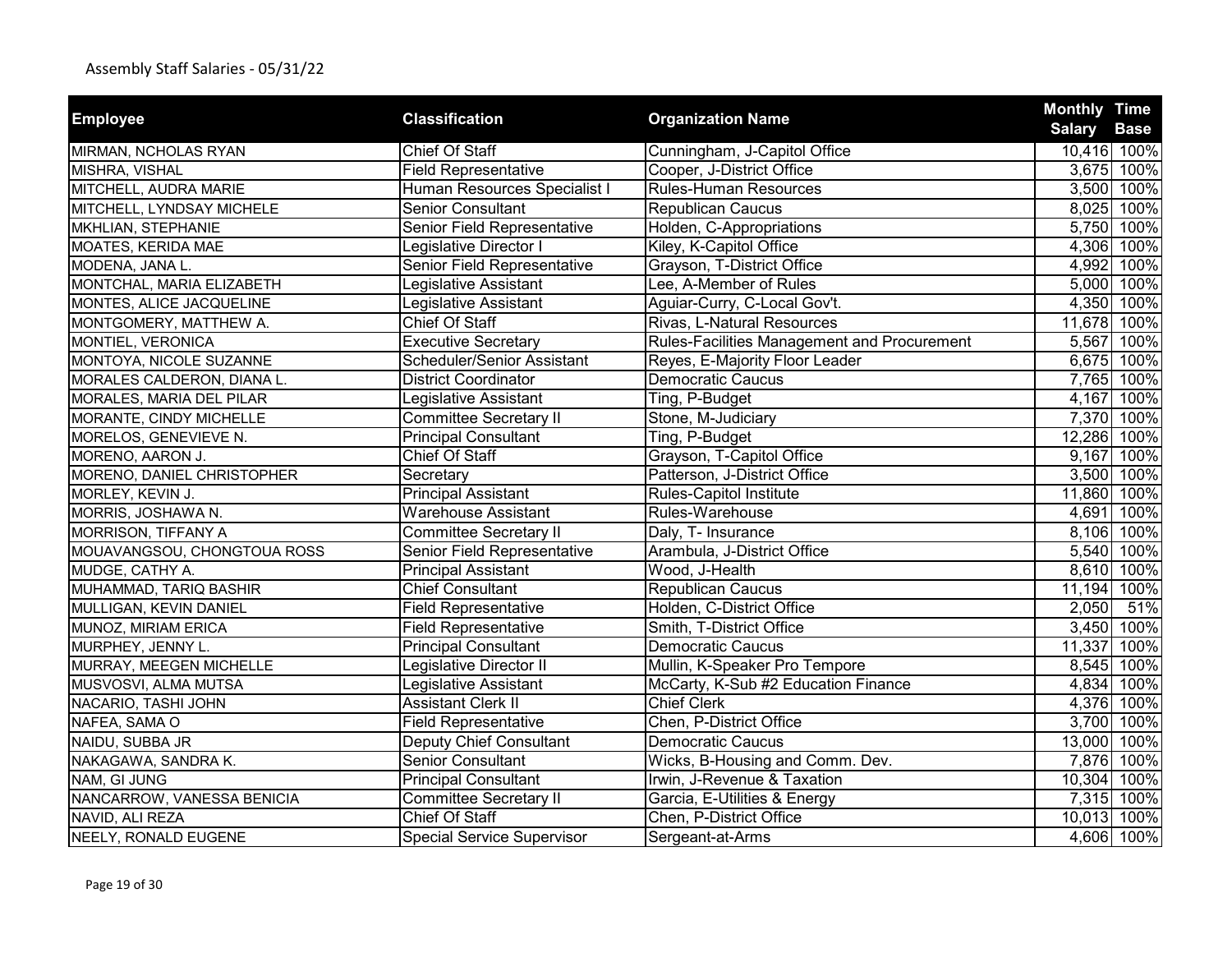|                                  |                               |                                                     | <b>Monthly Time</b> |             |
|----------------------------------|-------------------------------|-----------------------------------------------------|---------------------|-------------|
| <b>Employee</b>                  | <b>Classification</b>         | <b>Organization Name</b>                            | <b>Salary Base</b>  |             |
| NEIDER, MARIA FLORIDA            | Director-Maj Consultants      | Democratic Caucus                                   |                     | 16,027 100% |
| NEIMAN, JEFFREY DAVID            | Asst Sgt-At-Arms II           | Sergeant-at-Arms                                    | \$40.00/hr          |             |
| <b>NELL, MARIKA RUTH</b>         | Senior Assistant              | Quirk, B-Env. Safety & Toxic Materials              |                     | 5,417 100%  |
| NELSON, CHRISTINA MARIE          | Chief Of Staff                | Patterson, J-Capitol Office                         |                     | 9,182 100%  |
| NELSON, DIEGO RASHAD             | <b>Office Assistant</b>       | <b>Democratic Caucus</b>                            |                     | 4,162 100%  |
| NELSON, JIMMIE LARONE IV         | <b>Associate Consultant</b>   | <b>Democratic Caucus</b>                            |                     | 6,833 100%  |
| NEVES, GINA MARIE                | <b>Committee Secretary II</b> | Grayson, T-Banking & Finance                        |                     | 7,588 100%  |
| NEVES, LEE JOSEPH                | Chief Of Staff                | Overhead                                            | 7,291               | 100%        |
| NEWELL-TATE, CHEVELLE TIFANIE    | <b>District Coordinator</b>   | Weber, A-District Office                            |                     | 6,126 100%  |
| NEWHALL, EILEEN AMY              | <b>Chief Consultant</b>       | Daly, T- Insurance                                  | \$75.00/hr          |             |
| NG, JORDAN WILLIAM               | Asst Sgt-At-Arms I            | Sergeant-at-Arms                                    | 4,624               | 100%        |
| NGO, ERIKA                       | Legislative Director I        | Kalra, A-Labor & Employment                         | 5,834               | 100%        |
| NGUYEN, NINA-NGHIA VC            | Chief Of Staff                | Fong, V-Capitol Office                              |                     | 10,095 100% |
| NGUYEN, STEVEN ANTHONY           | <b>District Coordinator</b>   | Chen, P-District Office                             |                     | 6,076 100%  |
| NGUYEN, TUAN HOANG ANH           | <b>Field Representative</b>   | Kalra, A-District Office                            | 4,334               | 100%        |
| NICHOLS, SARA S.                 | <b>Chief Consultant</b>       | Boerner Horvath, T-Arts, Entmt, Spts, Tourism, I.M. |                     | 11,500 100% |
| NODOHARA, VERNON Y.              | Fac Procrmt Supp Specialist   | Rules-Facilities Management and Procurement         |                     | 8,770 100%  |
| NUNO, EVELYN MERIE               | Senior Field Representative   | Garcia, C-District Office                           |                     | 5,000 100%  |
| O'BRIEN, KEELY ANNE              | Legislative Director I        | Stone, M-Judiciary                                  |                     | 6,616 100%  |
| O'MALLEY, CAROLINE ATIKIAN       | <b>District Coordinator</b>   | Choi, S-District Office                             | 7,923               | 86%         |
| O'MARA, STEPHEN MICHAEL DUNLEAVY | <b>Chief Of Staff</b>         | Rivas, R-Agriculture                                |                     | 11,584 100% |
| O'NEILL, EMILY MARGARET          | Senior Consultant             | Republican Caucus                                   |                     | 6,878 100%  |
| OBERLY, CHAD WYCK                | Senior Field Representative   | Garcia, C-District Office                           | 5,000               | 100%        |
| OEHLER, SONJA LYNN               | Scheduler/Senior Assistant    | Bauer-Kahan, R-Water, Parks & Wildlife              | 7,351               | 100%        |
| OGANESYAN, DIANA LIDA            | <b>Field Representative</b>   | Valladares, S-District Office                       |                     | 3,450 100%  |
| OGIDIKPE, PRINCE EMI             | <b>Field Representative</b>   | Reyes, E-District Office                            |                     | 4,563 100%  |
| OH, PETER SUNG-IL                | <b>Field Representative</b>   | Choi, S-District Office                             |                     | 3,450 100%  |
| OLSON, GARY S.                   | <b>Chief Consultant</b>       | <b>Republican Caucus</b>                            |                     | 11,540 100% |
| ONG, CAROL                       | Senior Field Representative   | Mullin, K-Speaker Pro Tempore                       |                     | 6,862 100%  |
| OPP, WESLEY RICHARD              | Deputy Chief Consultant       | Salas, R-Jt. Leg. Audit Committee                   |                     | 10,266 100% |
| ORNELAS, PERLA MIREYA            | <b>Field Representative</b>   | Stone, M-District Office                            |                     | 4,025 100%  |
| OROZCO, VANESSA NATALIE          | Legislative Assistant         | Cervantes, S-Job, Econmic Dev. & the Econ.          | 3,450               | 100%        |
| ORTEGA, CLARISSA                 | <b>Field Representative</b>   | <b>Democratic Caucus</b>                            | 3,850               | 100%        |
| ORTEGA, JUAN GABRIEL             | <b>Principal Consultant</b>   | <b>Democratic Caucus</b>                            | 10,770              | 100%        |
| ORTIZ INIGUEZ, MARICELA FABIOLA  | <b>Field Representative</b>   | Arambula, J-District Office                         | 4,848               | 100%        |
| ORTIZ, ELIZABETH                 | <b>Executive Secretary</b>    | Rubio, B-District Office                            | 3,692               | 100%        |
| <b>OSCARSON, BROOKE MARIE</b>    | <b>Field Representative</b>   | Fong, V-District Office                             |                     | 3,450 100%  |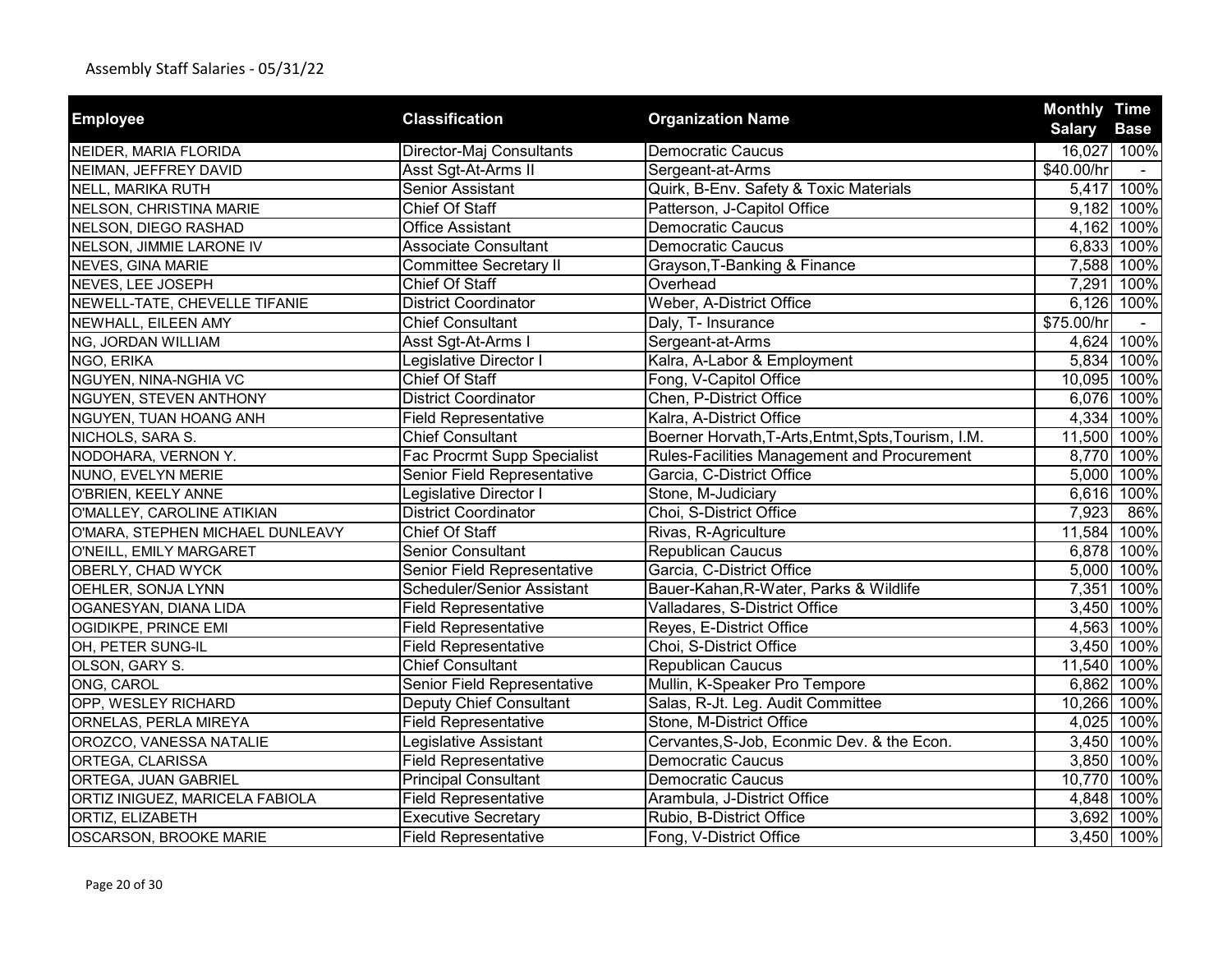| <b>Employee</b>                  | <b>Classification</b>                | <b>Organization Name</b>                            | <b>Monthly Time</b> |                            |
|----------------------------------|--------------------------------------|-----------------------------------------------------|---------------------|----------------------------|
| PADILLA, EUSEVIO                 | Chief Of Staff                       | Arambula, J-#1 Health & Human Services              | <b>Salary</b>       | <b>Base</b><br>13,069 100% |
| PADILLA, KRISTAL HILDA           | Student Intern                       | <b>Chief Clerk</b>                                  | 2,579               | 100%                       |
| PAK, DONG-WOO JOSEPH             | Senior Field Representative          | Quirk-Silva, S-Comm. & Conveyance                   |                     | 4,697 100%                 |
| PAL, ANURAG                      | <b>District Coordinator</b>          | Lee, A-District Office                              |                     | 7,350 100%                 |
| PANDELOPOULOS, GINA              | Senior Assistant                     | <b>Democratic Caucus</b>                            | 8,925               | 100%                       |
| PANNU, HARLEEN KAUR              | Legislative Assistant                | Maienschein, B-Majority Whip                        | 4,834               | 100%                       |
|                                  |                                      | Boerner Horvath, T-Arts, Entmt, Spts, Tourism, I.M. | 5,250               | 100%                       |
| PANUSH, AUSTIN JAMES             | Legislative Assistant                |                                                     |                     |                            |
| PARDINI, HARRISON MARK           | <b>Principal Assistant</b>           | Gray, A-Capitol Office                              |                     | 5,468 100%                 |
| PARK, JANE JUNGEUN               | Legislative Assistant                | Mullin, K-Speaker Pro Tempore                       |                     | 5,502 100%                 |
| PARKER, ERICA G.                 | Senior Field Representative          | Stone, M-Judiciary                                  | 5,775               | 100%                       |
| PARKER, KRISHNIA                 | <b>Principal Consultant</b>          | <b>Democratic Caucus</b>                            | 7,688               | 100%                       |
| PARKER, SUE L.                   | <b>Chief Clerk</b>                   | <b>Chief Clerk</b>                                  | 16,791              | 100%                       |
| PARRA, JEROME FERRIS             | Senior Assistant                     | O'Donnell, P-Education                              | 9,540               | 100%                       |
| PARRA-MORA, MARIA GUADALUPE      | Scheduler/LegislativeAssistant       | Kalra, A-Labor & Employment                         |                     | 5,600 100%                 |
| PATTERSON, JOHN E.               | <b>Associate Consultant</b>          | <b>Democratic Caucus</b>                            | 6,638               | 100%                       |
| PAUL, KIERRA MARIE               | Legislative Director I               | Medina, J-Higher Education                          | 8,785               | 100%                       |
| PAXTON, CHRISTINA MARIE          | Scheduler/Senior Assistant           | Valladares, S-Capitol Office                        | 4,869               | 100%                       |
| PAYDEN, KABRIA ANTOINETTE        | <b>Assistant Clerk I</b>             | <b>Chief Clerk</b>                                  |                     | 3,450 100%                 |
| PEEDEN, DANIEL EDWARD            | Senior Field Representative          | Reyes, E-District Office                            |                     | 6,109 100%                 |
| PEREZ, DAVID                     | <b>Printing Trades Specialist II</b> | Reprographics                                       | 5,002               | 100%                       |
| PEREZ, EMILIO ESTEVAN            | <b>Principal Consultant</b>          | Quirk-Silva, S-Comm. & Conveyance                   | 8,750               | 100%                       |
| PEREZ, MIA SUMMER                | Scheduler/LegislativeAssistant       | Petrie-Norris, C-Acct. & Admin. Review              | 3,796               | 100%                       |
| PEREZ, RUBEN ARIAZTLAN ROCHA     | <b>Field Representative</b>          | Garcia, E-Utilities & Energy                        | 5,166               | 100%                       |
| PERL, JACQUELINE CALDERON        | <b>District Coordinator</b>          | Bonta, M-District Office                            | 7,500               | 100%                       |
| PERRY, JANE ELIZABETH            | Scheduler/Senior Assistant           | Rivas, R-Agriculture                                | 5,250               | 100%                       |
| PERSHING, TIMOTHY J.             | Senior Field Representative          | Bloom, R-District Office                            | 5,779               | 100%                       |
| PERSIJN, EDWARD                  | Asst Sgt-At-Arms II                  | Sergeant-at-Arms                                    | \$40.00/hr          |                            |
| PERSOFF, MICHELLE ANNE           | <b>Field Representative</b>          | Bryan, I-Elections                                  | 4,166               | 100%                       |
| PETSALIS, TAMMY METROPOULOS      | <b>Principal Assistant</b>           | <b>Democratic Caucus</b>                            | 7,751               | 69%                        |
| PHAM, ANNIE K.                   | <b>Principal Consultant</b>          | <b>Democratic Caucus</b>                            | 10,304              | 100%                       |
| PHILLIPS MASINGALE, KATIE LOUISE | <b>Chief Consultant</b>              | <b>Republican Caucus</b>                            | 13,333              | 100%                       |
| PHOUANGPRASEUTH, SUSANNA AMY     | Human Resources Specialist II        | <b>Rules-Human Resources</b>                        | 4,048               | 100%                       |
| PIPER, CHRISTOPHER D.            | <b>Senior Consultant</b>             | <b>Democratic Caucus</b>                            | 5,765               | 100%                       |
| PISANI, BRADEN RICHARD           | <b>Field Representative</b>          | Gallagher, J-District Office                        | 4,325               | 100%                       |
| PLANTE, MARISSA JOAN             | Legislative Assistant                | Kalra, A-Labor & Employment                         | 4,167               | 100%                       |
| POLLARD, JESSIKA SHANEE          | <b>Field Representative</b>          | Mayes, C-District Office                            | 3,795               | 100%                       |
| PONCE FURLOS, ERICK              | <b>Field Representative</b>          | Muratsuchi, A-District Office                       |                     | 3,675 100%                 |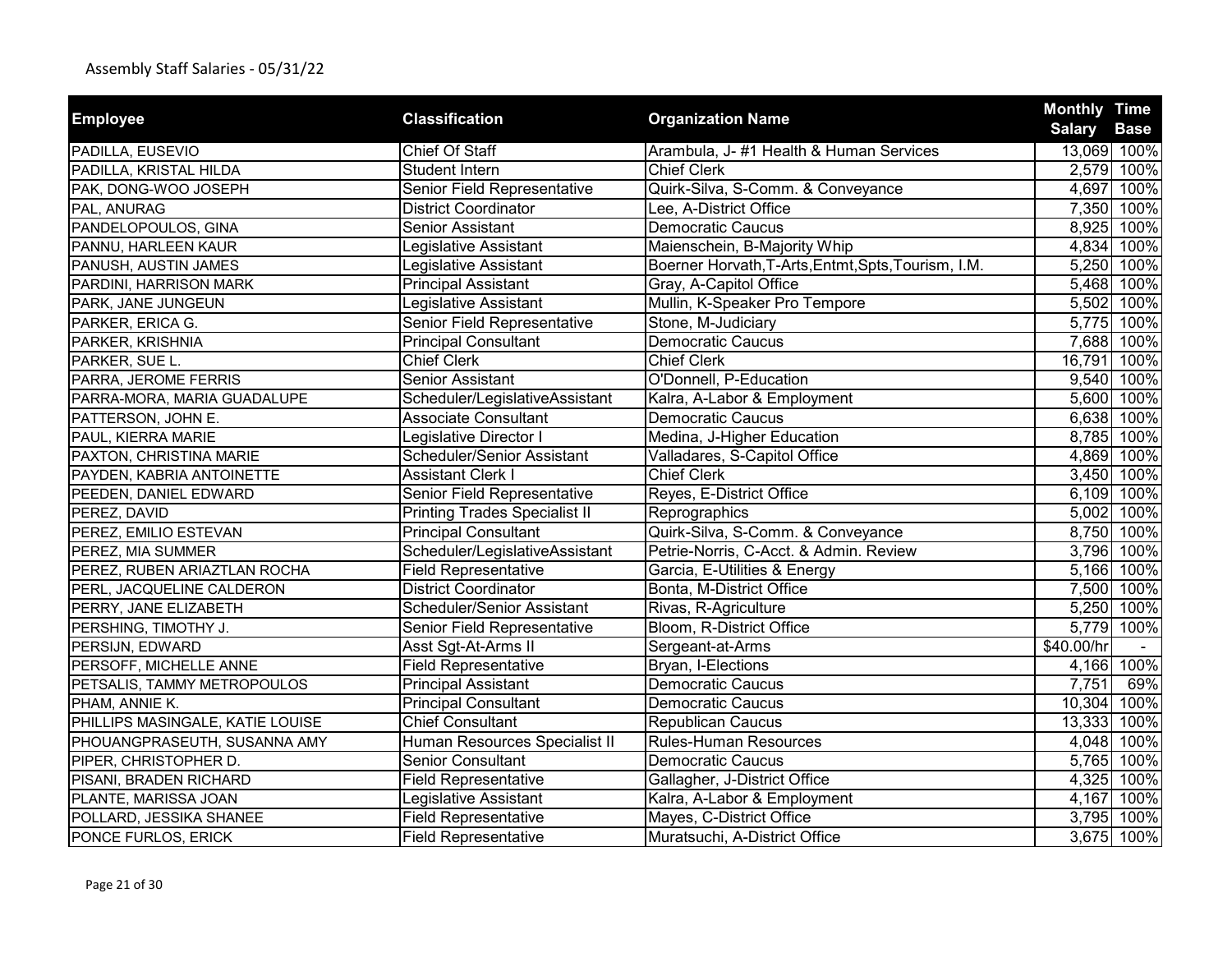|                                   |                                |                                                    | <b>Monthly Time</b> |             |
|-----------------------------------|--------------------------------|----------------------------------------------------|---------------------|-------------|
| <b>Employee</b>                   | <b>Classification</b>          | <b>Organization Name</b>                           | <b>Salary</b>       | <b>Base</b> |
| PONCE, YAHAIRA VANESSA            | <b>Field Representative</b>    | Irwin, J-District Office                           |                     | 3,675 100%  |
| POND, WILLIAM GLENN               | Senior Consultant              | <b>Democratic Caucus</b>                           |                     | 5,468 100%  |
| PORTER III, FRANKLIN LEE          | Legislative Assistant          | Holden, C-Appropriations                           |                     | 4,584 100%  |
| PORTER, MATTHEW B.                | Fac Procrmt Supp Specialist    | Rules-Administration                               | \$63.00/hr          |             |
| PORTER, SEAN THOMAS               | Legislative Assistant          | Stone, M-Judiciary                                 |                     | 4,349 100%  |
| PORTILLO, AMADOR JR               | Asst Sgt-At-Arms II            | Sergeant-at-Arms                                   | \$40.00/hr          |             |
| PORTILLO, ESTHER MARIA            | Senior Field Representative    | Medina, J-Higher Education                         | 3,745               | 50%         |
| PORTILLO, KARIE YANETH            | <b>Associate Consultant</b>    | <b>Democratic Caucus</b>                           |                     | 5,833 100%  |
| POTTER, ELIZABETH VACA            | <b>Committee Secretary II</b>  | Jones-Sawyer, R-Public Safety                      |                     | 7,073 100%  |
| POWELL, LAURA L.                  | <b>Principal Consultant</b>    | Haney, M-Asst. Majority Leader on Policy           | 8,841               | 100%        |
| POWERS, KEVIN J.                  | <b>Senior Consultant</b>       | Medina, J-Higher Education                         |                     | 8,469 100%  |
| PRIAN, LUCIA SOLEDAD              | Scheduler/LegislativeAssistant | Reyes, E-District Office                           | 4,746               | 100%        |
| PRICE, DEBRA LYNN                 | Scheduler/LegislativeAssistant | Fong, V-Capitol Office                             |                     | 4,606 100%  |
| PRICE, JOEL ROBERT                | <b>Field Representative</b>    | Irwin, J-District Office                           | 3,000               | 80%         |
| PRICHARD, LAUREN CHRISTINE        | <b>Associate Consultant</b>    | <b>Republican Caucus</b>                           | 5,777               | 100%        |
| PUCCETTI, ALISON RENEE            | <b>Executive Secretary</b>     | Rules-Administration                               |                     | 4,960 100%  |
| PULMANO THOMPSON, ROSIELYN ALVIAR | <b>Chief Consultant</b>        | Wood, J-Health                                     |                     | 14,570 100% |
| QUALLEY, ANGELA MARIE             | <b>Executive Secretary</b>     | Mayes, C-Capitol Office                            | 5,517               | 100%        |
| QUIROZ, PATRICIA FELIX            | <b>District Coordinator</b>    | Bennett, S-District Office                         | 7,022               | 100%        |
| RABINOWITZ, CALEB LAWRENCE THOMAS | <b>Chief Of Staff</b>          | Bryan, I-Elections                                 | 10,185 100%         |             |
| RACKLEY BUDHRAM, AMANDA DANIELLE  | Scheduler/Senior Assistant     | Flora, H-Capitol Office                            |                     | 4,992 100%  |
| RAJ, KAMALNAYAN D.                | Mail Clerk II                  | Mail Room/Shuttle                                  |                     | 6,567 100%  |
| RAMER, GAIL ANN                   | Chief Of Staff                 | Voepel, R-District Office                          |                     | 8,263 100%  |
| RAMER, LISA E.                    | Chief Of Staff                 | Cooper, J-PERS                                     | 13,818 100%         |             |
| RAMEY, PAUL DAVID                 | <b>Principal Assistant</b>     | Wood, J-Capitol Office                             |                     | 6,999 100%  |
| RAMIREZ, ALDO J.                  | <b>Field Representative</b>    | Carrillo, W-District Office                        |                     | 4,638 100%  |
| RAMIREZ, ALEJANDRA MARIA          | Human Resources Specialist II  | <b>Rules-Fiscal</b>                                |                     | 5,022 100%  |
| RAMIREZ, ALICIA DIAZ              | <b>Field Representative</b>    | Salas, R-Jt. Leg. Audit Committee                  |                     | 3,850 100%  |
| RAMIREZ, DULCE                    | Senior Assistant               | Cervantes, S-Job, Econmic Dev. & the Econ.         | 5,632               | 100%        |
| RAMOS, GILBERT ROMAN              | Legislative Assistant          | Rodriguez, F-Emergency Management                  |                     | 4,638 100%  |
| RAMOS, KRISTIN AMY                | District Coordinator           | Quirk-Silva, S-Comm. & Conveyance                  |                     | 6,428 100%  |
| RAMOS, ROBERTO                    | Asst Sgt-At-Arms II            | Sergeant-at-Arms                                   | \$40.00/hr          |             |
| RAMOSO, MELISSA-MAY S.            | <b>District Coordinator</b>    | Muratsuchi, A -Jt. Leg. on Climate Change Policies | 8,120               | 100%        |
| RANDHAWA, BALTEJ SINGH            | Student Intern                 | Lee, A-Capitol Office                              | \$17.00/hr          |             |
| RANEY, SUZANNE ANDRIKA            | <b>Senior Consultant</b>       | <b>Democratic Caucus</b>                           |                     | 6,402 100%  |
| RASOOL, MUREED AHMAD              | <b>Senior Consultant</b>       | Jones-Sawyer, R-Public Safety                      | 8,334               | 100%        |
| RASTBAF, ROSE ASSAREH             | <b>Associate Consultant</b>    | <b>Republican Caucus</b>                           |                     | 4,417 100%  |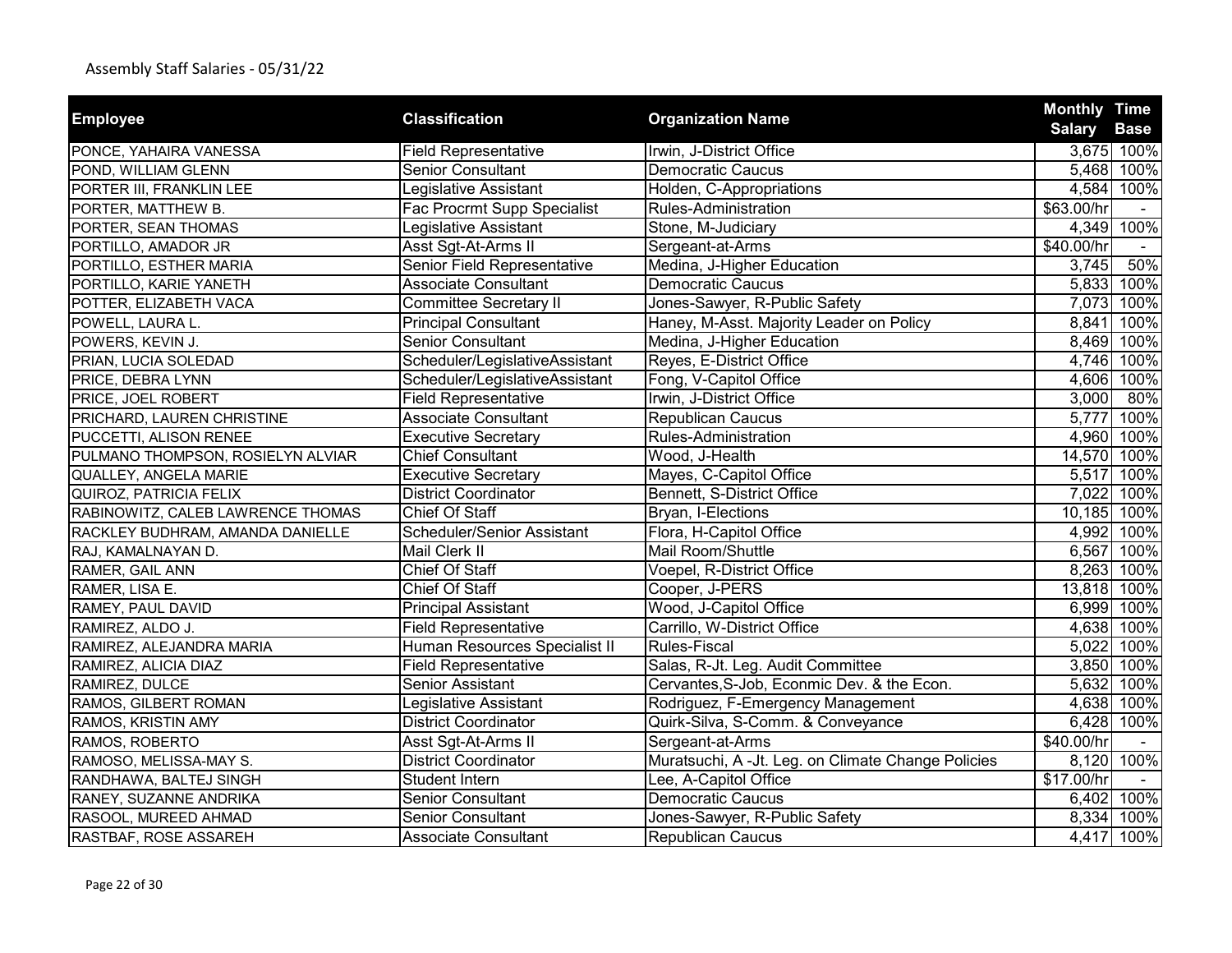|                                   | <b>Classification</b>                |                                                    |                                                                                                                                                                                                                                                                                                                                                                                                                                                                                                                  |             |
|-----------------------------------|--------------------------------------|----------------------------------------------------|------------------------------------------------------------------------------------------------------------------------------------------------------------------------------------------------------------------------------------------------------------------------------------------------------------------------------------------------------------------------------------------------------------------------------------------------------------------------------------------------------------------|-------------|
| <b>Employee</b>                   |                                      | <b>Organization Name</b>                           | <b>Monthly Time</b><br><b>Salary</b><br>6,076 100%<br>6,667 100%<br>7,498 100%<br>11,813 100%<br>13,978 100%<br>5,797 100%<br>8,750 100%<br>6,697 100%<br>3,750 100%<br>3,932 100%<br>4,997 100%<br>4,631<br>3,675 100%<br>4,179 100%<br>11,982 100%<br>5,000 100%<br>4,200 100%<br>8,098 100%<br>9,235 100%<br>9,981<br>10,737<br>2,900<br>4,883<br>12,600 100%<br>3,850 100%<br>\$17.00/hr<br>8,310 100%<br>4,982 100%<br>2,267<br>3,450<br>5,906 100%<br>5,810 100%<br>4,740 100%<br>5,166 100%<br>4,167 100% | <b>Base</b> |
| RAY, RACHAEL ELIZABETH            | <b>District Coordinator</b>          | Mathis, D-District Office                          |                                                                                                                                                                                                                                                                                                                                                                                                                                                                                                                  |             |
| RAYA, XOCHITL SANTA PADERES       | <b>District Coordinator</b>          | Villapudua, C-District Office                      |                                                                                                                                                                                                                                                                                                                                                                                                                                                                                                                  |             |
| REID, HALSEY M.                   | Asst Sgt-At-Arms II                  | Sergeant-at-Arms                                   |                                                                                                                                                                                                                                                                                                                                                                                                                                                                                                                  |             |
| REIDENBACH, LUKE T.               | <b>Deputy Chief Consultant</b>       | Grayson, T-Banking & Finance                       |                                                                                                                                                                                                                                                                                                                                                                                                                                                                                                                  |             |
| RENDON, MARIO R.                  | <b>District Coordinator</b>          | Mullin, K-District Office                          |                                                                                                                                                                                                                                                                                                                                                                                                                                                                                                                  |             |
| RENTEL, STACY FREDRICK            | <b>Senior Consultant</b>             | <b>Democratic Caucus</b>                           |                                                                                                                                                                                                                                                                                                                                                                                                                                                                                                                  |             |
| REPICKY, BRENDAN JOSEPH           | Legislative Director I               | Petrie-Norris, C-Capitol Office                    |                                                                                                                                                                                                                                                                                                                                                                                                                                                                                                                  |             |
| RETEGUIN, IRENE E.                | <b>Committee Secretary II</b>        | Cooper, J-PERS                                     |                                                                                                                                                                                                                                                                                                                                                                                                                                                                                                                  |             |
| <b>REYES, ANTHONY ROBERT</b>      | <b>Field Representative</b>          | McCarty, K-District Office                         |                                                                                                                                                                                                                                                                                                                                                                                                                                                                                                                  |             |
| <b>REYES, ATTICUS FORD</b>        | <b>Field Representative</b>          | Bennett, S-District Office                         |                                                                                                                                                                                                                                                                                                                                                                                                                                                                                                                  |             |
| REYNOLDS, JULIAN CHRISTOPHER      | Asst Sgt-At-Arms II                  | Sergeant-at-Arms                                   |                                                                                                                                                                                                                                                                                                                                                                                                                                                                                                                  |             |
| RICE, AARON                       | Legislative Director I               | Mathis, D-Capitol Office                           |                                                                                                                                                                                                                                                                                                                                                                                                                                                                                                                  | 100%        |
| RICHARDS, CARSON MATTHEW          | Legislative Assistant                | Muratsuchi, A -Jt. Leg. on Climate Change Policies |                                                                                                                                                                                                                                                                                                                                                                                                                                                                                                                  |             |
| RICHERT, VERONICA ANN             | <b>Printing Trades Specialist II</b> | Reprographics                                      |                                                                                                                                                                                                                                                                                                                                                                                                                                                                                                                  |             |
| RIES, MARGUERITE ANNE             | <b>Principal Consultant</b>          | O'Donnell, P-Education                             |                                                                                                                                                                                                                                                                                                                                                                                                                                                                                                                  |             |
| RIOS, LINDA                       | Senior Assistant                     | Ting, P-Budget                                     |                                                                                                                                                                                                                                                                                                                                                                                                                                                                                                                  |             |
| RIVERA, JACOB GILBERT             | Legislative Assistant                | Ramos, J-Capitol Office                            |                                                                                                                                                                                                                                                                                                                                                                                                                                                                                                                  |             |
| RIZVI, SYEDA MAHARUKH             | <b>District Coordinator</b>          | Reyes, E-Majority Floor Leader                     |                                                                                                                                                                                                                                                                                                                                                                                                                                                                                                                  |             |
| ROBB, EDWIN                       | Senior Consultant                    | <b>Democratic Caucus</b>                           |                                                                                                                                                                                                                                                                                                                                                                                                                                                                                                                  |             |
| ROBERTS, KELLY DEETTE             | <b>Principal Consultant</b>          | <b>Democratic Caucus</b>                           |                                                                                                                                                                                                                                                                                                                                                                                                                                                                                                                  | 100%        |
| ROBERTS, MIRANDA                  | <b>Principal Assistant</b>           | Ting, P-Budget                                     |                                                                                                                                                                                                                                                                                                                                                                                                                                                                                                                  | 100%        |
| ROBLES DIEGO, ITZI JANEYLI        | <b>Field Representative</b>          | Arambula, J-#1 Health & Human Services             |                                                                                                                                                                                                                                                                                                                                                                                                                                                                                                                  | 60%         |
| ROCHA, JESSICA                    | Legislative Assistant                | Villapudua, C-Member of Rules                      |                                                                                                                                                                                                                                                                                                                                                                                                                                                                                                                  | 100%        |
| ROCHA, NICHOLE RAPIER             | <b>Chief Consultant</b>              | Gabriel, J-Privacy & Consumer Protection           |                                                                                                                                                                                                                                                                                                                                                                                                                                                                                                                  |             |
| ROCHA, ROCIO CHRISTINA            | Secretary                            | <b>Democratic Caucus</b>                           |                                                                                                                                                                                                                                                                                                                                                                                                                                                                                                                  |             |
| ROCHE, BRETT A.                   | Student Intern                       | Valladares, S-Capitol Office                       |                                                                                                                                                                                                                                                                                                                                                                                                                                                                                                                  |             |
| RODGERS, PATTY MARIE              | <b>Committee Secretary II</b>        | Wood, J-Health                                     |                                                                                                                                                                                                                                                                                                                                                                                                                                                                                                                  |             |
| RODRIGUEZ RAMIREZ, ROSA LINDA     | <b>Field Representative</b>          | Quirk, B-District Office                           |                                                                                                                                                                                                                                                                                                                                                                                                                                                                                                                  |             |
| RODRIGUEZ SOTO, JUAN M.           | <b>Field Representative</b>          | Kalra, A-District Office                           |                                                                                                                                                                                                                                                                                                                                                                                                                                                                                                                  | 66%         |
| RODRIGUEZ, ANDRES                 | <b>Field Representative</b>          | Rivas, R-District Office                           |                                                                                                                                                                                                                                                                                                                                                                                                                                                                                                                  | 100%        |
| RODRIGUEZ, AUBREY RAINBOW-JUSTICE | Legislative Director I               | Lee, A-Member of Rules                             |                                                                                                                                                                                                                                                                                                                                                                                                                                                                                                                  |             |
| RODRIGUEZ, MARCO A.               | <b>Committee Secretary I</b>         | Ting, P-Budget                                     |                                                                                                                                                                                                                                                                                                                                                                                                                                                                                                                  |             |
| ROGERS, GIANNA MARIE              | Legislative Director I               | Cunningham, J-Capitol Office                       |                                                                                                                                                                                                                                                                                                                                                                                                                                                                                                                  |             |
| ROMERO OCHOA, MIGUEL ANGEL        | <b>Field Representative</b>          | Garcia, E-District Office                          |                                                                                                                                                                                                                                                                                                                                                                                                                                                                                                                  |             |
| ROMERO, MARCIAL RENE              | <b>Field Representative</b>          | Fong, M-District Office                            |                                                                                                                                                                                                                                                                                                                                                                                                                                                                                                                  |             |
| ROMERO, PRESTON MICHAEL           | Legislative Director I               | Nguyen, J-Capitol Office                           |                                                                                                                                                                                                                                                                                                                                                                                                                                                                                                                  | 4,200 100%  |
| ROSSOW, MARK NICHOLAS             | <b>Senior Assistant</b>              | Garcia, E-Utilities & Energy                       |                                                                                                                                                                                                                                                                                                                                                                                                                                                                                                                  | 6,000 100%  |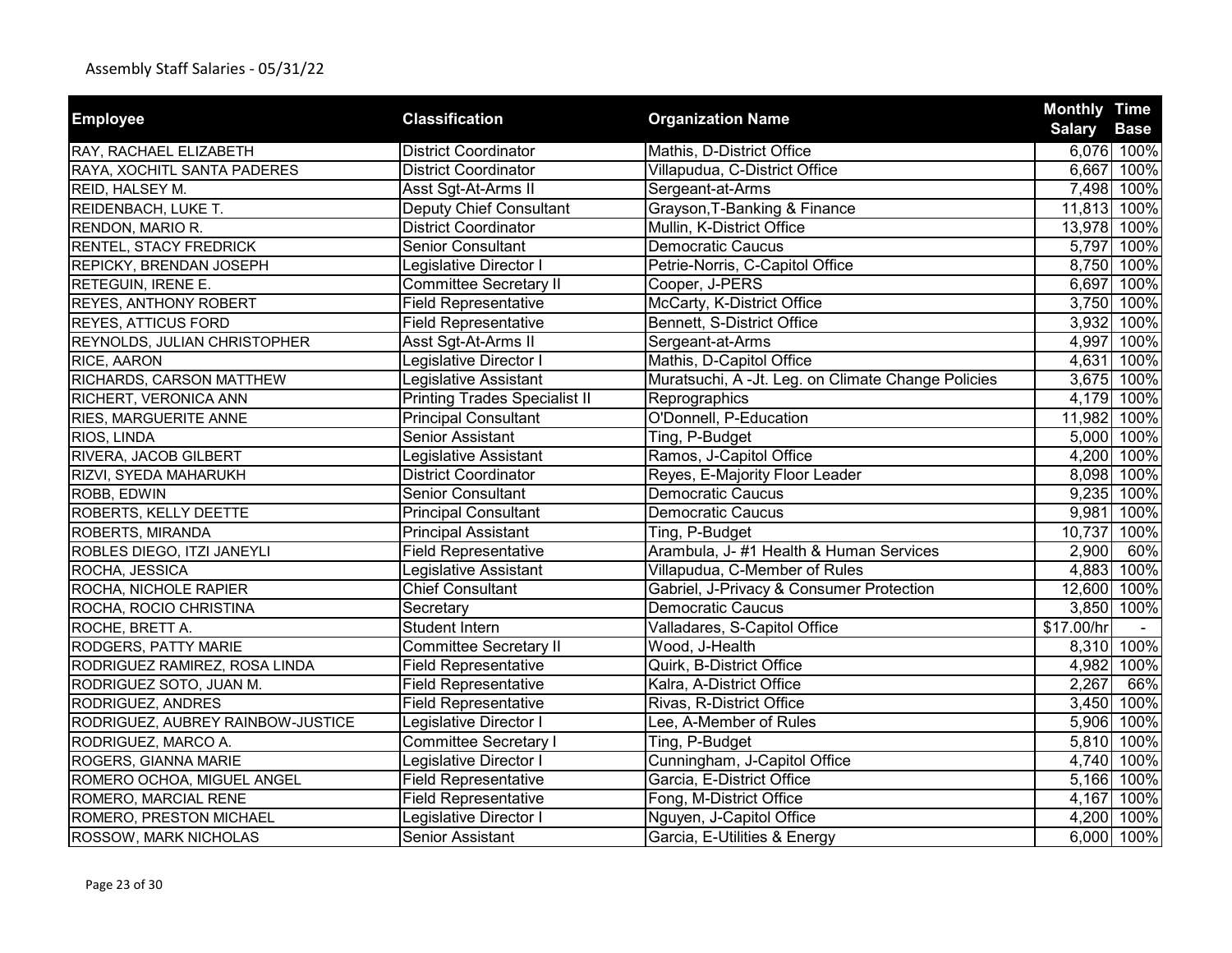| <b>Employee</b>                 | <b>Classification</b>                 |                                             | <b>Monthly Time</b> |             |
|---------------------------------|---------------------------------------|---------------------------------------------|---------------------|-------------|
|                                 |                                       | <b>Organization Name</b>                    | <b>Salary</b>       | <b>Base</b> |
| RUBIO, CLAUDIA MARLEN           | Scheduler/Senior Assistant            | Rodriguez, F-District Office                |                     | 4,472 100%  |
| RUELAS, ADRIANA                 | Chief Of Staff                        | Ramos, J-Military & Veterans Affairs        |                     | 12,396 100% |
| RUFF, M. DAVID                  | <b>Chief Consultant</b>               | Irwin, J-Revenue & Taxation                 |                     | 13,593 100% |
| RUFF-SCHUURMAN, ALLISON I.      | <b>Chief Of Staff</b>                 | Friedman, L-Transportation                  | 11,351              | 100%        |
| RUIZ, ALBERTO CARLOS            | <b>Principal Field Representative</b> | Calderon, L-District Office                 |                     | 5,686 100%  |
| RUIZ, MATTHEW C                 | <b>Office Assistant</b>               | Santiago, M-District Office                 | \$17.00/hr          |             |
| RUSANGANWA, ARNELL RUGAMBA      | Legislative Assistant                 | Calderon, L-Human Services                  | 4,814               | 100%        |
| RUSCH, CALVIN STUART            | <b>Senior Consultant</b>              | Republican Caucus                           |                     | 6,504 100%  |
| RYAN, TIFFANY KORI              | Legislative Director I                | Garcia, C-Sub #5 Public Safety              |                     | 7,000 100%  |
| SALAICES, ARTURO R.             | Legislative Director I                | O'Donnell, P-Education                      |                     | 8,216 100%  |
| SALAZAR FONSECA, ESTEFANIA      | <b>Special Services II</b>            | Sergeant-at-Arms                            |                     | 3,896 100%  |
| SALAZAR, ERIKA STEPHANIE        | Legislative Assistant                 | Kalra, A-Labor & Employment                 |                     | 5,843 100%  |
| SALDIVAR, AURORA GUTIERREZ      | Senior Assistant                      | Garcia, E-Utilities & Energy                | 6,667               | 100%        |
| SALDIVAR, LUCIA JACQUELINE      | Legislative Director I                | Calderon, L-Human Services                  |                     | 5,565 100%  |
| SALINAS, LUIS MIGUEL III        | Fac Procrmt Supp Specialist           | Rules-Facilities Management and Procurement |                     | 7,446 100%  |
| SAM, HILDUR A.                  | <b>Field Representative</b>           | Seyarto, K-District Office                  |                     | 4,000 100%  |
| SAM, JESSICA                    | <b>Committee Secretary I</b>          | Friedman, L-Transportation                  |                     | 5,102 100%  |
| SAMSONYAN, CHRISTINA            | Student Intern                        | Rivas, L-District Office                    | \$17.00/hr          |             |
| SANCHEZ EZIDRO, ALEJANDRA       | Senior Field Representative           | Grayson, T-Banking & Finance                |                     | 5,687 100%  |
| SANCHEZ GONZALEZ, JEOVANA       | <b>District Coordinator</b>           | Ramos, J-Military & Veterans Affairs        |                     | 6,684 100%  |
| SANCHEZ MORALES, ITZEL G.       | <b>Field Representative</b>           | Gipson, M-District Office                   |                     | 3,938 100%  |
| SANCHEZ, CRISTINA MUNOZ         | Secretary                             | Salas, R-Jt. Leg. Audit Committee           |                     | 3,850 100%  |
| SANCHEZ, MARK E.                | <b>Associate Consultant</b>           | <b>Democratic Caucus</b>                    |                     | 7,087 100%  |
| SANCHEZ-PALACIOS, JEANNETTE     | <b>District Coordinator</b>           | Irwin, J-Revenue & Taxation                 |                     | 9,650 100%  |
| SANTILLAN, HERMINIA             | Chief Of Staff                        | Rubio, B-Member of Rules                    | 13,184 100%         |             |
| SANTOS, TRINIDAD                | <b>Associate Consultant</b>           | <b>Democratic Caucus</b>                    |                     | 5,000 100%  |
| SARAFIAN, LILLY                 | <b>Field Representative</b>           | Nazarian, A-District Office                 |                     | 4,250 100%  |
| SARKISIAN HAGOPIAN, SUNDAY ANNA | <b>Deputy Chief Consultant</b>        | <b>Democratic Caucus</b>                    |                     | 8,652 100%  |
| SATOSHIGE, LAUREN AKARI         | <b>Student Intern</b>                 | <b>Chief Clerk</b>                          |                     | 2,579 100%  |
| <b>SCHANZ, TERRY M.</b>         | Chief Of Staff                        | Levine, M-Member of Rules                   | 11,130 100%         |             |
| SCHAPIRO, PATRICIA ANN          | Scheduler/Senior Assistant            | Quirk-Silva, S-Comm. & Conveyance           |                     | 5,513 100%  |
| SCHWARTZ, ELISA KAY             | <b>Field Representative</b>           | Nazarian, A-Aging & Long Term Care          | 5,417               | 100%        |
| SCHWIEREN, BERND                | <b>Chief Consultant</b>               | <b>Republican Caucus</b>                    | 14,963 100%         |             |
| SCOTT, REXFORD LAMAE            | Legislative Assistant                 | Garcia, E-Utilities & Energy                | 5,583               | 100%        |
| SCULLY, PATRICIA H.             | Office Assistant                      | Mayes, C-District Office                    | \$21.00/hr          |             |
| SEARS, DARCI D.                 | <b>Chief Consultant</b>               | <b>Democratic Caucus</b>                    |                     | 12,218 100% |
| SEARS, JOHANNA MARY             | <b>Travel Coordinator</b>             | <b>Rules-Travel</b>                         |                     | 6,678 100%  |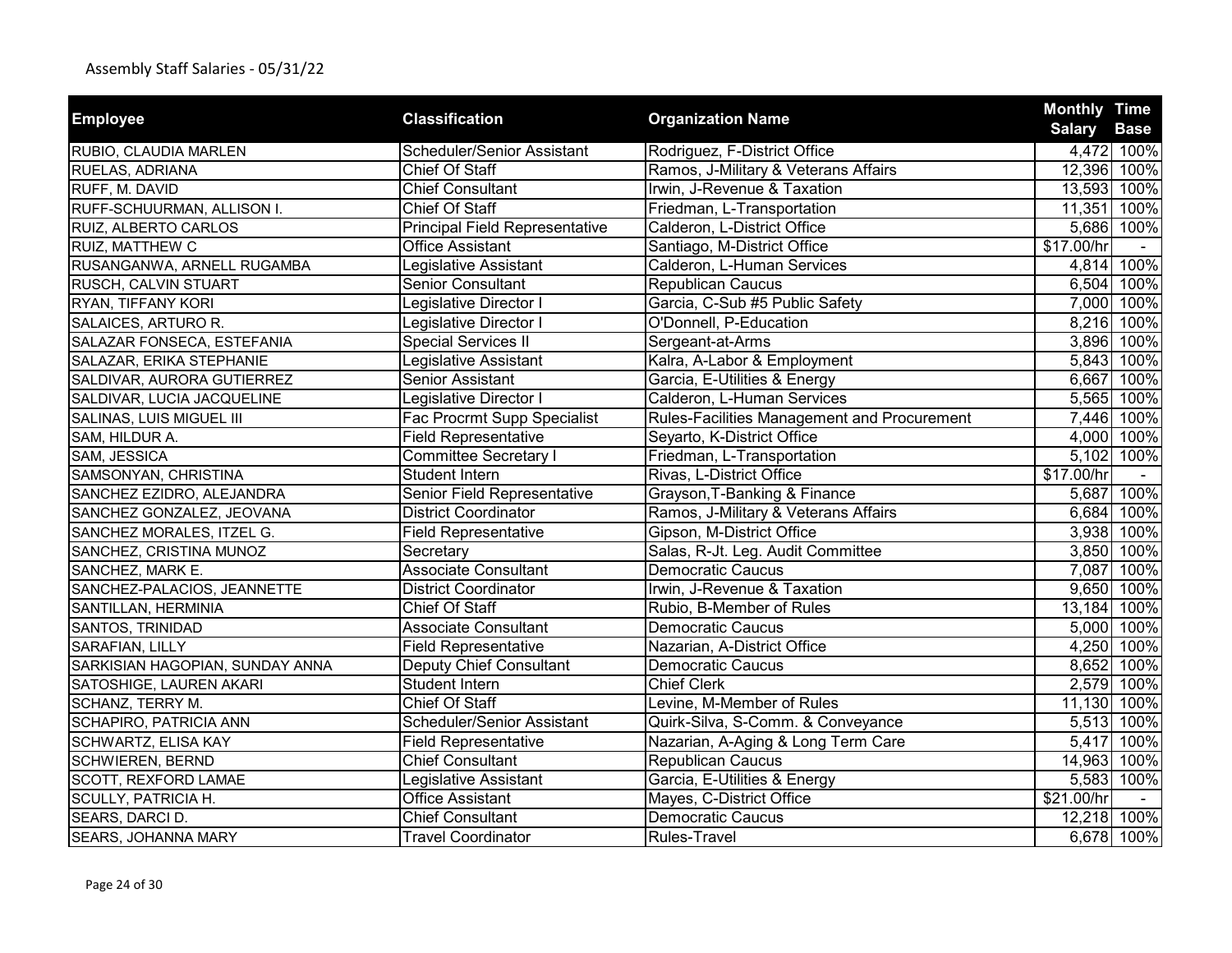| <b>Employee</b>              |                                   | <b>Organization Name</b>                           | <b>Monthly Time</b> |             |
|------------------------------|-----------------------------------|----------------------------------------------------|---------------------|-------------|
|                              | <b>Classification</b>             |                                                    | Salary Base         |             |
| SEESER, RUTH ELLEN           | <b>Office Assistant</b>           | Mathis, D-District Office                          |                     | 3,186 100%  |
| SEINO, GHAZAL                | <b>Field Representative</b>       | Chen, P-District Office                            | 3,821               | 100%        |
| <b>SELLERS, PATRICK GLEN</b> | <b>Senior Consultant</b>          | <b>Republican Caucus</b>                           |                     | 7,260 100%  |
| SEPULVEDA, STEVEN            | <b>Principal Clerk II</b>         | <b>Chief Clerk</b>                                 |                     | 5,843 100%  |
| SERRANO EUSEBIO, KAI NOAH    | <b>Field Representative</b>       | Wilson, L-District Office                          |                     | 3,450 100%  |
| SETO, BRANDON P              | <b>Principal Assistant</b>        | <b>Democratic Caucus</b>                           | 10,235 100%         |             |
| SEVILLA, MICHELLE IRABON     | <b>Field Representative</b>       | Bennett, S-District Office                         | 2,435               | 50%         |
| SFORZA, DAVID WILLIAM        | Senior Consultant                 | Friedman, L-Transportation                         |                     | 7,558 100%  |
| SHAH, JATIN P.               | <b>Fiscal Officer</b>             | <b>Rules-Fiscal</b>                                | 19,049 100%         |             |
| SHAKKARWAR, ADITI RAJESH     | <b>Field Representative</b>       | Bloom, R-District Office                           |                     | 5,140 100%  |
| SHARIF, MICHAEL              | Legislative Director I            | Daly, T- Insurance                                 |                     | 7,500 100%  |
| SHATTLER, AMBER EILEEN       | Scheduler/LegislativeAssistant    | Medina, J-District Office                          | 6,007               | 100%        |
| SHEPPARD, PAMELA RANAE       | <b>Scheduler/Senior Assistant</b> | Bennett, S-Member of Rules                         |                     | 7,584 100%  |
| SHEPPARD, SIERRA KAYA        | Legislative Assistant             | Overhead                                           |                     | 4,584 100%  |
| SHIH, STACIE L.              | <b>District Coordinator</b>       | Kalra, A-District Office                           |                     | 8,092 100%  |
| SHINSTOCK, JOSEPH JAMES      | <b>Chief Consultant</b>           | <b>Republican Caucus</b>                           | 12,509 100%         |             |
| SHROYER, BRYAN JAY JR        | <b>Chief Of Staff</b>             | Valladares, S-District Office                      |                     | 10,150 100% |
| SHYBUT, LAURA ELLEN          | <b>Deputy Chief Consultant</b>    | Garcia, E-Utilities & Energy                       | 11,729 100%         |             |
| SIANEZ, ROY                  | Legislative Director I            | Cooper, J-PERS                                     |                     | 8,942 100%  |
| SIDHU, LANCE H.              | Asst Sgt-At-Arms II               | Sergeant-at-Arms                                   |                     | 6,776 100%  |
| SIDNEY, JESSICA LORRAINE     | <b>Executive Secretary</b>        | <b>Democratic Caucus</b>                           | 4,927               | 100%        |
| SIDNEY, NICHOLE ELAINE       | Legislative Assistant             | Wilson, L-Asst. Majority Whip                      |                     | 3,450 100%  |
| SIEVERS, STEVEN B.           | <b>Field Representative</b>       | Villapudua, C-District Office                      |                     | 3,968 100%  |
| SIGUA, ALEXANDER V           | Deputy Director                   | Democratic Caucus                                  | 11,667 100%         |             |
| SILVA, GRANT PARKER          | <b>Committee Secretary I</b>      | Stone, M-Judiciary                                 |                     | 4,023 100%  |
| SILVER, ADAM E.              | <b>Chief Consultant</b>           | Weber, A-Asm. Legislative Ethics                   | 11,575 100%         |             |
| SIMPSON, TISHA LYN           | Scheduler/Senior Assistant        | Wilson, L-Capitol Office                           |                     | 7,588 100%  |
| SINGH, BRYAN CHARLES         | <b>Chief Of Staff</b>             | Muratsuchi, A -Jt. Leg. on Climate Change Policies |                     | 9,494 100%  |
| SISNEY, JASON FOSTER         | <b>Chief Consultant</b>           | <b>Democratic Caucus</b>                           | 19,609 100%         |             |
| SISSELL, EMILY KRISTIN       | <b>Chief Consultant</b>           | Republican Caucus                                  |                     | 10,417 100% |
| SKOGLUND, JOHN D.            | Legislative Director I            | Bauer-Kahan, R-Water, Parks & Wildlife             |                     | 7,985 100%  |
| SLAYDEN, HUGH RICHARD        | <b>Assistant Chief Clerk</b>      | <b>Chief Clerk</b>                                 | 11,025 100%         |             |
| SMITH, KELLIE M.             | <b>Chief Consultant</b>           | Garcia, E-Utilities & Energy                       | \$94.50/hr          |             |
| SNIDER, ANNABEL LEA          | <b>Senior Consultant</b>          | Berman, M-Business & Professions                   |                     | 7,500 100%  |
| SNOW, ELIZABETH MARTIN       | Chief Of Staff                    | Wood, J-Health                                     |                     | 14,083 100% |
| SOLIAI, DENNETTE M.          | Human Resources Specialist III    | <b>Rules-Human Resources</b>                       |                     | 7,512 100%  |
| SOTO, ALEXANDER              | Legislative Director I            | Bennett, S-Member of Rules                         |                     | 5,851 100%  |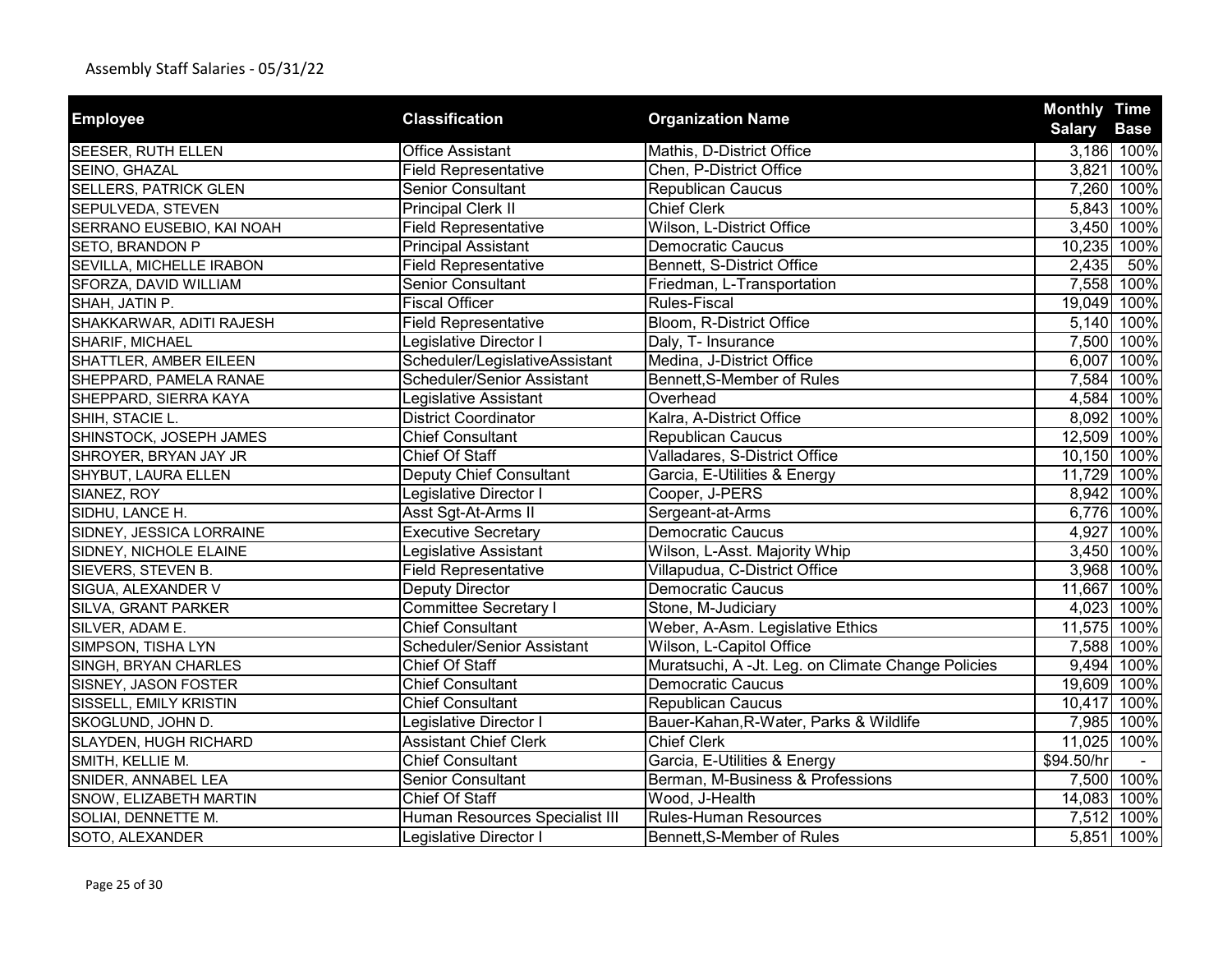| <b>Employee</b>                | <b>Classification</b>             | <b>Organization Name</b>                   | <b>Monthly Time</b> |             |
|--------------------------------|-----------------------------------|--------------------------------------------|---------------------|-------------|
|                                |                                   |                                            | <b>Salary</b>       | <b>Base</b> |
| SOTO, DELANEY ALEXIS           | <b>Field Representative</b>       | McCarty, K-District Office                 |                     | 3,750 100%  |
| SOUTHERLAND, THERESA LINDSAY   | <b>Field Representative</b>       | Bryan, I - District Office                 |                     | 4,167 100%  |
| SPONSLER, MICHAEL D.           | <b>District Coordinator</b>       | Grayson, T-District Office                 |                     | 7,164 100%  |
| SPURGEON, HOLDEN DORSETT MATU  | Student Intern                    | McCarty, K-District Office                 | \$17.00/hr          |             |
| SQUIRES, RONALD M.             | <b>Printing Trades Technician</b> | Reprographics                              |                     | 8,704 100%  |
| STANSELL, BRANDON LEWIS        | <b>Field Representative</b>       | Vacant District 62-District Office         |                     | 4,543 100%  |
| STARLING, JOHNNY JEFFERSON JR. | Asst Sgt-At-Arms II               | Sergeant-at-Arms                           | \$40.00/hr          |             |
| STATHOS, PANO N.               | Asst Sgt-At-Arms II               | Overhead                                   | 6,851               | 100%        |
| STEEL, THOMAS HUGH             | Legislative Assistant             | Santiago, M-Governmental Organization      |                     | 4,334 100%  |
| STINSON, TOMMY JO              | Senior Field Representative       | Waldron, M-District Office                 |                     | 6,125 100%  |
| STOAKLEY, SHARON A.            | Human Resources Specialist II     | <b>Rules-Human Resources</b>               | 4,392               | 100%        |
| STORY, MARDRES E.              | Scheduler/LegislativeAssistant    | Weber, A-Asm. Legislative Ethics           | 6,388               | 100%        |
| STRAHAN, ANNA CHRISTINE        | Deputy Director                   | <b>Democratic Caucus</b>                   | 10,641              | 100%        |
| STRAHL, GUY W.                 | Chief Of Staff                    | Bloom, R-Sub #3 Resources & Transportation | 12,243 100%         |             |
| STREET, SPENCER WYATT          | Legislative Director I            | Fong, V-Capitol Office                     |                     | 5,402 100%  |
| SUFI, DARA K                   | Student Intern                    | Rivas, L-Capitol Office                    | \$17.00/hr          |             |
| SUGASAWARA, KORINNE KAY        | <b>Senior Consultant</b>          | Petrie-Norris, C-Acct. & Admin. Review     |                     | 7,500 100%  |
| SUMNER, ROBERT SEATON          | <b>Principal Consultant</b>       | Berman, M-Business & Professions           |                     | 9,278 100%  |
| SUSAC, ELLA AIMEE              | Chief Of Staff                    | Daly, T- Insurance                         |                     | 9,500 100%  |
| SUTTON, SUZANNE LEA            | <b>Chief Consultant</b>           | Republican Caucus                          | 13,598 100%         |             |
| SWENSON, JENNIFER P.           | <b>Principal Consultant</b>       | Holden, C-Appropriations                   | 13,252 100%         |             |
| SWINDLER, ISABEAU CATHLEEN     | Legislative Director I            | Chen, P-Capitol Office                     |                     | 4,200 100%  |
| SYMONDS, TONI E.               | <b>Chief Consultant</b>           | Cervantes, S-Job, Econmic Dev. & the Econ. |                     | 14,039 100% |
| TABAIE, SHEILA                 | <b>Associate Consultant</b>       | <b>Republican Caucus</b>                   |                     | 5,037 100%  |
| TAILOR, KALA                   | <b>Committee Secretary II</b>     | Holden, C-Appropriations                   |                     | 7,839 100%  |
| TALARICO, PASQUALE             | <b>Associate Consultant</b>       | <b>Republican Caucus</b>                   | 3,350               | 57%         |
| TALBOT, KAITLIN SHANNON        | <b>Principal Consultant</b>       | <b>Democratic Caucus</b>                   | 7,347               | 100%        |
| TAMAYO, ANNA MARIA FRANCESCA   | Senior Field Representative       | Levine, M-District Office                  |                     | 4,472 100%  |
| TAN, TODD BIN                  | <b>Special Services II</b>        | Sergeant-at-Arms                           | 5,004               | 100%        |
| <b>TANG, JENNIFER L</b>        | <b>District Coordinator</b>       | Fong, M-District Office                    | 7,083               | 100%        |
| TANG, LELAN                    | Asst Sgt-At-Arms II               | Sergeant-at-Arms                           | \$40.00/hr          |             |
| TANIN, ELIZABETH MARGARET      | <b>Associate Consultant</b>       | <b>Republican Caucus</b>                   | 6,661               | 100%        |
| TAVAKE, RICHARD M. P.          | <b>Office Assistant</b>           | Quirk, B-District Office                   | 3,334               | 100%        |
| TAYLOR, CELSEY FAYTH           | <b>Field Representative</b>       | Salas, R-Jt. Leg. Audit Committee          | 3,850               | 100%        |
| TEEL, KAREN ELAINE             | <b>Committee Secretary II</b>     | Medina, J-Higher Education                 |                     | 5,758 100%  |
| TERAN, NATHALY                 | <b>Senior Assistant</b>           | Rivas, L-Natural Resources                 | 5,101               | 100%        |
| TERAN-WOOLFORK, MICHELLE       | Legislative Director I            | Quirk-Silva, S-Comm. & Conveyance          |                     | 6,135 100%  |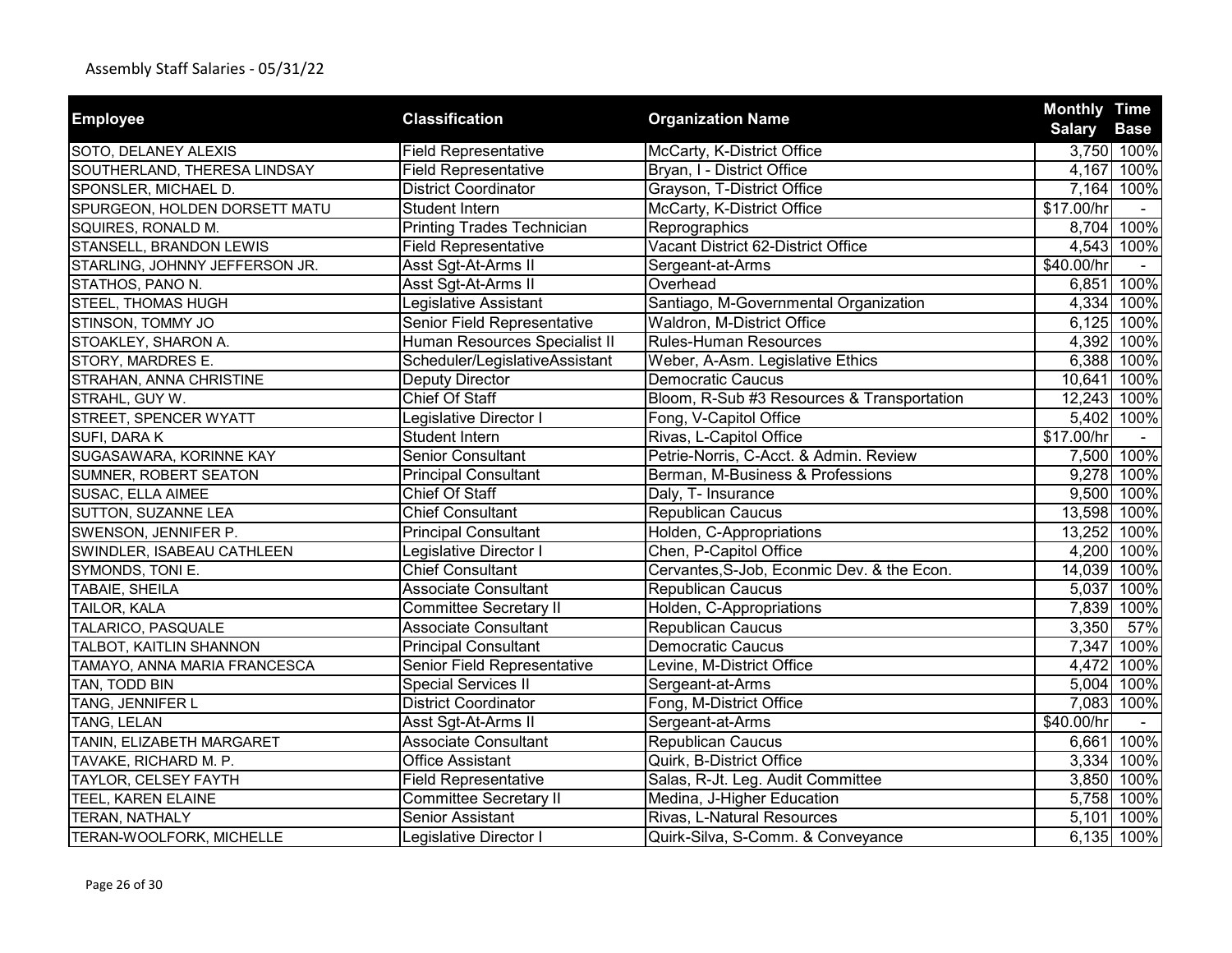| <b>Employee</b>                  | <b>Classification</b>          | <b>Organization Name</b>                   | <b>Monthly Time</b> |                           |
|----------------------------------|--------------------------------|--------------------------------------------|---------------------|---------------------------|
|                                  |                                | Wood, J-District Office                    | <b>Salary</b>       | <b>Base</b><br>6,615 100% |
| <b>TESCONI, WILLIAM BARNETT</b>  | Senior Field Representative    |                                            |                     |                           |
| THOMAS, DARYL M.                 | <b>Chief Consultant</b>        | <b>Republican Caucus</b>                   | 10,086              | 100%                      |
| THOMMEN, JENNIFER ANN            | Scheduler/Senior Assistant     | Holden, C-Appropriations                   | 7,354               | 100%                      |
| THOMPSON, JACK WESLEY            | <b>Office Assistant</b>        | Kiley, K-District Office                   |                     | 3,186 100%                |
| TINOCO, JOANNA                   | <b>Executive Secretary</b>     | <b>Democratic Caucus</b>                   |                     | 4,620 100%                |
| TOM, KARISSA AMY                 | <b>Graphics Artist</b>         | <b>Democratic Caucus</b>                   | 3,675               | 100%                      |
| TOM, STEPHANIE JOYCE             | <b>Principal Consultant</b>    | Overhead                                   |                     | 10,325 100%               |
| TOMAS, RUSSELL C.                | <b>Principal Clerk II</b>      | <b>Chief Clerk</b>                         |                     | 7,205 100%                |
| TOOKER, JOSHUA THOMAS            | <b>Chief Consultant</b>        | Quirk, B-Env. Safety & Toxic Materials     |                     | 12,000 100%               |
| TORRES, FRANCISCO XAVIER         | Legislative Director I         | Cervantes, S-Job, Econmic Dev. & the Econ. | 8,555               | 100%                      |
| TORRES, JUAN C                   | <b>Chief Consultant</b>        | <b>Democratic Caucus</b>                   | 18,347              | 100%                      |
| TORRES, PRISCILLA RHEA           | <b>Office Assistant</b>        | <b>Democratic Caucus</b>                   | 3,866               | 100%                      |
| TOVAR, EILEEN ALEXIS             | <b>Field Representative</b>    | O'Donnell, P-District Office               | 3,755               | 100%                      |
| TOWNSEND, KATJA                  | Senior Assistant               | Gallagher, J-Capitol Office                | 4,138               | 60%                       |
| TRAN, JENNY PHUONG               | <b>Field Representative</b>    | Nguyen, J-District Office                  |                     | 4,375 100%                |
| TRUJILLO, TERESA LYNN            | <b>Principal Consultant</b>    | Republican Caucus                          | 9,740               | 100%                      |
| TRUONG, TRAM THI THAO            | <b>Senior Consultant</b>       | Salas, R-Jt. Leg. Audit Committee          |                     | 9,107 100%                |
| TURLEY, SAMUEL KARL AXEL         | <b>Field Representative</b>    | Petrie-Norris, C-Acct. & Admin. Review     |                     | 3,450 100%                |
| TURNER, MYRA L.                  | <b>Principal Consultant</b>    | Democratic Caucus                          |                     | 15,650 100%               |
| TURTLE, ANN MARGARET             | Deputy Chief Consultant        | <b>Democratic Caucus</b>                   |                     | 12,998 100%               |
| TWILLA, JOCELYN CORIE            | <b>Committee Secretary II</b>  | O'Donnell, P-Education                     | 6,805               | 100%                      |
| TWILLIGEAR, ILENE APRIL          | <b>Principal Clerk II</b>      | <b>Chief Clerk</b>                         |                     | 7,891 100%                |
| <b>UECKER, ERIC DAVID</b>        | <b>Television Specialist</b>   | <b>Rules-Television Broadcasting</b>       | 5,077               | 100%                      |
| UHDEN, COREY ROGER               | <b>Field Representative</b>    | Waldron, M-District Office                 | 3,938               | 100%                      |
| UMBASHI, MOHAMED KHALED          | Legislative Assistant          | Cooley, K-Chair of Rules                   | 3,782               | 100%                      |
| UPTAIN-VILLA, TOBIAS GRANT       | Legislative Director I         | Ward, C-Asst. Maj. Leader                  | 6,250               | 100%                      |
| <b>URIBE, SANDRA TERESA</b>      | <b>Chief Consultant</b>        | Jones-Sawyer, R-Public Safety              |                     | 15,005 100%               |
| VAD, AARON JOSEPH PINSKER        | <b>Chief Of Staff</b>          | O'Donnell, P-Education                     | 8,250               | 100%                      |
| VAINISH, DANIEL JEREMY           | <b>Field Representative</b>    | Mullin, K-Speaker Pro Tempore              |                     | 4,200 100%                |
| VALENCIA, AVELINO                | <b>District Coordinator</b>    | Daly, T-District Office                    | 8,167               | 100%                      |
| VALENZUELA, RUTH ELLEN           | <b>District Coordinator</b>    | Wood, J-Health                             | 7,237               | 100%                      |
| VALMORES, TAYLOR MADISON GUANZON | Legislative Assistant          | Rubio, B-Capitol Office                    | 4,091               | 100%                      |
| VANDER KLAY, MADISON NOEL        | Legislative Assistant          | Grayson, T-Banking & Finance               | 4,033               | 100%                      |
| VARGAS, ALBERTO                  | <b>Field Representative</b>    | Gabriel, J-District Office                 | 4,334               | 100%                      |
| VARGAS, GENESIS EVANGELINA       | <b>Office Assistant</b>        | Smith, T-District Office                   | 1,593               | 50%                       |
| VARGAS, GENIA IVONNE             | Scheduler/Senior Assistant     | Gipson, M-Democratic Caucus Chair          | 5,239               | 100%                      |
| VAZQUEZ, NICOLE                  | <b>Deputy Chief Consultant</b> | Ting, P-Budget                             |                     | 14,749 100%               |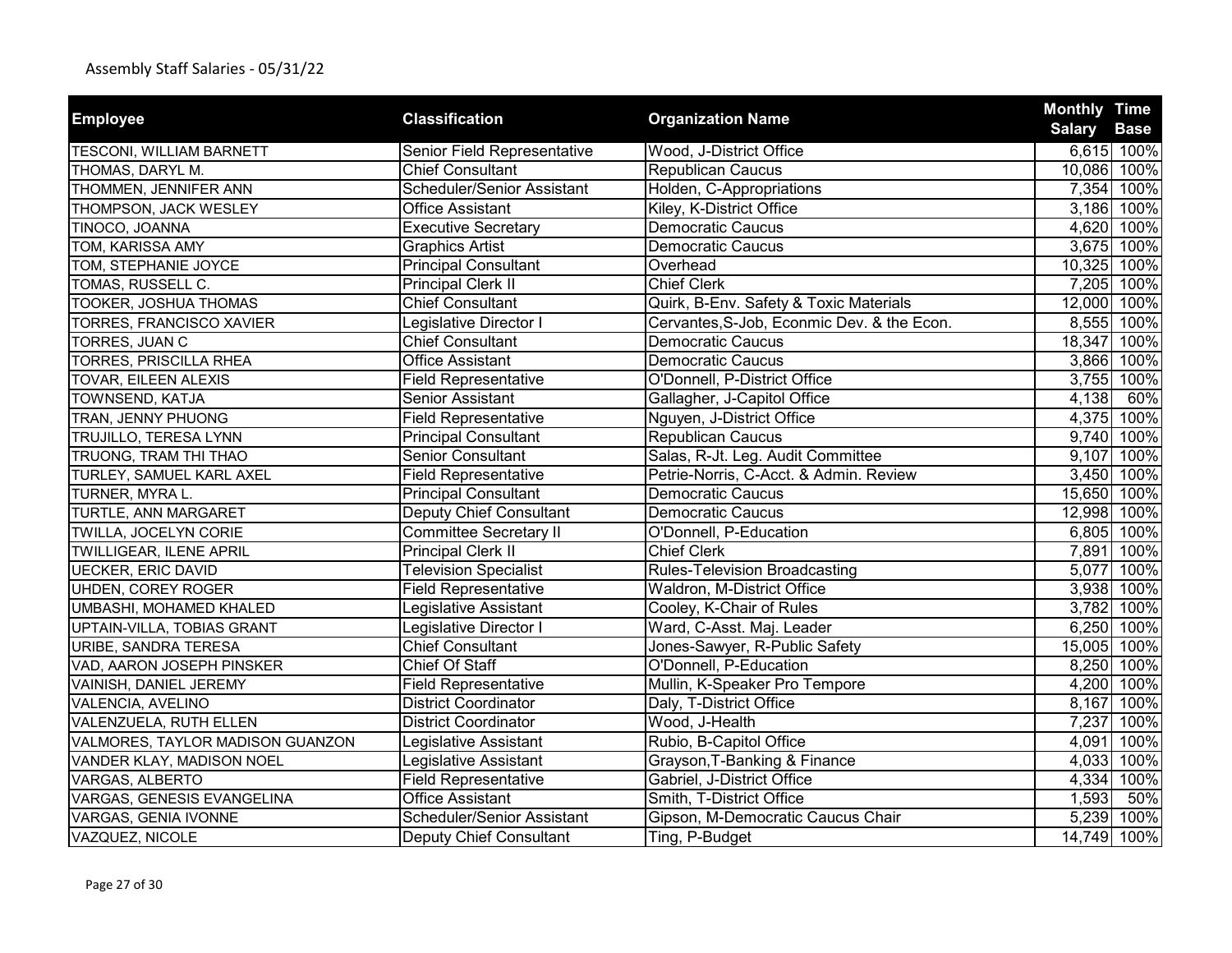|                                   | <b>Classification</b>                 |                                            | <b>Monthly Time</b> |             |
|-----------------------------------|---------------------------------------|--------------------------------------------|---------------------|-------------|
| <b>Employee</b>                   |                                       | <b>Organization Name</b>                   | <b>Salary</b>       | <b>Base</b> |
| VAZQUEZ-GARCIA, RODOLFO           | <b>Senior Consultant</b>              | <b>Democratic Caucus</b>                   |                     | 6,990 100%  |
| VELASCO, ROBERT L.                | Asst Sgt-At-Arms II                   | Sergeant-at-Arms                           | \$40.00/hr          | $\sim$      |
| VELLANDI, KRISTIN NOEL            | <b>Field Representative</b>           | Davies, L-District Office                  |                     | 3,700 100%  |
| VELLINES, GREGORY SAMUEL          | Legislative Clerk II                  | <b>Chief Clerk</b>                         | 5,094               | 100%        |
| <b>VELTRI, JOSEPH ANTHONY</b>     | <b>Field Representative</b>           | Villapudua, C-District Office              | 3,450               | 100%        |
| <b>VICENCIA, NATALEE MARIE</b>    | Legislative Director I                | Carrillo, W-#4 State Administration        | 6,256               | 100%        |
| <b>VICKERS, KASSIE FRANCESCA</b>  | <b>Office Assistant</b>               | Smith, T-District Office                   | 1,593               | 50%         |
| VILLAFANA NUNEZ, NADIA            | Senior Field Representative           | Daly, T-District Office                    | 3,500               | 60%         |
| VILLALOBOS BARBA, MIGUEL          | <b>Special Services II</b>            | Sergeant-at-Arms                           | 3,896               | 100%        |
| VILLALOBOS, SOLEDAD               | <b>Principal Assistant</b>            | Rodriguez, F-Emergency Management          | 7,817               | 100%        |
| VILLANUEVA, ELINA ANGEL           | <b>Printing Trades Specialist II</b>  | Overhead                                   | 4,342               | 100%        |
| VILLANUEVA, HOMERO                | <b>Printing Trades Specialist III</b> | Reprographics                              | 6,117               | 100%        |
| <b>VILLAR, MARISELA</b>           | <b>District Coordinator</b>           | Carrillo, W-District Office                | 8,750               | 100%        |
| VINDING, OLIVIA GRACE ALIGAYA     | Scheduler/LegislativeAssistant        | Bigelow, F-Capitol Office                  | 3,796               | 100%        |
| VINDIOLA, MARTIN RAYMOND          | <b>Associate Consultant</b>           | Kalra, A-Labor & Employment                | 5,744               | 100%        |
| VOGELSANG, TABATHA KAY            | <b>Committee Secretary II</b>         | Overhead                                   | 6,917               | 100%        |
| VOONG, LENH MY                    | Legislative Assistant                 | Bloom, R-Sub #3 Resources & Transportation | 4,265               | 100%        |
| <b>VOORHEES, CAITLIN RENEE</b>    | Legislative Assistant                 | Low, E-Capitol Office                      | 5,532               | 100%        |
| <b>WAGAMAN, CHRISTINE LEE</b>     | <b>Principal Consultant</b>           | <b>Democratic Caucus</b>                   | 10,857              | 100%        |
| WAINWRIGHT, CHASON ALAN           | <b>Principal Clerk II</b>             | <b>Chief Clerk</b>                         |                     | 6,209 100%  |
| <b>WALKER, CELESTE NICOLE</b>     | Senior Field Representative           | Low, E-District Office                     | 5,417               | 100%        |
| WALLACE, DEAN C.                  | <b>District Coordinator</b>           | Wicks, B-District Office                   | 7,437               | 100%        |
| <b>WALLACE, DIAMOND TIARA</b>     | <b>Field Representative</b>           | Vacant District 80-District Office         | 5,899               | 100%        |
| <b>WALLENTINE, DORIA LYNN</b>     | Legislative Director I                | Dahle, M-Capitol Office                    | 6,955               | 100%        |
| <b>WALLIS, GREGORY ROBERT</b>     | <b>District Coordinator</b>           | Mayes, C-District Office                   | 7,018               | 100%        |
| WALLS, KATINA M.                  | Human Resources Specialist III        | <b>Rules-Human Resources</b>               | 8,571               | 100%        |
| <b>WALTERS, JEFFREY MICHAEL</b>   | Senior Consultant                     | <b>Democratic Caucus</b>                   | 7,918               | 100%        |
| <b>WANG, JAMES CHIN CHEN</b>      | <b>Field Representative</b>           | Low, E-District Office                     | 5,250               | 100%        |
| WARDEN-WASHINGTON, ANGELA JEANICE | <b>Chief Consultant</b>               | Medina, J-Higher Education                 | 12,720              | 100%        |
| WARES, ROBERT W                   | <b>Warehouse Assistant</b>            | Rules-Warehouse                            | 5,364               | 100%        |
| <b>WASHINGTON, DANIEL ALDEN</b>   | <b>District Coordinator</b>           | Cooper, J-District Office                  | 6,125               | 100%        |
| WASHINGTON, ERIC LASHAWN JR.      | <b>Field Representative</b>           | Gipson, M-District Office                  | 4,463               | 100%        |
| <b>WASHINGTON, TANISHA ELAN</b>   | <b>Executive Secretary</b>            | Gabriel, J-Privacy & Consumer Protection   | 6,611               | 100%        |
| <b>WATKINS, JAKE RYAN</b>         | Legislative Director I                | Flora, H-Capitol Office                    | 4,725               | 100%        |
| <b>WATSON, EMILY GRAHAM</b>       | Scheduler/LegislativeAssistant        | Voepel, R-Capitol Office                   | 3,910               | 100%        |
| WATSON, KARRIE L.                 | <b>Principal Consultant</b>           | Republican Caucus                          | 9,143               | 100%        |
| <b>WEAVER, SHANE PATRICK</b>      | <b>Field Representative</b>           | O'Donnell, P-District Office               |                     | 4,084 100%  |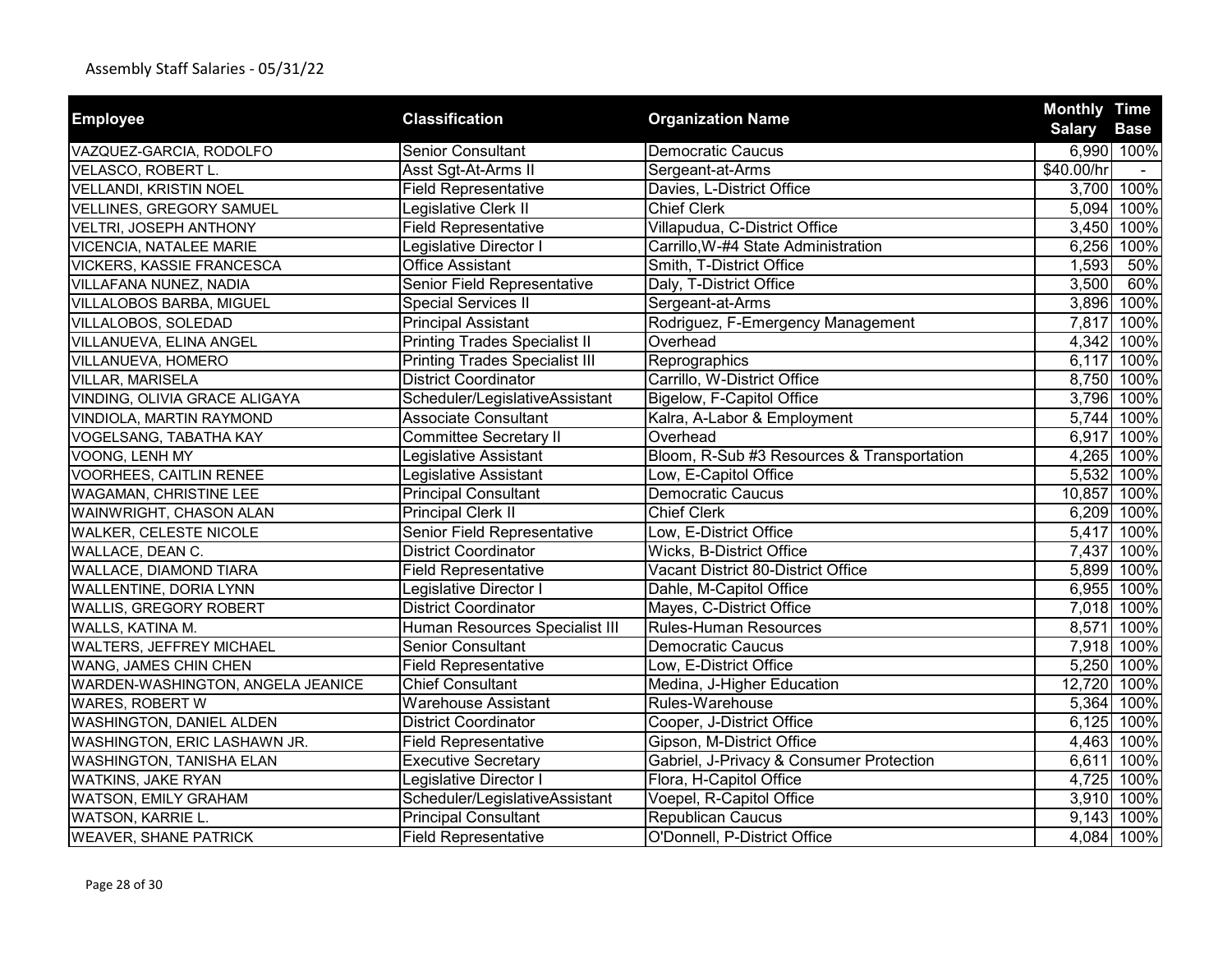| <b>Employee</b>                    | <b>Classification</b>             | <b>Organization Name</b>              | <b>Monthly Time</b> |             |
|------------------------------------|-----------------------------------|---------------------------------------|---------------------|-------------|
|                                    |                                   |                                       | <b>Salary</b>       | <b>Base</b> |
| <b>WEBBER, EMILY ELLEN OCTAVIA</b> | <b>Office Assistant</b>           | Maienschein, B-Capitol Office         |                     | 4,500 100%  |
| WEBER, WILLIAM S.                  | <b>Chief Consultant</b>           | Republican Caucus                     |                     | 10,395 100% |
| WEIS, TAMMY LEA                    | <b>Principal Clerk II</b>         | <b>Chief Clerk</b>                    |                     | 6,625 100%  |
| <b>WENDT, CLAIRE ROSE</b>          | <b>Principal Consultant</b>       | Daly, T- Insurance                    |                     | 9,625 100%  |
| WERTHEIM, STEPHEN HOWARD           | <b>Senior Consultant</b>          | Wicks, B-Housing and Comm. Dev.       |                     | 8,698 100%  |
| <b>WEST, BRADLEY JONATHAN</b>      | <b>Field Representative</b>       | Cervantes, S-District Office          |                     | 4,365 100%  |
| <b>WEST, CHERI LYNN</b>            | <b>Chief Of Staff</b>             | Nguyen, J-Capitol Office              | 10,063 100%         |             |
| <b>WESTFALL, BETHANY ANN</b>       | Chief Of Staff                    | Ward, C-Asst. Maj. Leader             | 10,667 100%         |             |
| WHITAKER, WESLEY                   | Legislative Assistant             | Irwin, J-Revenue & Taxation           |                     | 4,450 100%  |
| WHITE, ALEC BATTAGLIA              | Senior Field Representative       | Santiago, M-Governmental Organization |                     | 5,119 100%  |
| WHITE, THOMAS RAYMOND              | Chief Of Staff                    | Calderon, L-Human Services            | 17,745 100%         |             |
| WHITFIELD, JOSHUA LORNE            | <b>District Coordinator</b>       | Flora, H-District Office              |                     | 6,076 100%  |
| WHITING-CASEY, CRESTON ALEXANDER   | <b>Principal Clerk II</b>         | Chief Clerk                           |                     | 7,205 100%  |
| WHITTEN, AARON EDWARD              | Asst Sgt-At-Arms II               | Sergeant-at-Arms                      | 6,077               | 100%        |
| WILEY, GEORGE O.                   | <b>Chief Consultant</b>           | <b>Democratic Caucus</b>              | 16,110 100%         |             |
| WILLIAMS, ANGELO ANTWONE           | Chief Of Staff                    | Gipson, M-Democratic Caucus Chair     | 11,375 100%         |             |
| WILLIAMS, BRETT A.                 | <b>Chief Of Staff</b>             | Irwin, J-Revenue & Taxation           | 12,100 100%         |             |
| <b>WILLIAMS, LARRY LEROY</b>       | <b>Special Service Supervisor</b> | Overhead                              |                     | 7,053 100%  |
| WILLIAMS, LISA LARAE               | Senior Field Representative       | Bonta, M-District Office              |                     | 5,000 100%  |
| WILLIAMS, LYNNETTE S.              | <b>Principal Consultant</b>       | <b>Democratic Caucus</b>              | 12,161              | 100%        |
| WILLIAMS, RUSSELL LYNN             | Legislative Assistant             | Lackey, T-Capitol Office              | 2,184               | 57%         |
| WILLIAMS, THERESA LEE              | Human Resources Specialist I      | Rules-Human Resources                 |                     | 4,229 100%  |
| WILLIAMS-CHILDES, KEISHA YVETTE    | <b>Human Resources Consultant</b> | <b>Rules-Human Resources</b>          |                     | 9,100 100%  |
| WILLIAMSON, MARY KATHLEEN          | <b>Field Representative</b>       | Overhead                              | 3,101               | 51%         |
| WILLIS, AUBREY CORINNE             | Scheduler/LegislativeAssistant    | Patterson, J-Capitol Office           |                     | 3,796 100%  |
| WILLIS, NICOLE C.                  | <b>Committee Secretary II</b>     | Rivas, R-Agriculture                  |                     | 8,082 100%  |
| WINGARD, KAREN MARGARET            | <b>Office Assistant</b>           | Holden, C-District Office             |                     | 3,345 100%  |
| WITHEROW, MICHAEL C.               | <b>Principal Consultant</b>       | <b>Democratic Caucus</b>              |                     | 9,647 100%  |
| WITMONDT, LANCE ALAN               | <b>Chief Of Staff</b>             | Maienschein, B-Majority Whip          | 10,814 100%         |             |
| WONG, ANDREW WING                  | Legislative Director I            | Lackey, T-Capitol Office              |                     | 4,140 100%  |
| WONG, ANTHONY TZE JEFF             | <b>Student Intern</b>             | Ting, P-District Office               | \$17.00/hr          |             |
| WONNACOTT, SKYLER D.               | Senior Assistant                  | Cooper, J-PERS                        |                     | 5,903 100%  |
| WOODARD, WALTER JACOB              | Legislative Clerk I               | <b>Chief Clerk</b>                    | 3,500               | 100%        |
| WOODWARD, MCKENNA FAITH            | <b>Executive Secretary</b>        | Daly, T- Insurance                    |                     | 3,585 100%  |
| WOOLFORK, JOEL RYAN                | Deputy Director                   | <b>Democratic Caucus</b>              | 10,000 100%         |             |
| WOOLFORK, TAYLOR KYLE              | <b>Chief Of Staff</b>             | Wilson, L-Asst. Majority Whip         |                     | 8,084 100%  |
| WU, YU ZHEN                        | <b>Field Representative</b>       | Ting, P-District Office               |                     | 4,593 100%  |